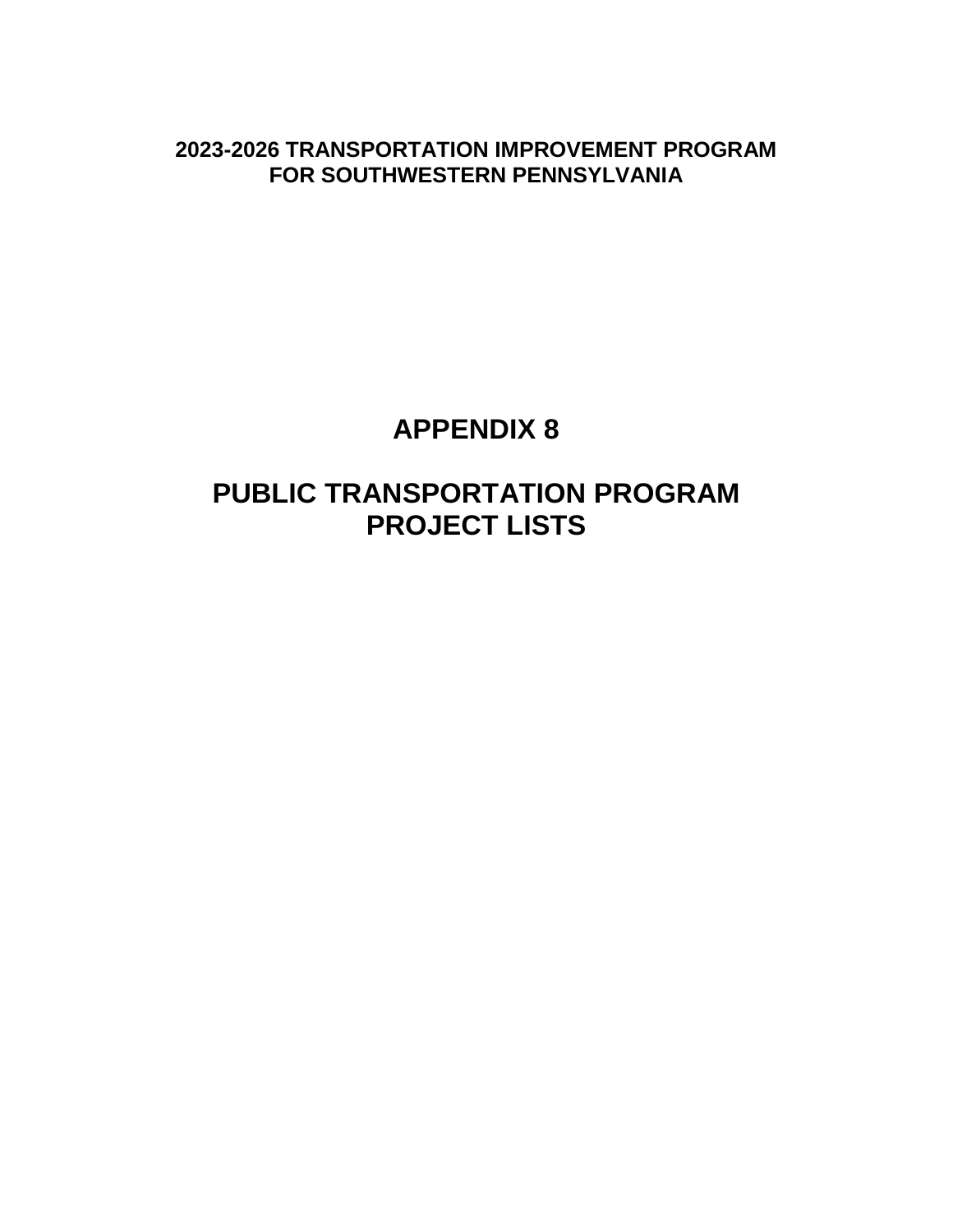

**Southwestern Pennsylvania Commission**

### **DRAFT 2023-2026 Transportation Improvement Program (TIP)**

#### **Airport Corridor Transportation Association Transit Projects**

| <b>Allegheny County</b>                                |                             |                                    |                                                          |                   |                   |                             |
|--------------------------------------------------------|-----------------------------|------------------------------------|----------------------------------------------------------|-------------------|-------------------|-----------------------------|
| <b>MPMS Number:</b>                                    | 106606                      | <b>Title: Operating Assistance</b> |                                                          |                   |                   |                             |
| Project Type:                                          | <b>Operating Assistance</b> |                                    |                                                          |                   |                   |                             |
| Air Quality Status:                                    | EX                          |                                    | Exempt Code: M1 Operating assistance to transit agencies |                   |                   |                             |
| <b>Project Description:</b><br><b>Other Locations:</b> |                             |                                    | Funding to operate the RideACTA shuttle service.         |                   |                   |                             |
|                                                        | <b>PROJECT FUNDING</b>      | 2023                               | 2024                                                     | 2025              | 2026              | <b>Total</b>                |
| Federal                                                |                             | \$0                                | \$0                                                      | \$0               | \$0               | \$0                         |
| State                                                  | 338                         | \$668,100                          | \$668,100                                                | \$668,100         | \$668,100         | \$2,672,400                 |
| Non-Federal                                            |                             | \$0                                | \$0                                                      | \$0               | \$0               | \$0                         |
| Local                                                  | Local                       | \$100,215                          | \$100,215                                                | \$100,215         | \$100,215         | \$400,860                   |
|                                                        |                             | \$768,315                          | \$768,315                                                | \$768,315         | \$768,315         | \$3,073,260                 |
|                                                        |                             |                                    |                                                          |                   |                   |                             |
|                                                        |                             | 2023<br>\$768,315                  | 2024<br>\$768,315                                        | 2025<br>\$768,315 | 2026<br>\$768,315 | <b>Total</b><br>\$3,073,260 |
|                                                        | <b>Sponsor Totals:</b>      |                                    |                                                          |                   |                   |                             |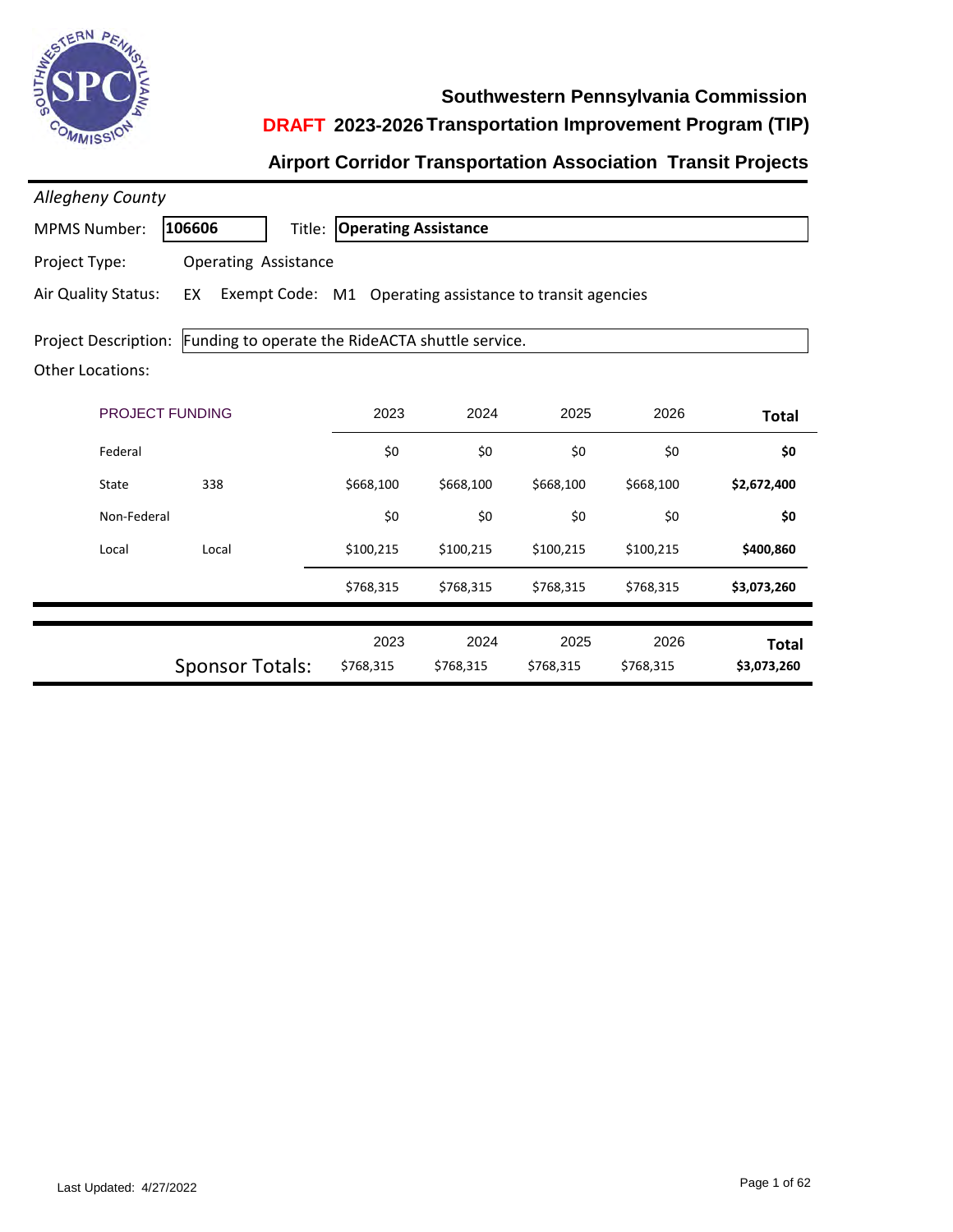| Lawrence County         |                             |        |                                     |           |                                                          |                                                                                         |              |
|-------------------------|-----------------------------|--------|-------------------------------------|-----------|----------------------------------------------------------|-----------------------------------------------------------------------------------------|--------------|
| <b>MPMS Number:</b>     | 114525                      |        | <b>Title: Small Transit Buses</b>   |           |                                                          |                                                                                         |              |
| Project Type:           | Capital Bus Rolling Stock   |        |                                     |           |                                                          |                                                                                         |              |
| Air Quality Status:     | EX                          |        |                                     |           | vehicles or for minor expansions of the fleet            | Exempt Code: M10 Purchase of new buses and rail cars to replace existing                |              |
| Project Description:    | in2023; 7 23' in 2024       |        |                                     |           |                                                          | Small Transit Buses: 5 in 2021 (2-25', 1-25' Low Floor and 2-23'); 4 23' in 2022; 3 23' |              |
| Other Locations:        |                             |        |                                     |           |                                                          |                                                                                         |              |
| PROJECT FUNDING         |                             |        | 2023                                | 2024      | 2025                                                     | 2026                                                                                    | <b>Total</b> |
| Federal                 | 5310                        |        | \$441,252                           | \$151,497 | \$554,504                                                | \$436,247                                                                               | \$1,583,500  |
| State                   | 341                         |        | \$77,868                            | \$26,735  | \$97,854                                                 | \$76,985                                                                                | \$279,442    |
| Non-Federal             |                             |        | \$0                                 | \$0       | \$0                                                      | \$0                                                                                     | \$0          |
| Local                   | Local                       |        | \$0                                 | \$0       | \$0                                                      | \$0                                                                                     | \$0          |
|                         |                             |        | \$519,120                           | \$178,232 | \$652,358                                                | \$513,232                                                                               | \$1,862,942  |
| Lawrence County         |                             |        |                                     |           |                                                          |                                                                                         |              |
| <b>MPMS Number:</b>     | 118110                      | Title: | <b>Operating Asst.</b>              |           |                                                          |                                                                                         |              |
| Project Type:           | <b>Operating Assistance</b> |        |                                     |           |                                                          |                                                                                         |              |
| Air Quality Status:     | EX                          |        |                                     |           | Exempt Code: M1 Operating assistance to transit agencies |                                                                                         |              |
| Project Description:    |                             |        | Lottery and PwD Trip Reimbursements |           |                                                          |                                                                                         |              |
| <b>Other Locations:</b> |                             |        |                                     |           |                                                          |                                                                                         |              |
| <b>PROJECT FUNDING</b>  |                             |        | 2023                                | 2024      | 2025                                                     | 2026                                                                                    | <b>Total</b> |
| Federal                 |                             |        | \$0                                 | \$0       | \$0                                                      | \$0                                                                                     | \$0          |
| State                   | OTH-S                       |        | \$420,000                           | \$420,000 | \$420,000                                                | \$420,000                                                                               | \$1,680,000  |
| Non-Federal             |                             |        | \$0                                 | \$0       | \$0                                                      | \$0                                                                                     | \$0          |
| Local                   | Local                       |        | \$0                                 | \$0       | \$0                                                      | \$0                                                                                     | \$0          |
|                         |                             |        | \$420,000                           | \$420,000 | \$420,000                                                | \$420,000                                                                               | \$1,680,000  |

### **Allied Coordinated Transportation Services, Inc. Transit Projects**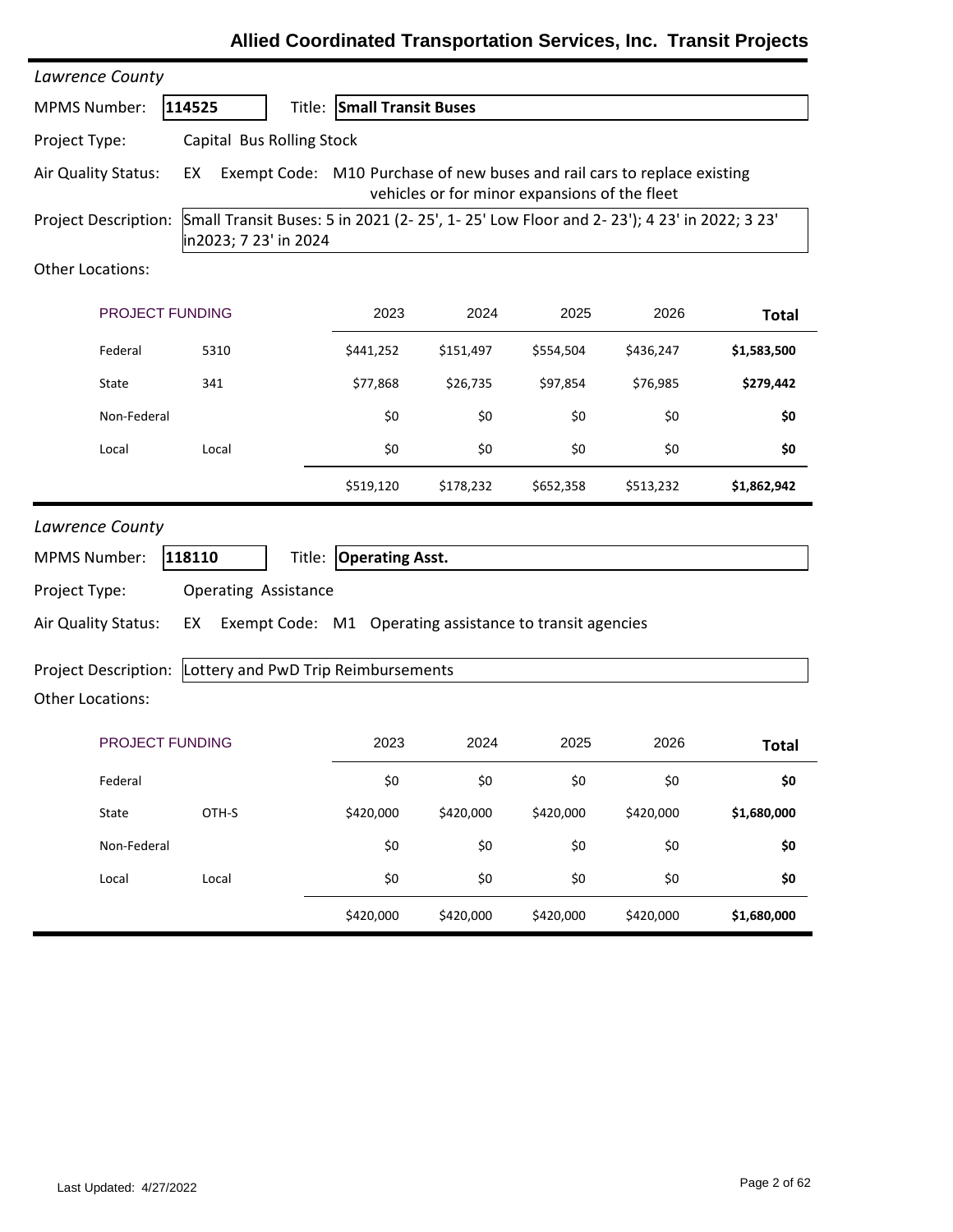| Lawrence County                                 |                                        |                   |                                                      |                     |                   |                             |
|-------------------------------------------------|----------------------------------------|-------------------|------------------------------------------------------|---------------------|-------------------|-----------------------------|
| <b>MPMS Number:</b>                             | 118112                                 | Title:            | <b>Operations Support Vehicle</b>                    |                     |                   |                             |
| Project Type:                                   | Capital Bus Support Equip / Facilities |                   |                                                      |                     |                   |                             |
| Air Quality Status:                             | EX                                     |                   | Exempt Code: M2 Purchase of transit support vehicles |                     |                   |                             |
| Project Description:<br><b>Other Locations:</b> | Safety/Operations Vehicle              |                   |                                                      |                     |                   |                             |
| PROJECT FUNDING                                 | 2023                                   | 2024              | 2025                                                 | 2026                | <b>Total</b>      |                             |
| Federal                                         |                                        | \$0               | \$0                                                  | \$0                 | \$0               | \$0                         |
| State                                           | OTH-S                                  | \$40,000          | \$0                                                  | \$0                 | \$0               | \$40,000                    |
| Non-Federal                                     |                                        | \$0               | \$0                                                  | \$0                 | \$0               | \$0                         |
| Local                                           | Local                                  | \$0               | \$0                                                  | \$0                 | \$0               | \$0                         |
|                                                 |                                        | \$40,000          | \$0                                                  | \$0                 | \$0               | \$40,000                    |
|                                                 | <b>Sponsor Totals:</b>                 | 2023<br>\$979,120 | 2024<br>\$598,232                                    | 2025<br>\$1,072,358 | 2026<br>\$933,232 | <b>Total</b><br>\$3,582,942 |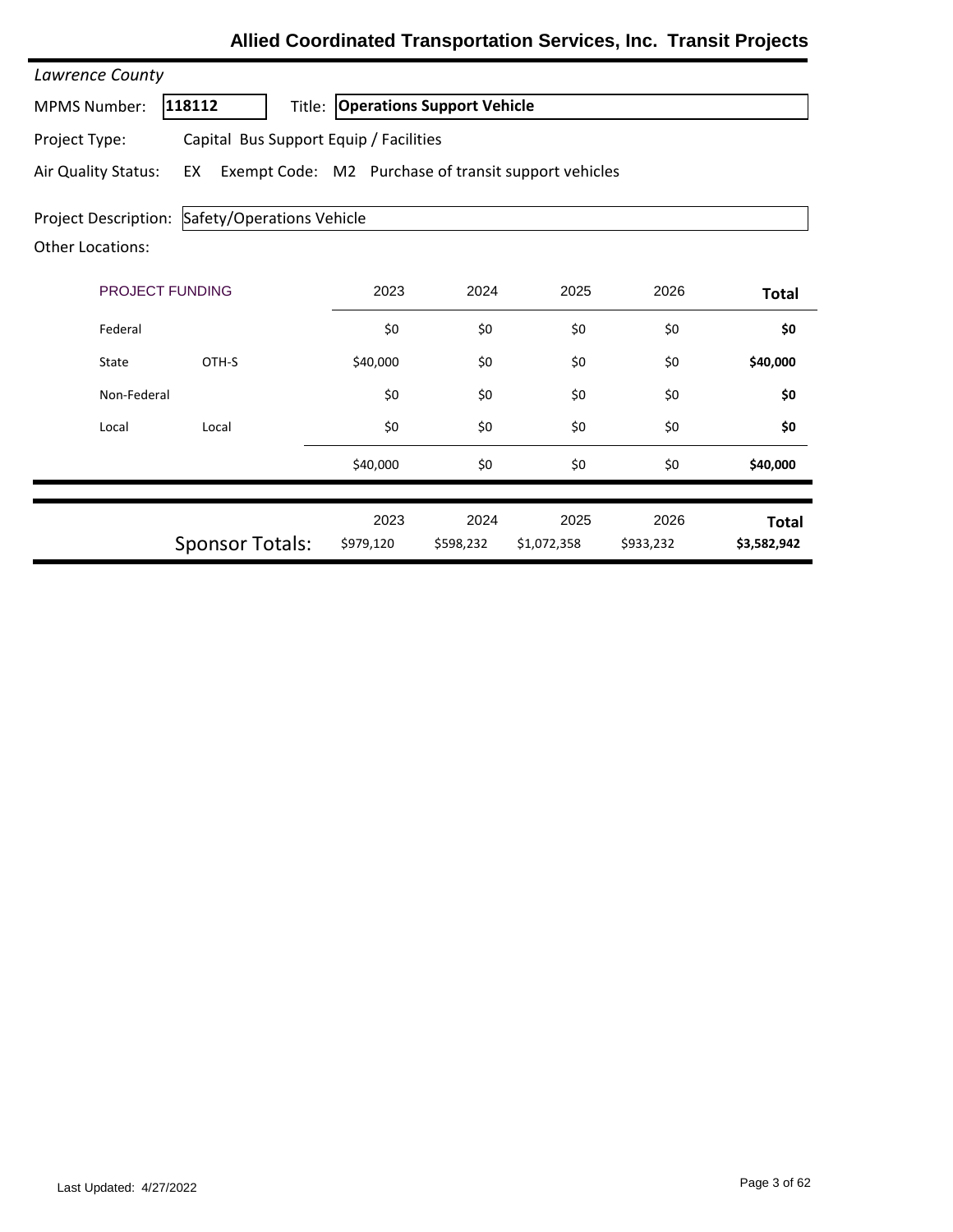| <b>Beaver County</b>    |                                                                                |                                   |                                               |           |             |              |
|-------------------------|--------------------------------------------------------------------------------|-----------------------------------|-----------------------------------------------|-----------|-------------|--------------|
| <b>MPMS Number:</b>     | 65404                                                                          | Title: Purchase Paratransit Buses |                                               |           |             |              |
| Project Type:           | Capital Bus Rolling Stock                                                      |                                   |                                               |           |             |              |
| Air Quality Status:     | Exempt Code: M10 Purchase of new buses and rail cars to replace existing<br>EX |                                   | vehicles or for minor expansions of the fleet |           |             |              |
| Project Description:    | Replace paratransit vehicles: 6 in 2024; 6 in 2025; 8 in 2026.                 |                                   |                                               |           |             |              |
| <b>Other Locations:</b> |                                                                                |                                   |                                               |           |             |              |
| PROJECT FUNDING         |                                                                                | 2023                              | 2024                                          | 2025      | 2026        | <b>Total</b> |
| Federal                 |                                                                                | \$0                               | \$0                                           | \$0       | \$0         | \$0          |
| State                   | OTH-S                                                                          | \$0                               | \$606,000                                     | \$625,200 | \$858,800   | \$2,090,000  |
| Non-Federal             |                                                                                | \$0                               | \$0                                           | \$0       | \$0         | \$0          |
| Local                   | Local                                                                          | \$0                               | \$0                                           | \$0       | \$0         | \$0          |
|                         |                                                                                | \$0                               | \$606,000                                     | \$625,200 | \$858,800   | \$2,090,000  |
| <b>Beaver County</b>    |                                                                                |                                   |                                               |           |             |              |
| <b>MPMS Number:</b>     | 65590                                                                          | Title: Bus Replacement - Fixed Rt |                                               |           |             |              |
| Project Type:           | Capital Bus Rolling Stock                                                      |                                   |                                               |           |             |              |
| Air Quality Status:     | Exempt Code: M10 Purchase of new buses and rail cars to replace existing<br>EX |                                   | vehicles or for minor expansions of the fleet |           |             |              |
| Project Description:    | Replace 3 coach buses for fixed-route service in 2026.                         |                                   |                                               |           |             |              |
| <b>Other Locations:</b> | Allegheny, City of Pittsburgh                                                  |                                   |                                               |           |             |              |
| PROJECT FUNDING         |                                                                                | 2023                              | 2024                                          | 2025      | 2026        | <b>Total</b> |
| Federal                 |                                                                                | \$0                               | \$0                                           | \$0       | \$0         | \$0          |
| State                   | OTH-S                                                                          | \$0                               | \$0                                           | \$0       | \$2,983,500 | \$2,983,500  |
| Non-Federal             |                                                                                | \$0                               | \$0                                           | \$0       | \$0         | \$0          |
| Local                   | Local                                                                          | \$0                               | \$0                                           | \$0       | \$0         | \$0          |
|                         |                                                                                | \$0                               | \$0                                           | \$0       | \$2,983,500 | \$2,983,500  |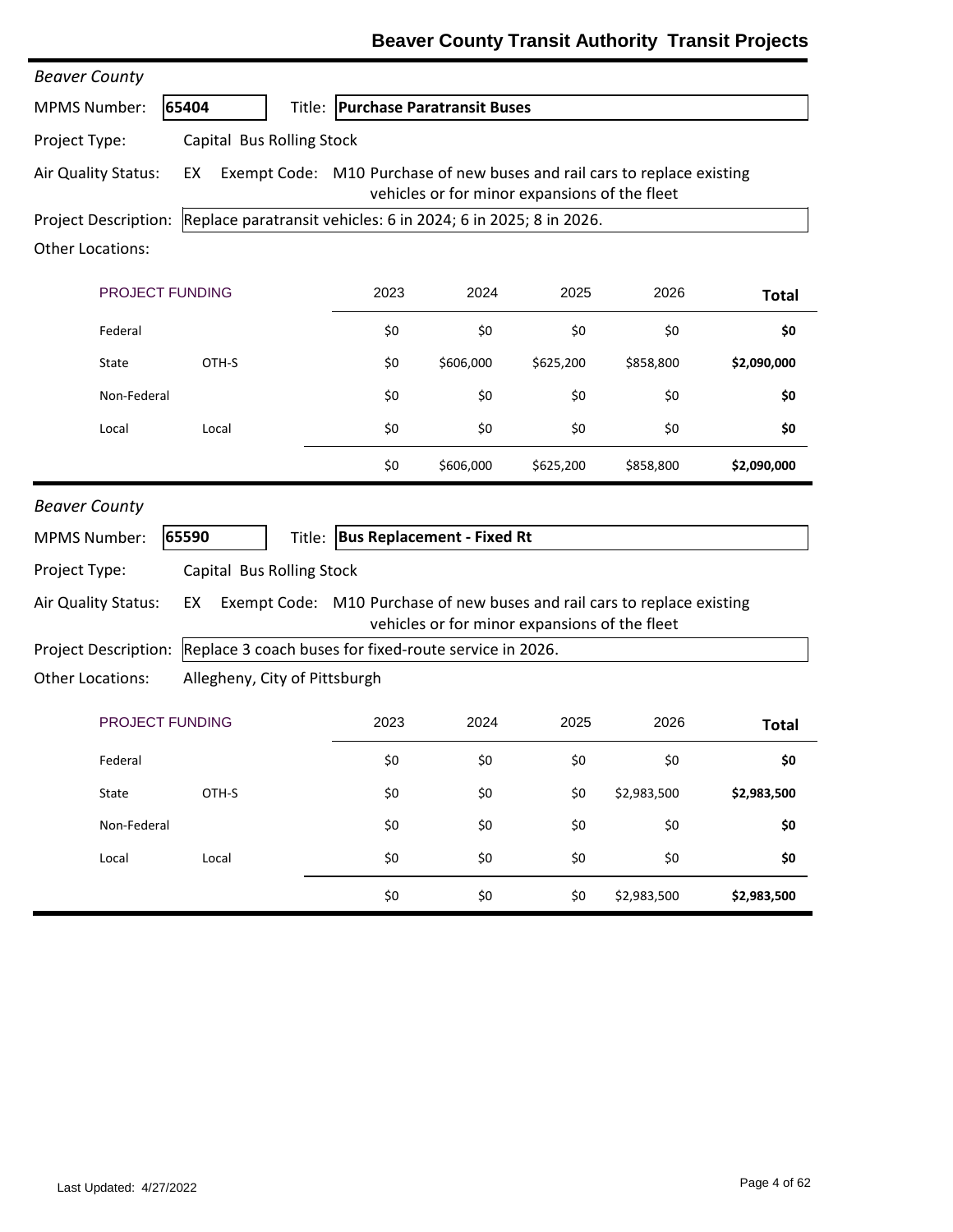| <b>Beaver County</b> |                                                                                                                                                |                                                                       |                                  |      |      |              |  |  |
|----------------------|------------------------------------------------------------------------------------------------------------------------------------------------|-----------------------------------------------------------------------|----------------------------------|------|------|--------------|--|--|
| <b>MPMS Number:</b>  | 70708<br>Title:                                                                                                                                | <b>Support Equipment</b>                                              |                                  |      |      |              |  |  |
| Project Type:        | Capital Bus Support Equip / Facilities                                                                                                         |                                                                       |                                  |      |      |              |  |  |
| Air Quality Status:  | Exempt Code: M4 Purchase of office, shop, and operating equipment for<br>EX<br>existing transit facilities                                     |                                                                       |                                  |      |      |              |  |  |
| Project Description: | 2023: Camera and Fire Alarm System Replacement ETC and RTC Builidings. Bus wash<br>system. 2024: Replace 3 staff vehicles.                     |                                                                       |                                  |      |      |              |  |  |
| Other Locations:     | Allegheny, City of Pittsburgh                                                                                                                  |                                                                       |                                  |      |      |              |  |  |
| PROJECT FUNDING      |                                                                                                                                                | 2023                                                                  | 2024                             | 2025 | 2026 | <b>Total</b> |  |  |
| Federal              | 5307                                                                                                                                           | \$388,000                                                             | \$102,000                        | \$0  | \$0  | \$490,000    |  |  |
| State                | OTH-S                                                                                                                                          | \$93,871                                                              | \$24,678                         | \$0  | \$0  | \$118,549    |  |  |
| Non-Federal          |                                                                                                                                                | \$0                                                                   | \$0                              | \$0  | \$0  | \$0          |  |  |
| Local                | Local                                                                                                                                          | \$3,129                                                               | \$822                            | \$0  | \$0  | \$3,951      |  |  |
|                      |                                                                                                                                                | \$485,000                                                             | \$127,500                        | \$0  | \$0  | \$612,500    |  |  |
| <b>Beaver County</b> |                                                                                                                                                |                                                                       |                                  |      |      |              |  |  |
| <b>MPMS Number:</b>  | 83817<br>Title:                                                                                                                                |                                                                       | <b>ADP Hardware and Software</b> |      |      |              |  |  |
| Project Type:        | Capital Bus Support Equip / Facilities                                                                                                         |                                                                       |                                  |      |      |              |  |  |
| Air Quality Status:  | EX                                                                                                                                             | Exempt Code: M4 Purchase of office, shop, and operating equipment for | existing transit facilities      |      |      |              |  |  |
| Project Description: | In-vehicle tablet replacement for Ecolane. Upgrade GFI farebox system to cloud based<br>system. Replace office computers and upgrade software. |                                                                       |                                  |      |      |              |  |  |
| Other Locations:     | Allegheny, City of Pittsburgh                                                                                                                  |                                                                       |                                  |      |      |              |  |  |
| PROJECT FUNDING      |                                                                                                                                                | 2023                                                                  | 2024                             | 2025 | 2026 | <b>Total</b> |  |  |
| Federal              |                                                                                                                                                | \$0                                                                   | \$0                              | \$0  | \$0  | \$0          |  |  |
| Federal              | 5307                                                                                                                                           | \$165,200                                                             | \$88,000                         | \$0  | \$0  | \$253,200    |  |  |
| State                | OTH-S                                                                                                                                          | \$48,468                                                              | \$21,290                         | \$0  | \$0  | \$69,758     |  |  |
| Non-Federal          |                                                                                                                                                | \$0                                                                   | \$0                              | \$0  | \$0  | \$0          |  |  |
| Local                | Local                                                                                                                                          | \$1,332                                                               | \$710                            | \$0  | \$0  | \$2,042      |  |  |
|                      |                                                                                                                                                | \$215,000                                                             | \$110,000                        | \$0  | \$0  | \$325,000    |  |  |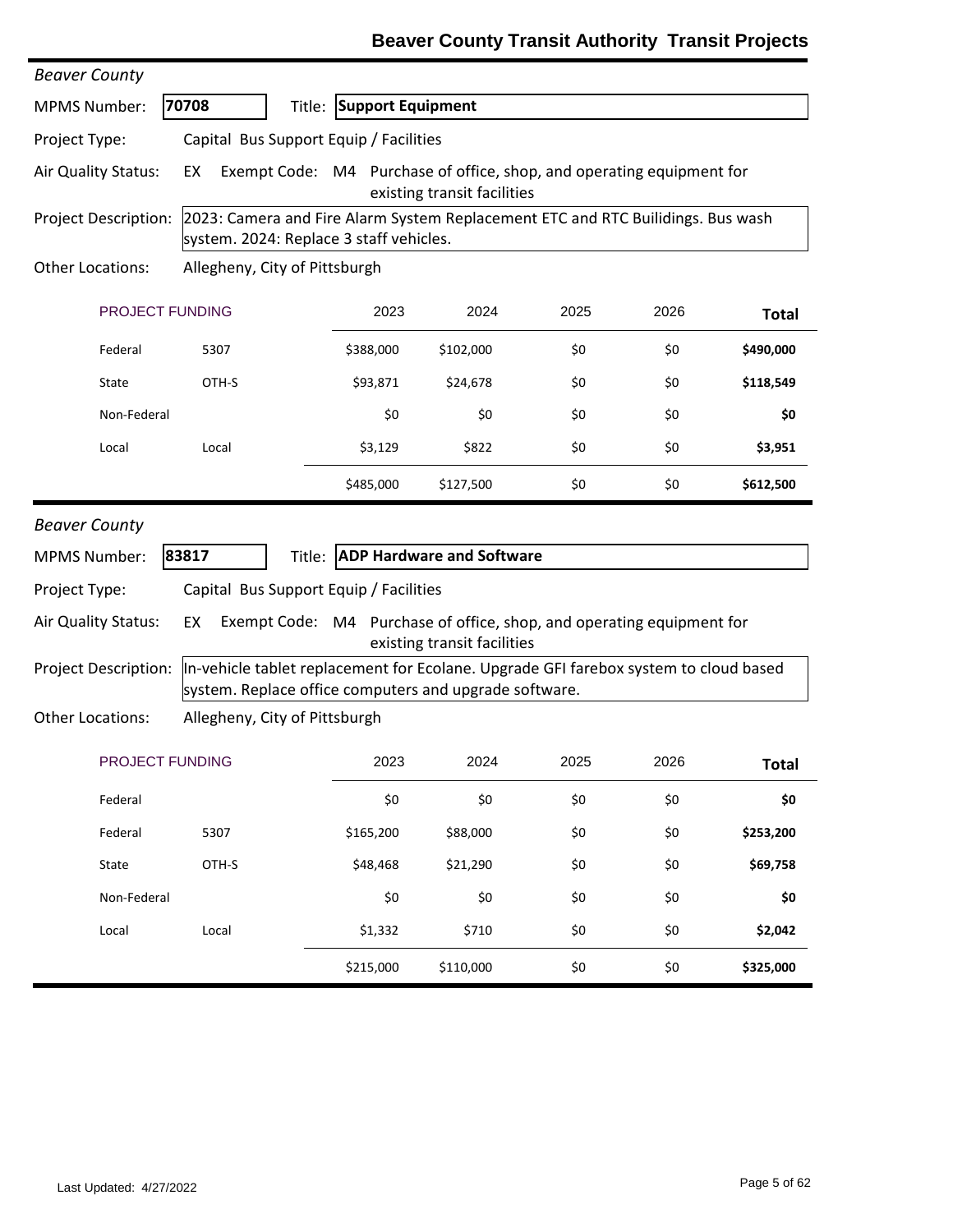| <b>Beaver County</b>                                                                                                                                                                                                                             |                                                                                                            |                                    |           |           |           |              |  |  |  |
|--------------------------------------------------------------------------------------------------------------------------------------------------------------------------------------------------------------------------------------------------|------------------------------------------------------------------------------------------------------------|------------------------------------|-----------|-----------|-----------|--------------|--|--|--|
| <b>MPMS Number:</b>                                                                                                                                                                                                                              | 94985                                                                                                      | <b>Title: Facility Renovations</b> |           |           |           |              |  |  |  |
| Project Type:                                                                                                                                                                                                                                    | Capital Bus Support Equip / Facilities                                                                     |                                    |           |           |           |              |  |  |  |
| Air Quality Status:                                                                                                                                                                                                                              | Exempt Code: M4 Purchase of office, shop, and operating equipment for<br>EX<br>existing transit facilities |                                    |           |           |           |              |  |  |  |
| Project Description:<br>2023; E&D & Construction of Bus Stops @ HVHS and Roadhouse, Emergency Generator<br>@ETC, Renovate Front Desk Reception Area RTC. 2024: Upgrade lighting in parking lots<br>at ETC and RTC, ADA Auto Door Openers at RTC. |                                                                                                            |                                    |           |           |           |              |  |  |  |
| Other Locations:                                                                                                                                                                                                                                 |                                                                                                            |                                    |           |           |           |              |  |  |  |
| PROJECT FUNDING                                                                                                                                                                                                                                  |                                                                                                            | 2023                               | 2024      | 2025      | 2026      | <b>Total</b> |  |  |  |
| Federal                                                                                                                                                                                                                                          | 5307                                                                                                       | \$128,000                          | \$116,800 | \$0       | \$0       | \$244,800    |  |  |  |
| State                                                                                                                                                                                                                                            | OTH-S                                                                                                      | \$30,967                           | \$28,258  | \$0       | \$0       | \$59,225     |  |  |  |
| Non-Federal                                                                                                                                                                                                                                      |                                                                                                            | \$0                                | \$0       | \$0       | \$0       | \$0          |  |  |  |
| Local                                                                                                                                                                                                                                            | Local                                                                                                      | \$1,033                            | \$942     | \$0       | \$0       | \$1,975      |  |  |  |
|                                                                                                                                                                                                                                                  |                                                                                                            | \$160,000                          | \$146,000 | \$0       | \$0       | \$306,000    |  |  |  |
| <b>Beaver County</b>                                                                                                                                                                                                                             |                                                                                                            |                                    |           |           |           |              |  |  |  |
| <b>MPMS Number:</b>                                                                                                                                                                                                                              | 94986<br>Title:                                                                                            | <b>Operating Asst. - Rural</b>     |           |           |           |              |  |  |  |
| Project Type:                                                                                                                                                                                                                                    | <b>Operating Assistance</b>                                                                                |                                    |           |           |           |              |  |  |  |
| Air Quality Status:                                                                                                                                                                                                                              | EX<br>Exempt Code: M1 Operating assistance to transit agencies                                             |                                    |           |           |           |              |  |  |  |
| Project Description:                                                                                                                                                                                                                             | To provide funds for the daily operations of the Authority in the rural portion of the<br>service area     |                                    |           |           |           |              |  |  |  |
| <b>Other Locations:</b>                                                                                                                                                                                                                          | Allegheny, City of Pittsburgh                                                                              |                                    |           |           |           |              |  |  |  |
| PROJECT FUNDING                                                                                                                                                                                                                                  |                                                                                                            | 2023                               | 2024      | 2025      | 2026      | <b>Total</b> |  |  |  |
| State                                                                                                                                                                                                                                            | 338                                                                                                        | \$450,000                          | \$450,000 | \$450,000 | \$450,000 | \$1,800,000  |  |  |  |
| Non-Federal                                                                                                                                                                                                                                      |                                                                                                            | \$0                                | \$0       | \$0       | \$0       | \$0          |  |  |  |
| Local                                                                                                                                                                                                                                            | Local                                                                                                      | \$0                                | \$0       | \$0       | \$0       | \$0          |  |  |  |
|                                                                                                                                                                                                                                                  |                                                                                                            | \$450,000                          | \$450,000 | \$450,000 | \$450,000 | \$1,800,000  |  |  |  |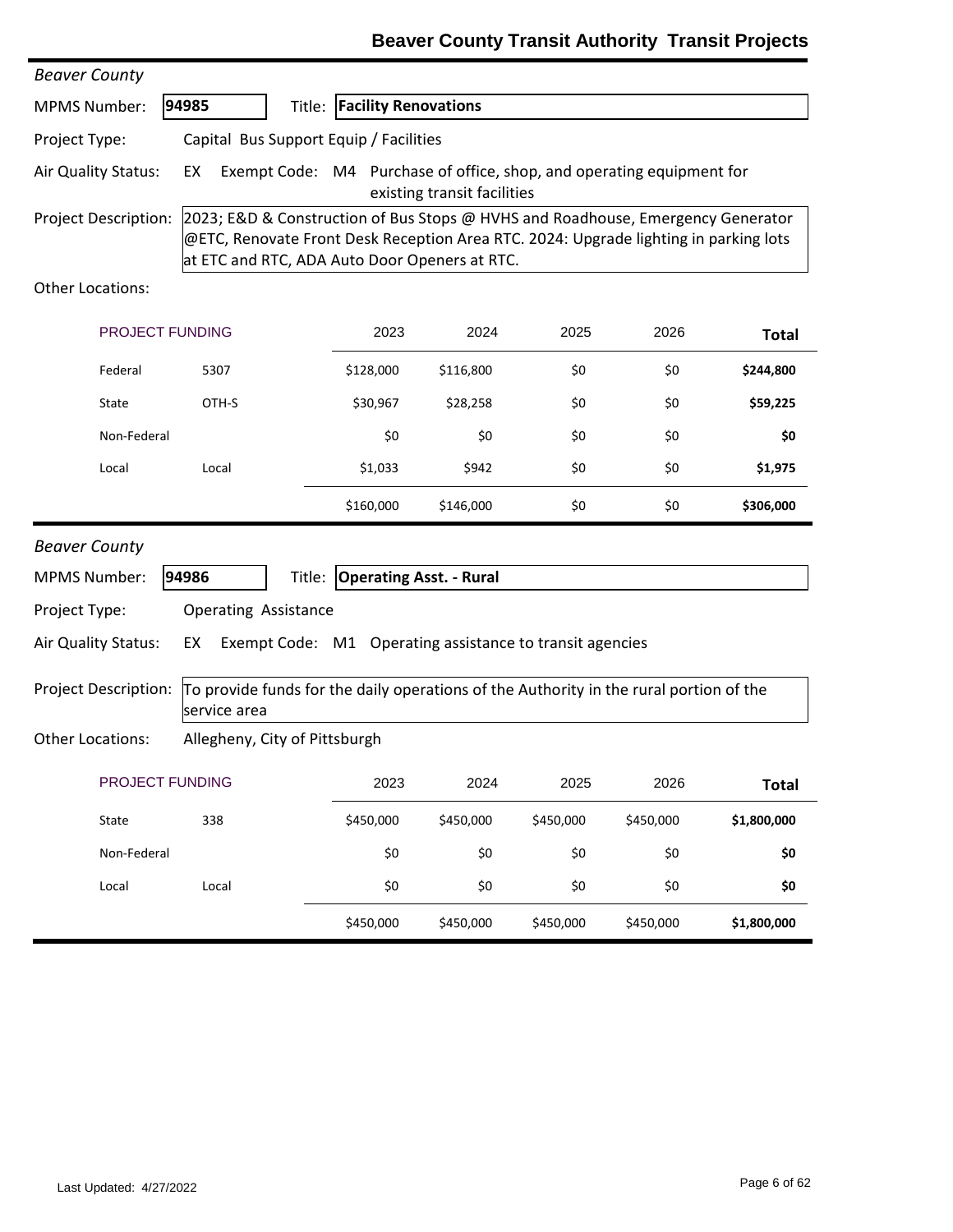| <b>Beaver County</b>    |                                             |             |                                                          |             |                                                                                     |              |
|-------------------------|---------------------------------------------|-------------|----------------------------------------------------------|-------------|-------------------------------------------------------------------------------------|--------------|
| <b>MPMS Number:</b>     | 114400                                      |             | Title: Midlife Vehicle Overhaul                          |             |                                                                                     |              |
| Project Type:           | Capital Bus Rolling Stock                   |             |                                                          |             |                                                                                     |              |
| Air Quality Status:     | EX                                          |             | Exempt Code: M3 Rehabilitation of transit vehicles       |             |                                                                                     |              |
| Project Description:    | ensure safety and reduce maintenance costs. |             |                                                          |             | Midlife overhaul on six (6) 2013 MCI coach buses to keep in a state of good repair, |              |
| <b>Other Locations:</b> |                                             |             |                                                          |             |                                                                                     |              |
|                         | <b>PROJECT FUNDING</b>                      | 2023        | 2024                                                     | 2025        | 2026                                                                                | <b>Total</b> |
| Federal                 | 5307                                        | \$360,000   | \$768,000                                                | \$1,088,000 | \$0                                                                                 | \$2,216,000  |
| State                   | OTH-S                                       | \$87,097    | \$185,808                                                | \$263,228   | \$0                                                                                 | \$536,133    |
| Non-Federal             |                                             | \$0         | \$0                                                      | \$0         | \$0                                                                                 | \$0          |
| Local                   | Local                                       | \$2,903     | \$6,192                                                  | \$8,772     | \$0                                                                                 | \$17,867     |
|                         |                                             | \$450,000   | \$960,000                                                | \$1,360,000 | \$0                                                                                 | \$2,770,000  |
| <b>Beaver County</b>    |                                             |             |                                                          |             |                                                                                     |              |
| <b>MPMS Number:</b>     | 118113                                      |             | Title: Operating Asst. - State                           |             |                                                                                     |              |
| Project Type:           | <b>Operating Assistance</b>                 |             |                                                          |             |                                                                                     |              |
| Air Quality Status:     | EX                                          |             | Exempt Code: M1 Operating assistance to transit agencies |             |                                                                                     |              |
| Project Description:    |                                             |             | State funding for BCTA's transit service operations.     |             |                                                                                     |              |
| <b>Other Locations:</b> |                                             |             |                                                          |             |                                                                                     |              |
|                         | <b>PROJECT FUNDING</b>                      | 2023        | 2024                                                     | 2025        | 2026                                                                                | <b>Total</b> |
| Federal                 |                                             | \$0         | \$0                                                      | \$0         | \$0                                                                                 | \$0          |
| State                   | 338                                         | \$4,337,315 | \$4,337,315                                              | \$4,337,315 | \$4,337,315                                                                         | \$17,349,260 |
| Non-Federal             |                                             | \$0         | \$0                                                      | \$0         | \$0                                                                                 | \$0          |
| Local                   | Local                                       | \$650,597   | \$650,597                                                | \$650,597   | \$650,597                                                                           | \$2,602,388  |
|                         |                                             | \$4,987,912 | \$4,987,912                                              | \$4,987,912 | \$4,987,912                                                                         | \$19,951,648 |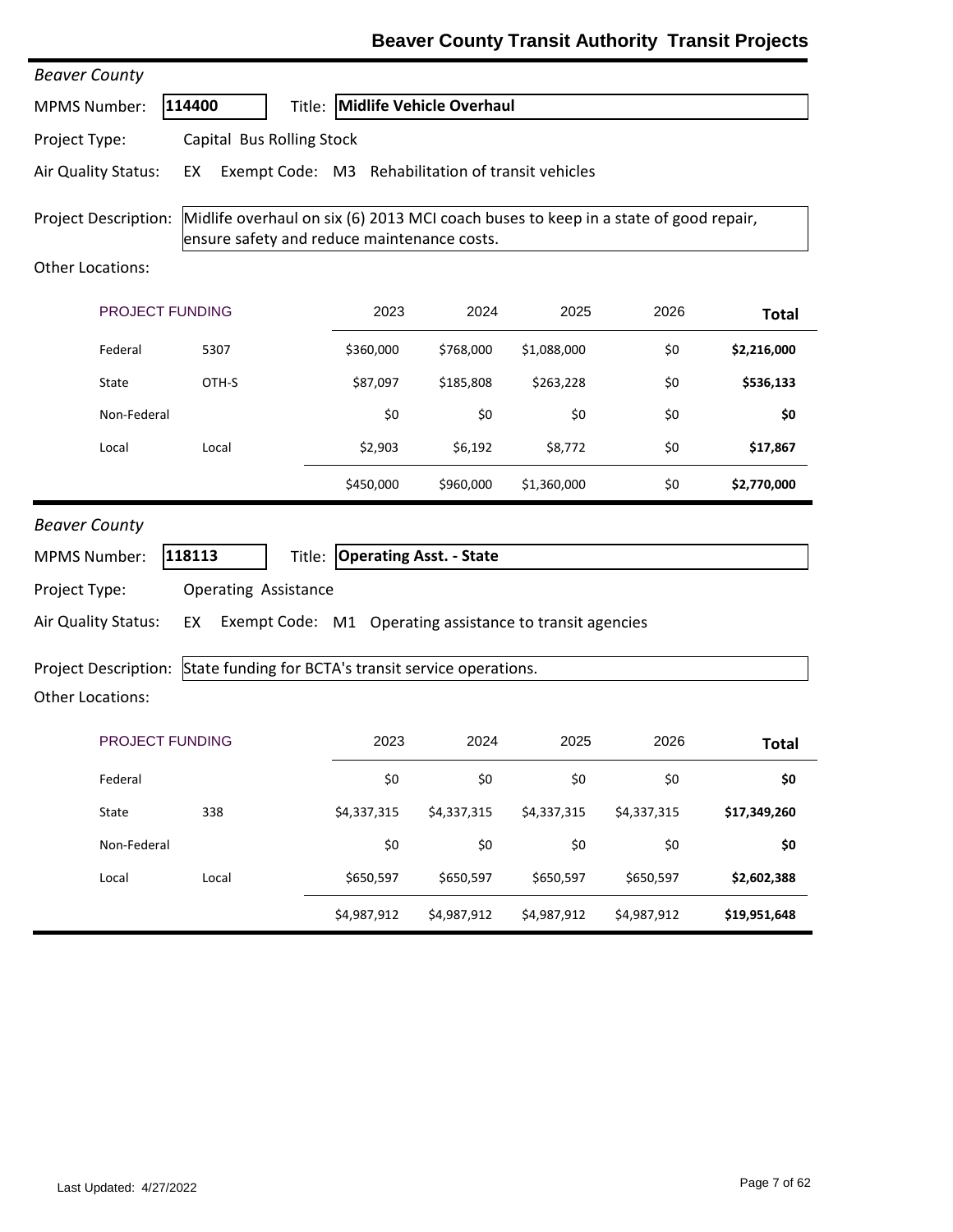| <b>Beaver County</b>    |                                                                |                     |                                           |                     |                     |                              |
|-------------------------|----------------------------------------------------------------|---------------------|-------------------------------------------|---------------------|---------------------|------------------------------|
| <b>MPMS Number:</b>     | 118124                                                         |                     | Title: Senior-Shared Ride Revenue - State |                     |                     |                              |
| Project Type:           | <b>Operating Assistance</b>                                    |                     |                                           |                     |                     |                              |
| Air Quality Status:     | EX<br>Exempt Code: M1 Operating assistance to transit agencies |                     |                                           |                     |                     |                              |
| Project Description:    | State funding for senior/shared ride/paratransit service.      |                     |                                           |                     |                     |                              |
| <b>Other Locations:</b> |                                                                |                     |                                           |                     |                     |                              |
| <b>PROJECT FUNDING</b>  |                                                                | 2023                | 2024                                      | 2025                | 2026                | <b>Total</b>                 |
| Federal                 |                                                                | \$0                 | \$0                                       | \$0                 | \$0                 | \$0                          |
| State                   | 338                                                            | \$600,000           | \$600,000                                 | \$600,000           | \$600,000           | \$2,400,000                  |
| Non-Federal             |                                                                | \$0                 | \$0                                       | \$0                 | \$0                 | \$0                          |
| Local                   | Local                                                          | \$0                 | \$0                                       | \$0                 | \$0                 | \$0                          |
|                         |                                                                | \$600,000           | \$600,000                                 | \$600,000           | \$600,000           | \$2,400,000                  |
|                         | <b>Sponsor Totals:</b>                                         | 2023<br>\$7,347,912 | 2024<br>\$7,987,412                       | 2025<br>\$8,023,112 | 2026<br>\$9,880,212 | <b>Total</b><br>\$33,238,648 |
|                         |                                                                |                     |                                           |                     |                     |                              |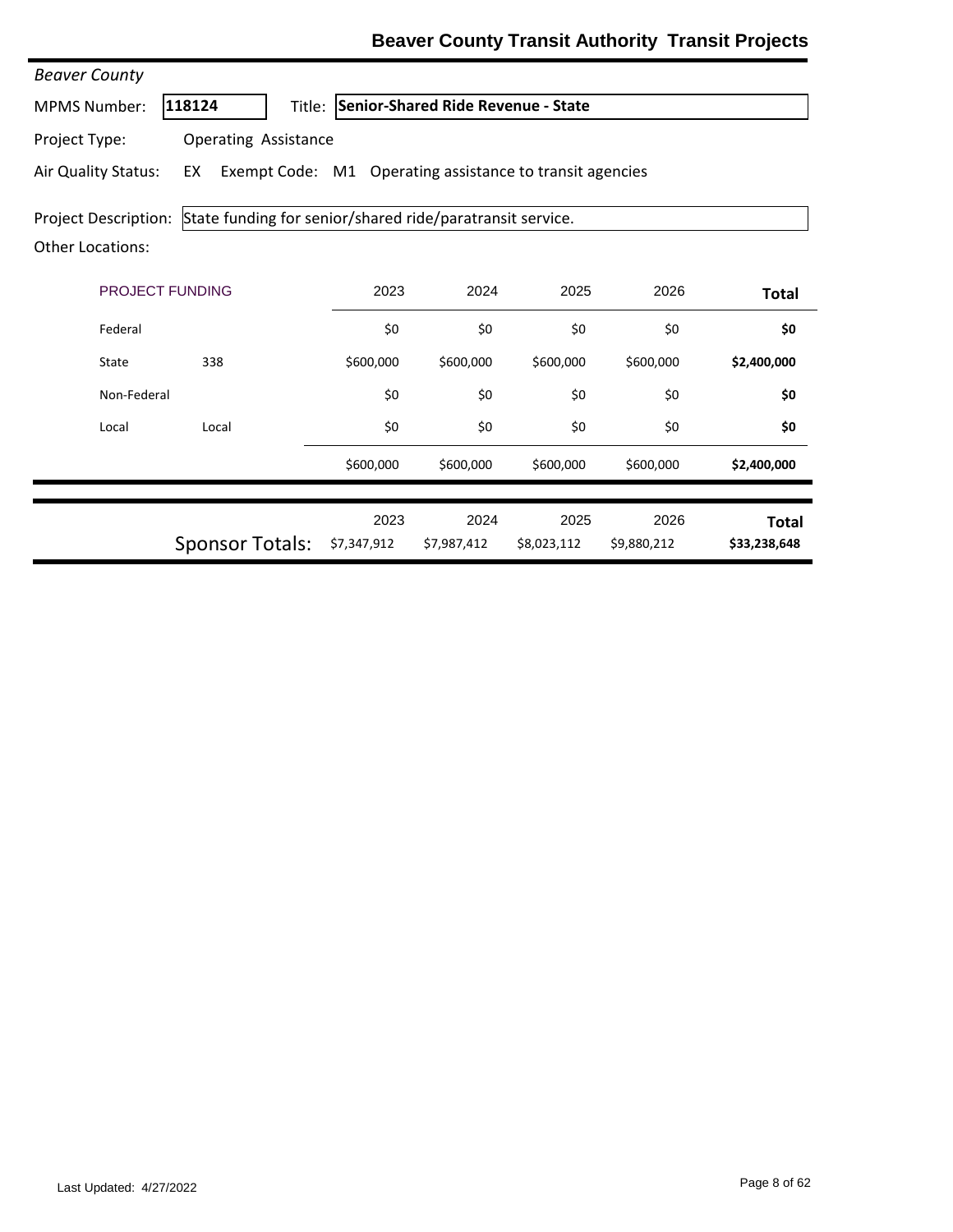| <b>Butler County</b>                 |                                                                                                                                                                       |                                                                                        |             |             |             |                  |
|--------------------------------------|-----------------------------------------------------------------------------------------------------------------------------------------------------------------------|----------------------------------------------------------------------------------------|-------------|-------------|-------------|------------------|
| <b>MPMS Number:</b>                  | 77852                                                                                                                                                                 | <b>Title: Operating Assistance</b>                                                     |             |             |             |                  |
| Project Type:                        | <b>Operating Assistance</b>                                                                                                                                           |                                                                                        |             |             |             |                  |
| Air Quality Status:                  | EX                                                                                                                                                                    | Exempt Code: M1 Operating assistance to transit agencies                               |             |             |             |                  |
| <b>Project Description:</b>          | To fund the daily operations of BTA's current rural fixed route system.                                                                                               |                                                                                        |             |             |             |                  |
| <b>Other Locations:</b>              |                                                                                                                                                                       |                                                                                        |             |             |             |                  |
|                                      | PROJECT FUNDING                                                                                                                                                       | 2023                                                                                   | 2024        | 2025        | 2026        | <b>Total</b>     |
| Federal                              | 5311                                                                                                                                                                  | \$1,031,000                                                                            | \$1,031,000 | \$1,031,000 | \$1,031,000 | \$4,124,000      |
| State                                | 338                                                                                                                                                                   | \$1,031,000                                                                            | \$1,031,000 | \$1,031,000 | \$1,031,000 | \$4,124,000      |
| Non-Federal                          |                                                                                                                                                                       | \$0                                                                                    | \$0         | \$0         | \$0         | \$0              |
| Local                                | Local                                                                                                                                                                 | \$0                                                                                    | \$0         | \$0         | \$0         | \$0              |
|                                      |                                                                                                                                                                       | \$2,062,000                                                                            | \$2,062,000 | \$2,062,000 | \$2,062,000 | \$8,248,000      |
| <b>MPMS Number:</b><br>Project Type: | 114742                                                                                                                                                                | Title: Route 68 Park-and-Rides<br>Capital Bus Station Stops & Terminals                |             |             |             |                  |
| Air Quality Status:                  | SIG Exempt Code:                                                                                                                                                      |                                                                                        |             |             |             |                  |
| Project Description:                 | Design and construction of 2 PNR Facilities (90 spaces total). Locations include: Evans<br>N-Ride facilities will support commuter service from Butler to Pittsburgh. | City PNR location (30 spaces), and Stevenson Road PNR location (60 spaces). Both Park- |             |             |             |                  |
| <b>Other Locations:</b>              |                                                                                                                                                                       |                                                                                        |             |             |             |                  |
|                                      | PROJECT FUNDING                                                                                                                                                       | 2023                                                                                   | 2024        | 2025        | 2026        | <b>Total</b>     |
|                                      |                                                                                                                                                                       |                                                                                        |             | \$0         | \$0         | \$3,000,000      |
| Federal                              | 5311                                                                                                                                                                  | \$0                                                                                    | \$3,000,000 |             |             |                  |
| State                                | OTH-S                                                                                                                                                                 | \$0                                                                                    | \$750,000   | \$0         | \$0         |                  |
| Non-Federal                          |                                                                                                                                                                       | \$0                                                                                    | \$0         | \$0         | \$0         | \$750,000<br>\$0 |
| Local                                | Local                                                                                                                                                                 | \$0                                                                                    | \$0         | \$0         | \$0         | \$0              |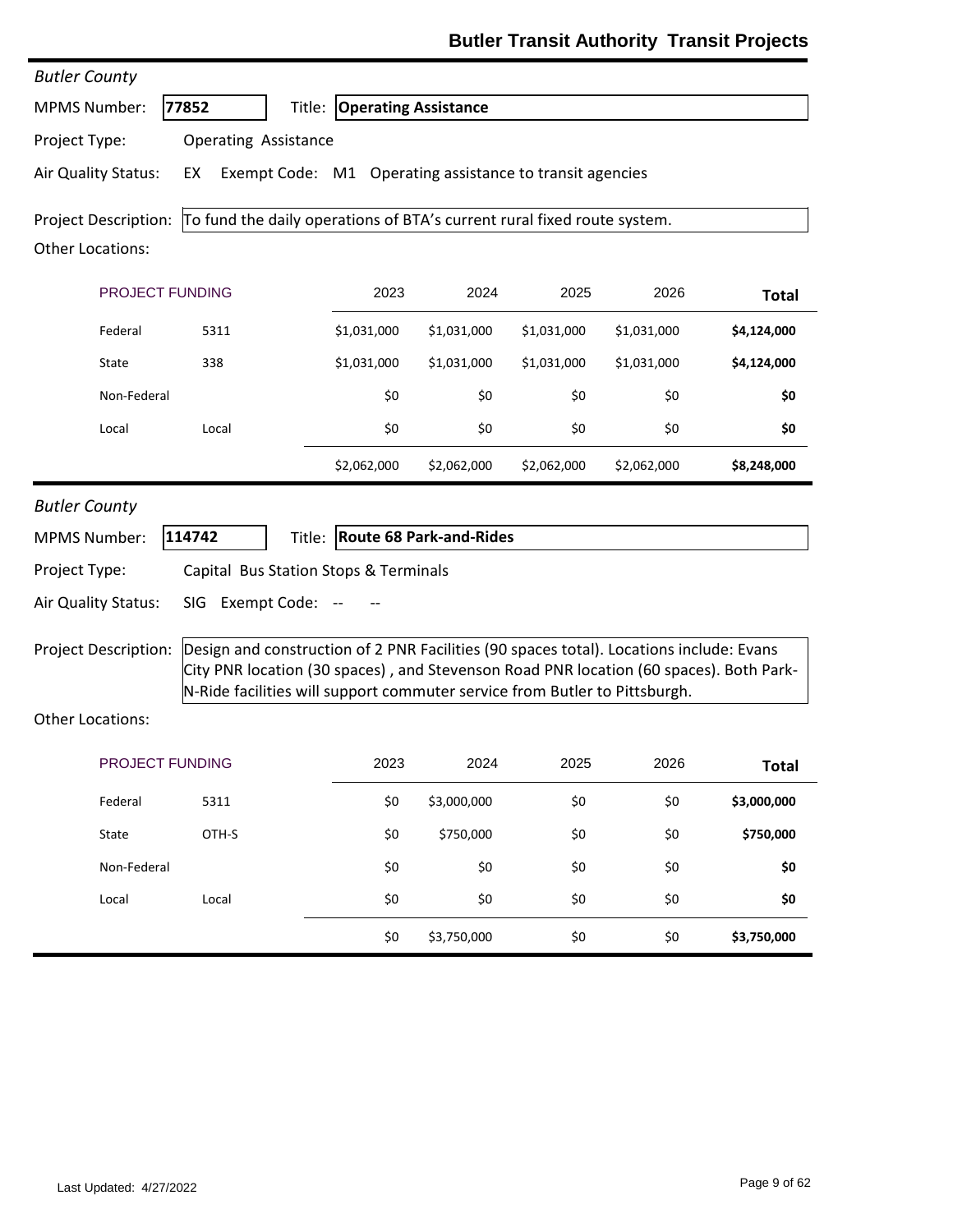| <b>Butler County</b>                                                     |                       |                                                                                            |      |         |      |              |
|--------------------------------------------------------------------------|-----------------------|--------------------------------------------------------------------------------------------|------|---------|------|--------------|
| <b>MPMS Number:</b>                                                      | 118125                | Title: Acquisition of Miscellaneous Assets                                                 |      |         |      |              |
| Project Type:                                                            |                       | Capital Bus Support Equip / Facilities                                                     |      |         |      |              |
| Air Quality Status:                                                      | EX                    | Exempt Code: M8 Reconstruction or renovation of transit buildings and<br>structures        |      |         |      |              |
| Project Description: Furniture, storage & window treatments for offices. |                       |                                                                                            |      |         |      |              |
| Other Locations:                                                         |                       |                                                                                            |      |         |      |              |
| PROJECT FUNDING                                                          |                       | 2023                                                                                       | 2024 | 2025    | 2026 | <b>Total</b> |
| Federal                                                                  |                       | \$0                                                                                        | \$0  | \$0     | \$0  | \$0          |
| State                                                                    | OTH-S                 | \$217,306                                                                                  | \$0  | \$3,312 | \$0  | \$220,618    |
| Non-Federal                                                              |                       | \$0                                                                                        | \$0  | \$0     | \$0  | \$0          |
| Local                                                                    | Local                 | \$0                                                                                        | \$0  | \$0     | \$0  | \$0          |
|                                                                          |                       | \$217,306                                                                                  | \$0  | \$3,312 | \$0  | \$220,618    |
| <b>Butler County</b>                                                     |                       |                                                                                            |      |         |      |              |
| <b>MPMS Number:</b>                                                      | 118126                | Title: Acquisition of Road Signing Assets                                                  |      |         |      |              |
| Project Type:                                                            |                       | Capital Bus Station Stops & Terminals                                                      |      |         |      |              |
| Air Quality Status:                                                      | EX                    | Exempt Code: M7 Construction of small transit passenger shelters and<br>information kiosks |      |         |      |              |
| Project Description:                                                     | Signs for parking lot |                                                                                            |      |         |      |              |
| Other Locations:                                                         |                       |                                                                                            |      |         |      |              |
| <b>PROJECT FUNDING</b>                                                   |                       | 2023                                                                                       | 2024 | 2025    | 2026 | <b>Total</b> |
| Federal                                                                  |                       | \$0                                                                                        | \$0  | \$0     | \$0  | \$0          |
| State                                                                    | OTH-S                 | \$13,244                                                                                   | \$0  | \$0     | \$0  | \$13,244     |
| Non-Federal                                                              |                       | \$0                                                                                        | \$0  | \$0     | \$0  | \$0          |
| Local                                                                    | Local                 | \$0                                                                                        | \$0  | \$0     | \$0  | \$0          |
|                                                                          |                       | \$13,244                                                                                   | \$0  | \$0     | \$0  | \$13,244     |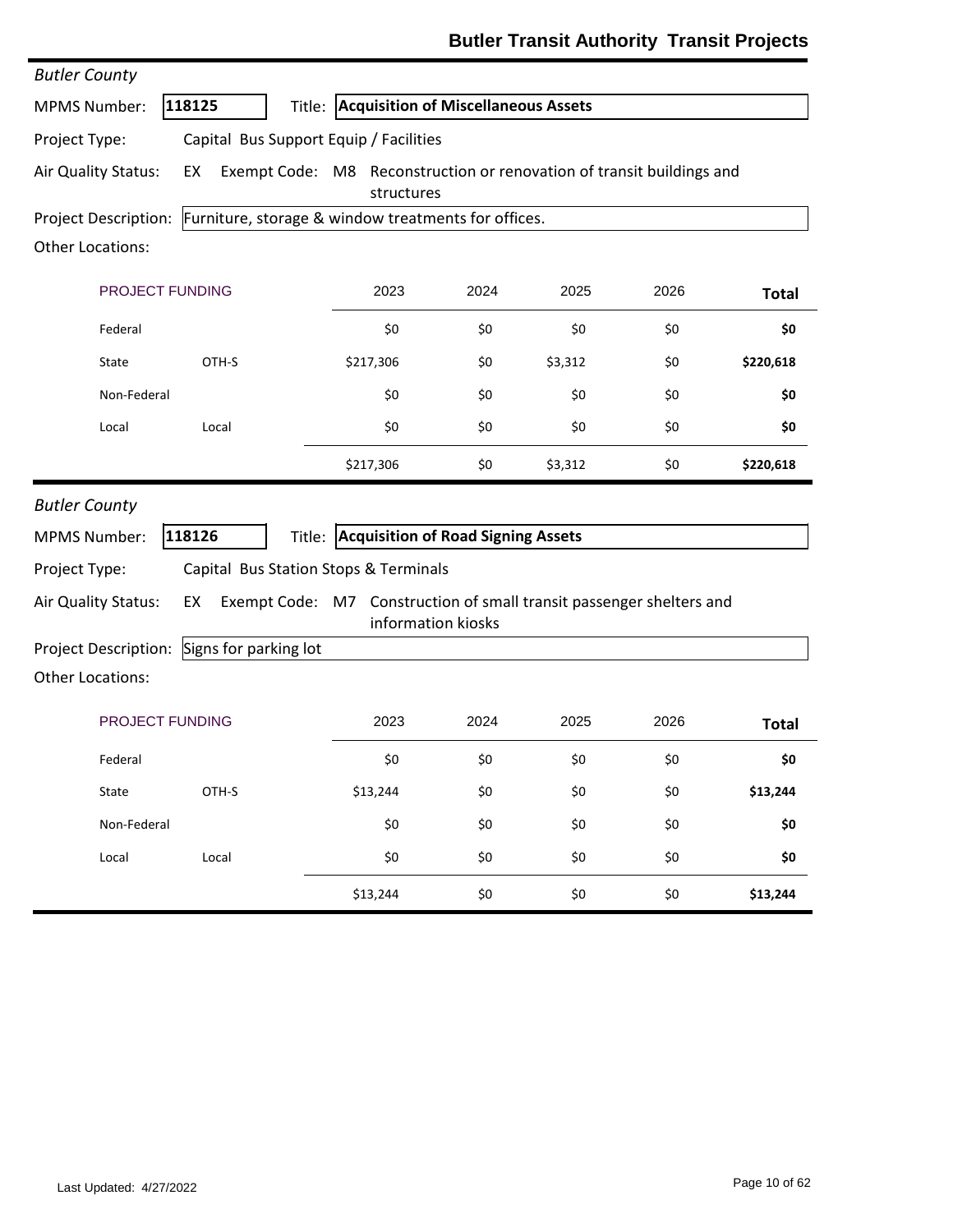| <b>Butler County</b>    |                                                                                                            |                                                                                            |                             |      |           |              |
|-------------------------|------------------------------------------------------------------------------------------------------------|--------------------------------------------------------------------------------------------|-----------------------------|------|-----------|--------------|
| <b>MPMS Number:</b>     | 118127                                                                                                     | Title: Acquisition of Station Assets                                                       |                             |      |           |              |
| Project Type:           | Capital Bus Station Stops & Terminals                                                                      |                                                                                            |                             |      |           |              |
| Air Quality Status:     | EX                                                                                                         | Exempt Code: M7 Construction of small transit passenger shelters and<br>information kiosks |                             |      |           |              |
|                         | Project Description: 6 new bus shelters, including slab work.                                              |                                                                                            |                             |      |           |              |
| Other Locations:        |                                                                                                            |                                                                                            |                             |      |           |              |
| PROJECT FUNDING         |                                                                                                            | 2023                                                                                       | 2024                        | 2025 | 2026      | <b>Total</b> |
| Federal                 |                                                                                                            | \$0                                                                                        | \$0                         | \$0  | \$0       | \$0          |
| State                   | OTH-S                                                                                                      | \$0                                                                                        | \$0                         | \$0  | \$120,000 | \$120,000    |
| Non-Federal             |                                                                                                            | \$0                                                                                        | \$0                         | \$0  | \$0       | \$0          |
| Local                   | Local                                                                                                      | \$0                                                                                        | \$0                         | \$0  | \$0       | \$0          |
|                         |                                                                                                            | \$0                                                                                        | \$0                         | \$0  | \$120,000 | \$120,000    |
| <b>Butler County</b>    |                                                                                                            |                                                                                            |                             |      |           |              |
| <b>MPMS Number:</b>     | 118128                                                                                                     | Title: ADP Hardware                                                                        |                             |      |           |              |
| Project Type:           | Capital Bus Support Equip / Facilities                                                                     |                                                                                            |                             |      |           |              |
| Air Quality Status:     | EX                                                                                                         | Exempt Code: M4 Purchase of office, shop, and operating equipment for                      | existing transit facilities |      |           |              |
| Project Description:    | Webportal for fareboxes. Monitor arms. Replacement of GP and accounting computer<br>hardware and software. |                                                                                            |                             |      |           |              |
| <b>Other Locations:</b> |                                                                                                            |                                                                                            |                             |      |           |              |
| <b>PROJECT FUNDING</b>  |                                                                                                            | 2023                                                                                       | 2024                        | 2025 | 2026      | <b>Total</b> |
| Federal                 |                                                                                                            | \$0                                                                                        | \$0                         | \$0  | \$0       | \$0          |
| State                   | OTH-S                                                                                                      | \$236,324                                                                                  | \$0                         | \$0  | \$17,544  | \$253,868    |
| Non-Federal             |                                                                                                            | \$0                                                                                        | \$0                         | \$0  | \$0       | \$0          |
| Local                   | Local                                                                                                      | \$0                                                                                        | \$0                         | \$0  | \$0       | \$0          |
|                         |                                                                                                            | \$236,324                                                                                  | \$0                         | \$0  | \$17,544  | \$253,868    |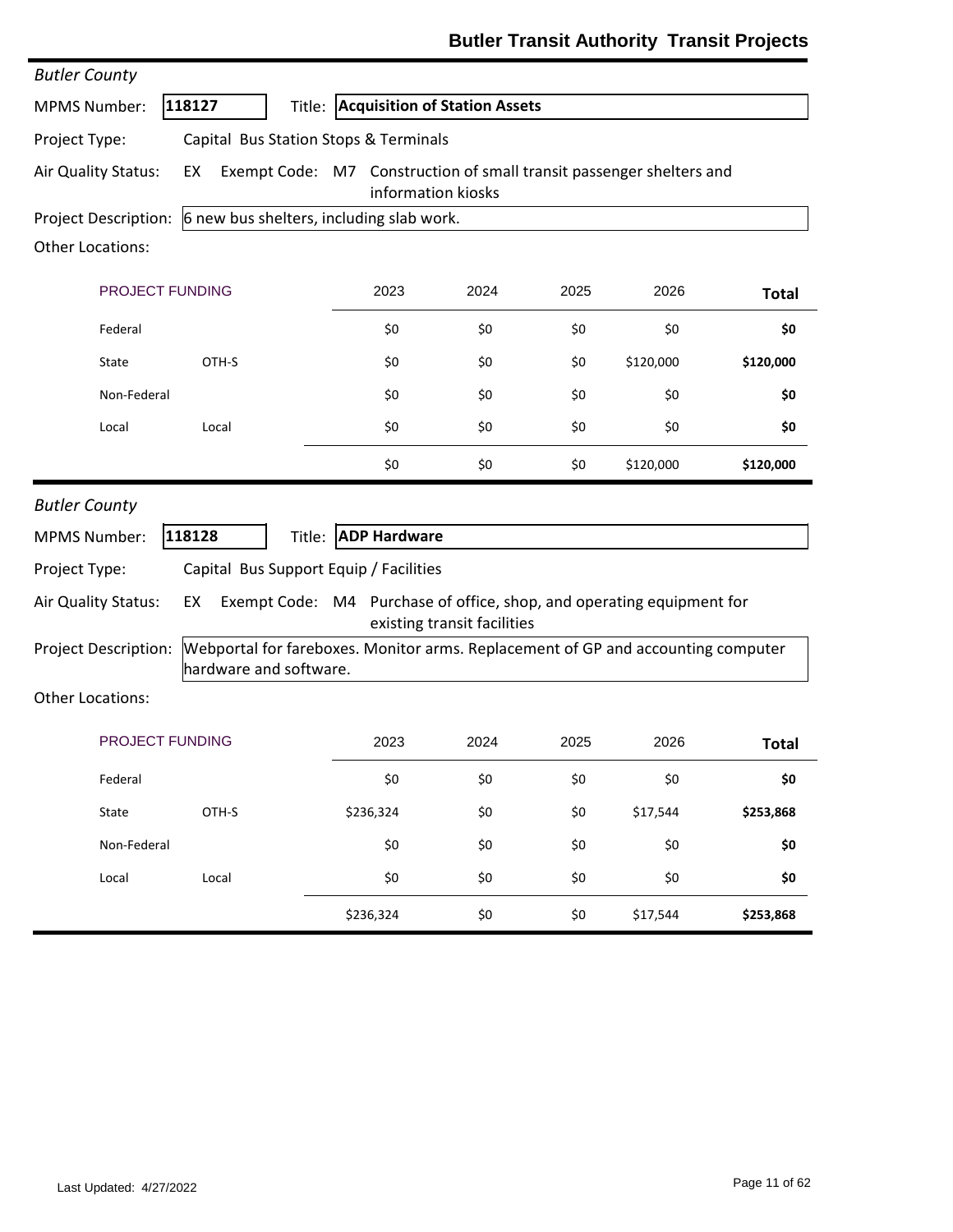### **Butler Transit Authority Transit Projects**

| <b>Butler County</b>    |                                                                                                                                                         |                                                                             |                                 |           |       |              |
|-------------------------|---------------------------------------------------------------------------------------------------------------------------------------------------------|-----------------------------------------------------------------------------|---------------------------------|-----------|-------|--------------|
| <b>MPMS Number:</b>     | 118129                                                                                                                                                  | Title: Communication Systems                                                |                                 |           |       |              |
| Project Type:           | Capital Bus Signal & Communication Equip                                                                                                                |                                                                             |                                 |           |       |              |
| Air Quality Status:     | EX                                                                                                                                                      | Exempt Code: M4 Purchase of office, shop, and operating equipment for       | existing transit facilities     |           |       |              |
| Project Description:    | Computers & accounting software. Server & USB link for bus diagnostics. Administrative<br>laptop & camera monitoring equip. Laptop for conference room. |                                                                             |                                 |           |       |              |
| <b>Other Locations:</b> |                                                                                                                                                         |                                                                             |                                 |           |       |              |
| PROJECT FUNDING         |                                                                                                                                                         | 2023                                                                        | 2024                            | 2025      | 2026  | <b>Total</b> |
| Federal                 |                                                                                                                                                         | \$0                                                                         | \$0                             | \$0       | \$0   | \$0          |
| Federal                 | 5311                                                                                                                                                    | \$0                                                                         | \$5,657                         | \$0       | \$0   | \$5,657      |
| State                   |                                                                                                                                                         | \$0                                                                         | \$0                             | \$0       | \$0   | \$0          |
| State                   | OTH-S                                                                                                                                                   | \$34,525                                                                    | \$0                             | \$3,182   | \$874 | \$38,581     |
| Non-Federal             |                                                                                                                                                         | \$0                                                                         | \$0                             | \$0       | \$0   | \$0          |
| Local                   | Local                                                                                                                                                   | \$0                                                                         | \$0                             | \$0       | \$0   | \$0          |
|                         |                                                                                                                                                         | \$34,525                                                                    | \$5,657                         | \$3,182   | \$874 | \$44,238     |
| <b>Butler County</b>    |                                                                                                                                                         |                                                                             |                                 |           |       |              |
| <b>MPMS Number:</b>     | 118130                                                                                                                                                  | Title: Fare Collection Equipment                                            |                                 |           |       |              |
| Project Type:           | Capital Bus Other Capital Items                                                                                                                         |                                                                             |                                 |           |       |              |
| Air Quality Status:     | EX                                                                                                                                                      | Exempt Code: M5 Purchase of operating equipment for transit vehicles (e.g., | radios, fareboxes, lifts, etc.) |           |       |              |
|                         | Project Description: Fare collection system                                                                                                             |                                                                             |                                 |           |       |              |
| Other Locations:        |                                                                                                                                                         |                                                                             |                                 |           |       |              |
| PROJECT FUNDING         |                                                                                                                                                         | 2023                                                                        | 2024                            | 2025      | 2026  | <b>Total</b> |
| Federal                 |                                                                                                                                                         | \$0                                                                         | \$0                             | \$0       | \$0   | \$0          |
| State                   | OTH-S                                                                                                                                                   | \$0                                                                         | \$0                             | \$500,079 | \$0   | \$500,079    |
| Non-Federal             |                                                                                                                                                         | \$0                                                                         | \$0                             | \$0       | \$0   | \$0          |
| Local                   | Local                                                                                                                                                   | \$0                                                                         | \$0                             | \$0       | \$0   | \$0          |
|                         |                                                                                                                                                         | \$0                                                                         | \$0                             | \$500,079 | \$0   | \$500,079    |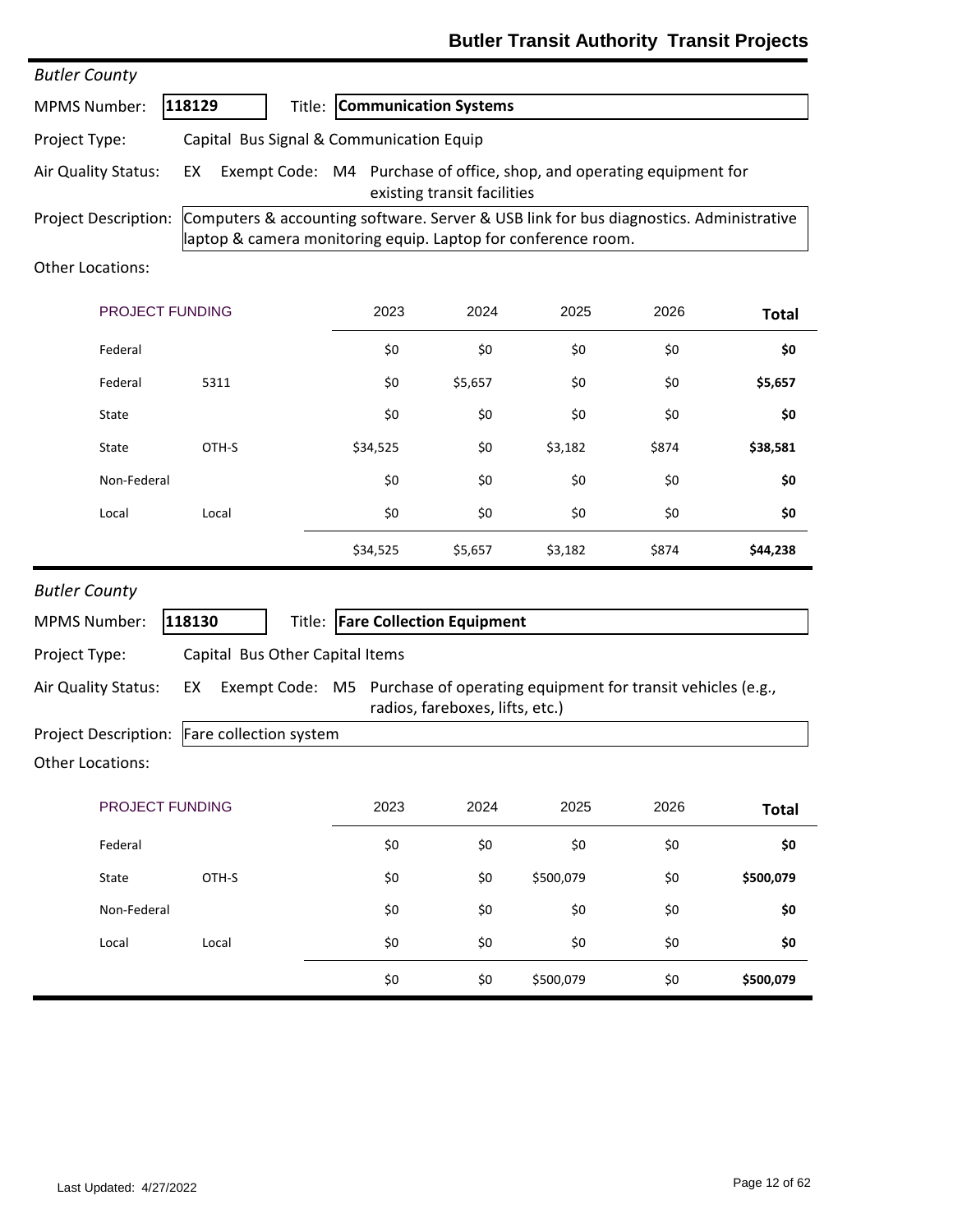| <b>Butler County</b>        |                                                           |                                                                          |                        |                                               |           |              |
|-----------------------------|-----------------------------------------------------------|--------------------------------------------------------------------------|------------------------|-----------------------------------------------|-----------|--------------|
| <b>MPMS Number:</b>         | 118131                                                    | Title: Replacement CNG Bus                                               |                        |                                               |           |              |
| Project Type:               | Capital Bus Rolling Stock                                 |                                                                          |                        |                                               |           |              |
| Air Quality Status:         | EX                                                        | Exempt Code: M10 Purchase of new buses and rail cars to replace existing |                        | vehicles or for minor expansions of the fleet |           |              |
| <b>Project Description:</b> | Purchase replacement for one (1) 30-foot CNG bus.         |                                                                          |                        |                                               |           |              |
| Other Locations:            |                                                           |                                                                          |                        |                                               |           |              |
| PROJECT FUNDING             |                                                           | 2023                                                                     | 2024                   | 2025                                          | 2026      | <b>Total</b> |
| Federal                     |                                                           | \$0                                                                      | \$0                    | \$0                                           | \$0       | \$0          |
| State                       | OTH-S                                                     | \$0                                                                      | \$0                    | \$0                                           | \$400,000 | \$400,000    |
| Non-Federal                 |                                                           | \$0                                                                      | \$0                    | \$0                                           | \$0       | \$0          |
| Local                       | Local                                                     | \$0                                                                      | \$0                    | \$0                                           | \$0       | \$0          |
|                             |                                                           | \$0                                                                      | \$0                    | \$0                                           | \$400,000 | \$400,000    |
| <b>Butler County</b>        |                                                           |                                                                          |                        |                                               |           |              |
| <b>MPMS Number:</b>         | 118132                                                    | Title: Security & Surveillance Equip.                                    |                        |                                               |           |              |
| Project Type:               | Capital Bus Other Capital Items                           |                                                                          |                        |                                               |           |              |
| Air Quality Status:         | EX                                                        | Exempt Code: M6 Construction or renovation of power, signal, and         | communications systems |                                               |           |              |
| <b>Project Description:</b> | Bus cameras and cameras for the Rt 528 park-and-ride lot. |                                                                          |                        |                                               |           |              |
| <b>Other Locations:</b>     |                                                           |                                                                          |                        |                                               |           |              |
| <b>PROJECT FUNDING</b>      |                                                           | 2023                                                                     | 2024                   | 2025                                          | 2026      | <b>Total</b> |
| Federal                     |                                                           | \$0                                                                      | \$0                    | \$0                                           | \$0       | \$0          |
| State                       | OTH-S                                                     | \$0                                                                      | \$0                    | \$15,556                                      | \$42,651  | \$58,207     |
| Non-Federal                 |                                                           | \$0                                                                      | \$0                    | \$0                                           | \$0       | \$0          |
| Local                       | Local                                                     | \$0                                                                      | \$0                    | \$0                                           | \$0       | \$0          |
|                             |                                                           | \$0                                                                      | \$0                    | \$15,556                                      | \$42,651  | \$58,207     |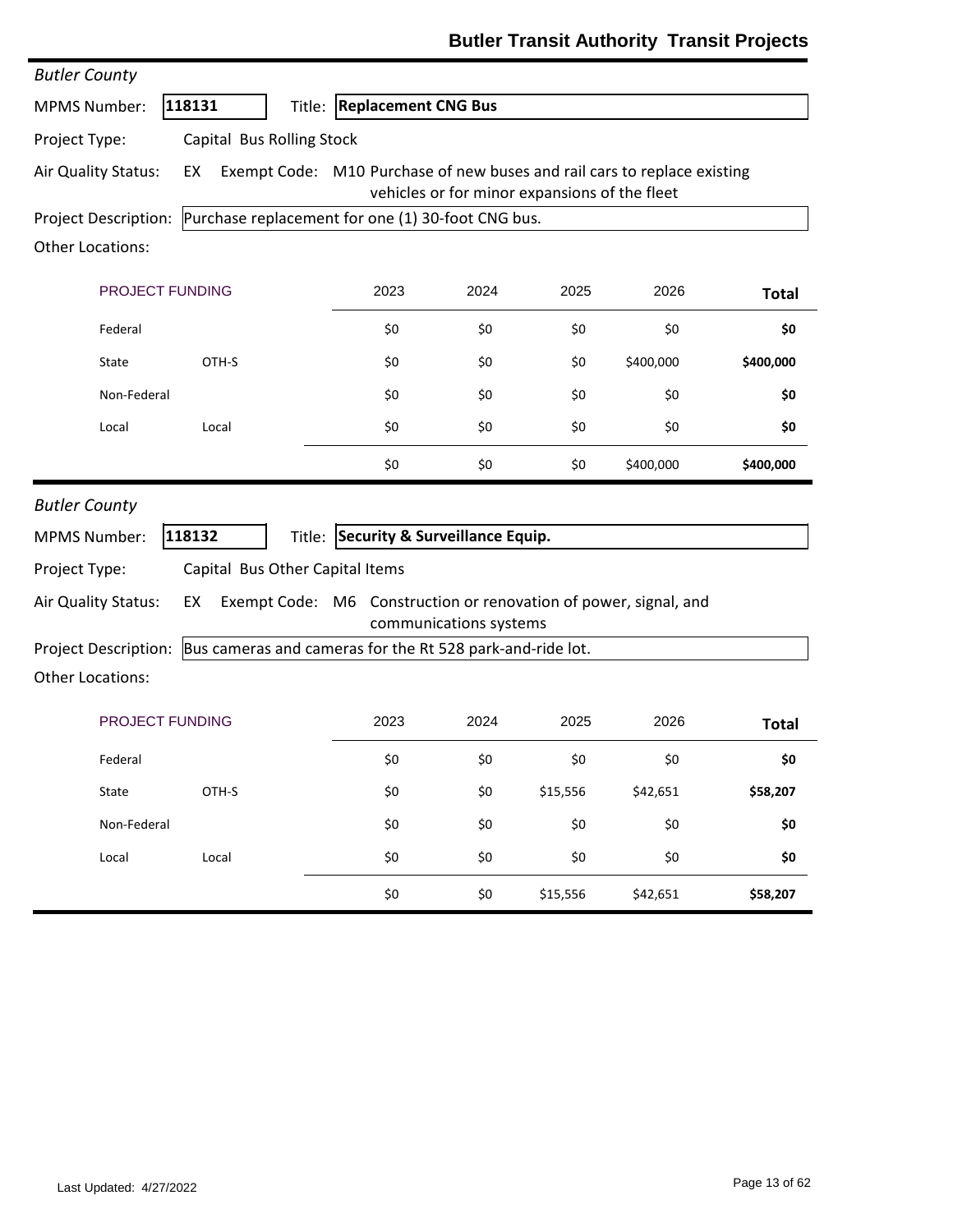| <b>Butler County</b>                                                                                                              |                                                                         |                       |                     |                     |                     |                              |  |
|-----------------------------------------------------------------------------------------------------------------------------------|-------------------------------------------------------------------------|-----------------------|---------------------|---------------------|---------------------|------------------------------|--|
| <b>MPMS Number:</b>                                                                                                               | 118133<br>Title:                                                        | <b>Shop Equipment</b> |                     |                     |                     |                              |  |
| Project Type:                                                                                                                     | Capital Bus Support Equip / Facilities                                  |                       |                     |                     |                     |                              |  |
| Exempt Code: M4 Purchase of office, shop, and operating equipment for<br>Air Quality Status:<br>EX<br>existing transit facilities |                                                                         |                       |                     |                     |                     |                              |  |
| Project Description:                                                                                                              | Scissor lift, forklift, tools, welders, trailer w/gate, brush hog, etc. |                       |                     |                     |                     |                              |  |
| <b>Other Locations:</b>                                                                                                           |                                                                         |                       |                     |                     |                     |                              |  |
| <b>PROJECT FUNDING</b>                                                                                                            |                                                                         | 2023                  | 2024                | 2025                | 2026                | <b>Total</b>                 |  |
| Federal                                                                                                                           |                                                                         | \$0                   | \$0                 | \$0                 | \$0                 | \$0                          |  |
| State                                                                                                                             | OTH-S                                                                   | \$229,524             | \$0                 | \$1,450             | \$3,456             | \$234,430                    |  |
| Non-Federal                                                                                                                       |                                                                         | \$0                   | \$0                 | \$0                 | \$0                 | \$0                          |  |
| Local                                                                                                                             | Local                                                                   | \$0                   | \$0                 | \$0                 | \$0                 | \$0                          |  |
|                                                                                                                                   |                                                                         | \$229,524             | \$0                 | \$1,450             | \$3,456             | \$234,430                    |  |
|                                                                                                                                   | <b>Sponsor Totals:</b>                                                  | 2023<br>\$2,792,923   | 2024<br>\$5,817,657 | 2025<br>\$2,585,579 | 2026<br>\$2,646,525 | <b>Total</b><br>\$13,842,684 |  |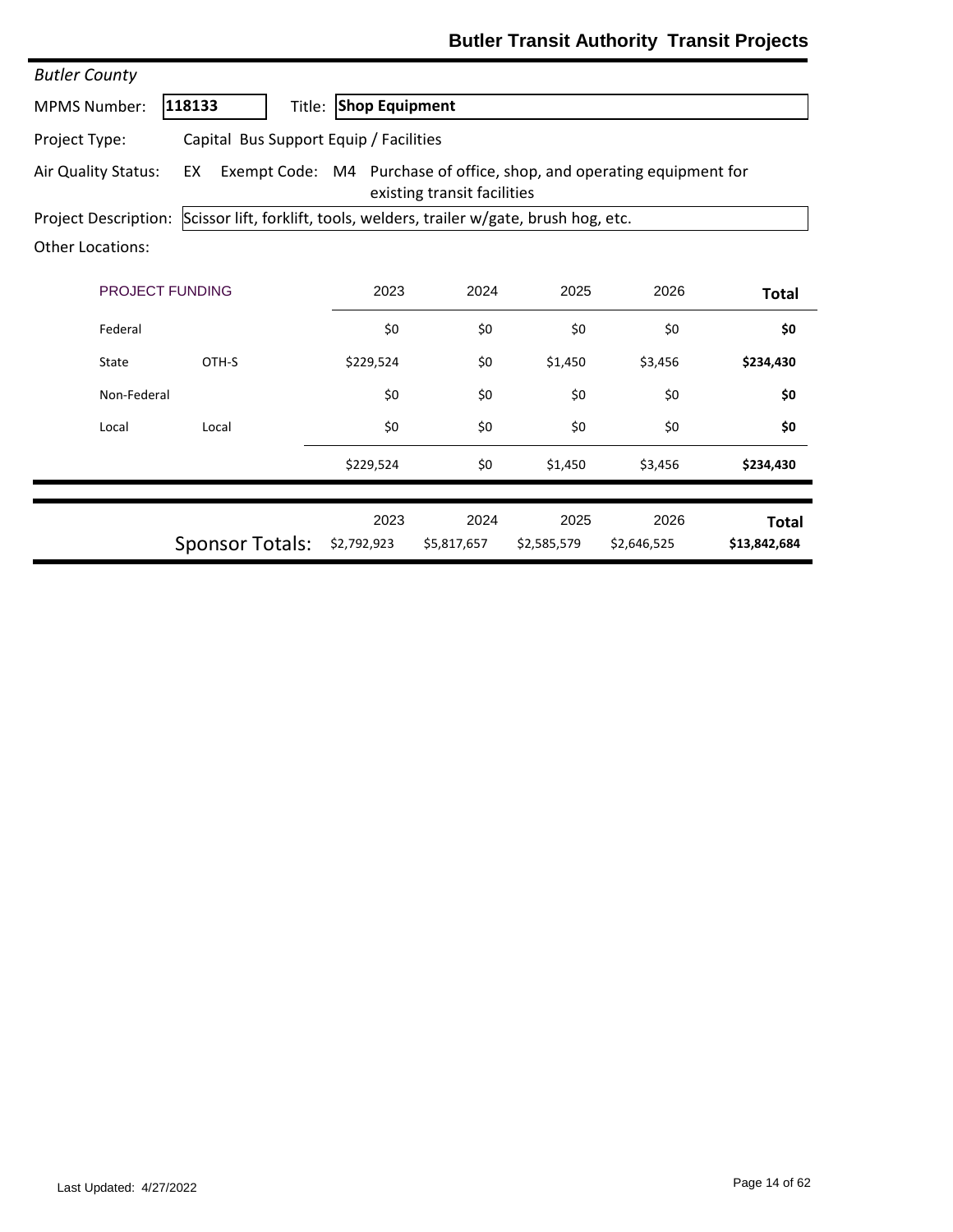| <b>Fayette County</b>                                                                                                 |                                                                |                                    |             |                                               |                                                                          |              |  |
|-----------------------------------------------------------------------------------------------------------------------|----------------------------------------------------------------|------------------------------------|-------------|-----------------------------------------------|--------------------------------------------------------------------------|--------------|--|
| <b>MPMS Number:</b>                                                                                                   | 65222                                                          | <b>Title: Operating Assistance</b> |             |                                               |                                                                          |              |  |
| Project Type:                                                                                                         | <b>Operating Assistance</b>                                    |                                    |             |                                               |                                                                          |              |  |
| Air Quality Status:                                                                                                   | Exempt Code: M1 Operating assistance to transit agencies<br>EX |                                    |             |                                               |                                                                          |              |  |
| To provide funds for the daily operation of FACT in the rural and urban service areas.<br><b>Project Description:</b> |                                                                |                                    |             |                                               |                                                                          |              |  |
| <b>Other Locations:</b>                                                                                               | Allegheny, City of Pittsburgh                                  |                                    |             |                                               |                                                                          |              |  |
| PROJECT FUNDING                                                                                                       |                                                                | 2023                               | 2024        | 2025                                          | 2026                                                                     | <b>Total</b> |  |
| Federal                                                                                                               | 5307                                                           | \$800,000                          | \$1,000,000 | \$1,000,000                                   | \$1,000,000                                                              | \$3,800,000  |  |
| State                                                                                                                 | 338                                                            | \$1,326,000                        | \$846,800   | \$900,000                                     | \$900,000                                                                | \$3,972,800  |  |
| Non-Federal                                                                                                           |                                                                | \$0                                | \$0         | \$0                                           | \$0                                                                      | \$0          |  |
| Local                                                                                                                 | Local                                                          | \$200,000                          | \$200,000   | \$200,000                                     | \$200,000                                                                | \$800,000    |  |
|                                                                                                                       |                                                                | \$2,326,000                        | \$2,046,800 | \$2,100,000                                   | \$2,100,000                                                              | \$8,572,800  |  |
| <b>Fayette County</b>                                                                                                 |                                                                |                                    |             |                                               |                                                                          |              |  |
| <b>MPMS Number:</b>                                                                                                   | 71083<br>Title:                                                | <b>Capital Assistance</b>          |             |                                               |                                                                          |              |  |
| Project Type:                                                                                                         | Capital Bus Support Equip / Facilities                         |                                    |             |                                               |                                                                          |              |  |
| Air Quality Status:                                                                                                   | EX                                                             |                                    |             | vehicles or for minor expansions of the fleet | Exempt Code: M10 Purchase of new buses and rail cars to replace existing |              |  |
| Project Description:                                                                                                  | Replacing two fixed route buses over four years.               |                                    |             |                                               |                                                                          |              |  |
| <b>Other Locations:</b>                                                                                               | Allegheny, City of Pittsburgh                                  |                                    |             |                                               |                                                                          |              |  |
| PROJECT FUNDING                                                                                                       |                                                                | 2023                               | 2024        | 2025                                          | 2026                                                                     | <b>Total</b> |  |
| Federal                                                                                                               | 5307                                                           | \$277,812                          | \$177,812   | \$150,000                                     | \$150,000                                                                | \$755,624    |  |
| State                                                                                                                 | OTH-S                                                          | \$69,453                           | \$22,226    | \$31,870                                      | \$31,870                                                                 | \$155,419    |  |
| Non-Federal                                                                                                           |                                                                | \$0                                | \$0         | \$0                                           | \$0                                                                      | \$0          |  |
| Local                                                                                                                 | Local                                                          | \$0                                | \$0         | \$5,630                                       | \$5,630                                                                  | \$11,260     |  |
|                                                                                                                       |                                                                | \$347,265                          | \$200,038   | \$187,500                                     | \$187,500                                                                | \$922,303    |  |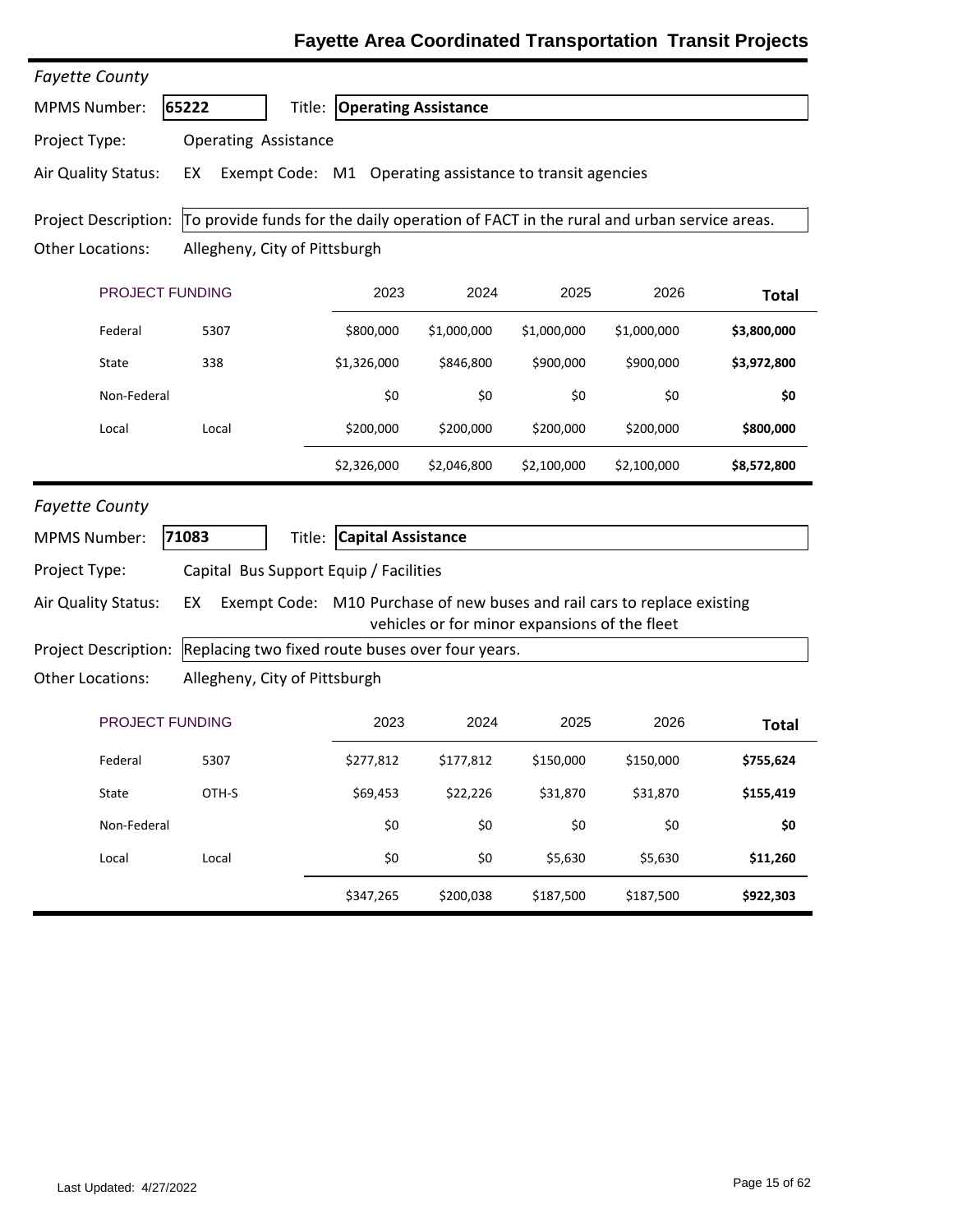| <b>Fayette County</b>                                                              |                                                                                   |                                |                                 |                                               |          |              |  |
|------------------------------------------------------------------------------------|-----------------------------------------------------------------------------------|--------------------------------|---------------------------------|-----------------------------------------------|----------|--------------|--|
| <b>MPMS Number:</b>                                                                | 90041                                                                             | Title: Bus Procurement         |                                 |                                               |          |              |  |
| Project Type:                                                                      | Capital Bus Rolling Stock                                                         |                                |                                 |                                               |          |              |  |
| Air Quality Status:                                                                | Exempt Code: M10 Purchase of new buses and rail cars to replace existing<br>EX    |                                |                                 | vehicles or for minor expansions of the fleet |          |              |  |
| Replace shared ride buses: 3 in 2023, 2 in 2024, 6 in 2025<br>Project Description: |                                                                                   |                                |                                 |                                               |          |              |  |
| Other Locations:<br>Allegheny, City of Pittsburgh                                  |                                                                                   |                                |                                 |                                               |          |              |  |
| PROJECT FUNDING                                                                    |                                                                                   | 2023                           | 2024                            | 2025                                          | 2026     | <b>Total</b> |  |
| Federal                                                                            |                                                                                   | \$0                            | \$0                             | \$0                                           | \$0      | \$0          |  |
| State                                                                              | OTH-S                                                                             | \$122,436                      | \$141,770                       | \$430,956                                     | \$0      | \$695,162    |  |
| Non-Federal                                                                        |                                                                                   | \$0                            | \$0                             | \$0                                           | \$0      | \$0          |  |
| Local                                                                              | Local                                                                             | \$0                            | \$0                             | \$0                                           | \$0      | \$0          |  |
|                                                                                    |                                                                                   | \$122,436                      | \$141,770                       | \$430,956                                     | \$0      | \$695,162    |  |
| <b>Fayette County</b>                                                              |                                                                                   |                                |                                 |                                               |          |              |  |
| <b>MPMS Number:</b>                                                                | 114613                                                                            | Title: Communication Equipment |                                 |                                               |          |              |  |
| Project Type:                                                                      | Capital Bus Signal & Communication Equip                                          |                                |                                 |                                               |          |              |  |
| Air Quality Status:                                                                | Exempt Code: M5 Purchase of operating equipment for transit vehicles (e.g.,<br>EX |                                | radios, fareboxes, lifts, etc.) |                                               |          |              |  |
| <b>Project Description:</b>                                                        | Two-way radios & tablets: 6 radios in 2022, 3 radios in 2023, 1 tablet in 2024    |                                |                                 |                                               |          |              |  |
| <b>Other Locations:</b>                                                            |                                                                                   |                                |                                 |                                               |          |              |  |
| PROJECT FUNDING                                                                    |                                                                                   | 2023                           | 2024                            | 2025                                          | 2026     | <b>Total</b> |  |
| Federal                                                                            |                                                                                   | Ş0                             | Ş0                              | \$0                                           | Ş0       | \$0          |  |
| Federal                                                                            | 5307                                                                              | \$15,355                       | \$0                             | \$0                                           | \$0      | \$15,355     |  |
| State                                                                              | OTH-S                                                                             | \$43,910                       | \$19,500                        | \$0                                           | \$43,143 | \$106,553    |  |
| Non-Federal                                                                        |                                                                                   | \$0                            | \$0                             | \$0                                           | \$0      | \$0          |  |
| Local                                                                              | Local                                                                             | \$192                          | \$0                             | \$0                                           | \$0      | \$192        |  |
|                                                                                    |                                                                                   | \$59,457                       | \$19,500                        | \$0                                           | \$43,143 | \$122,100    |  |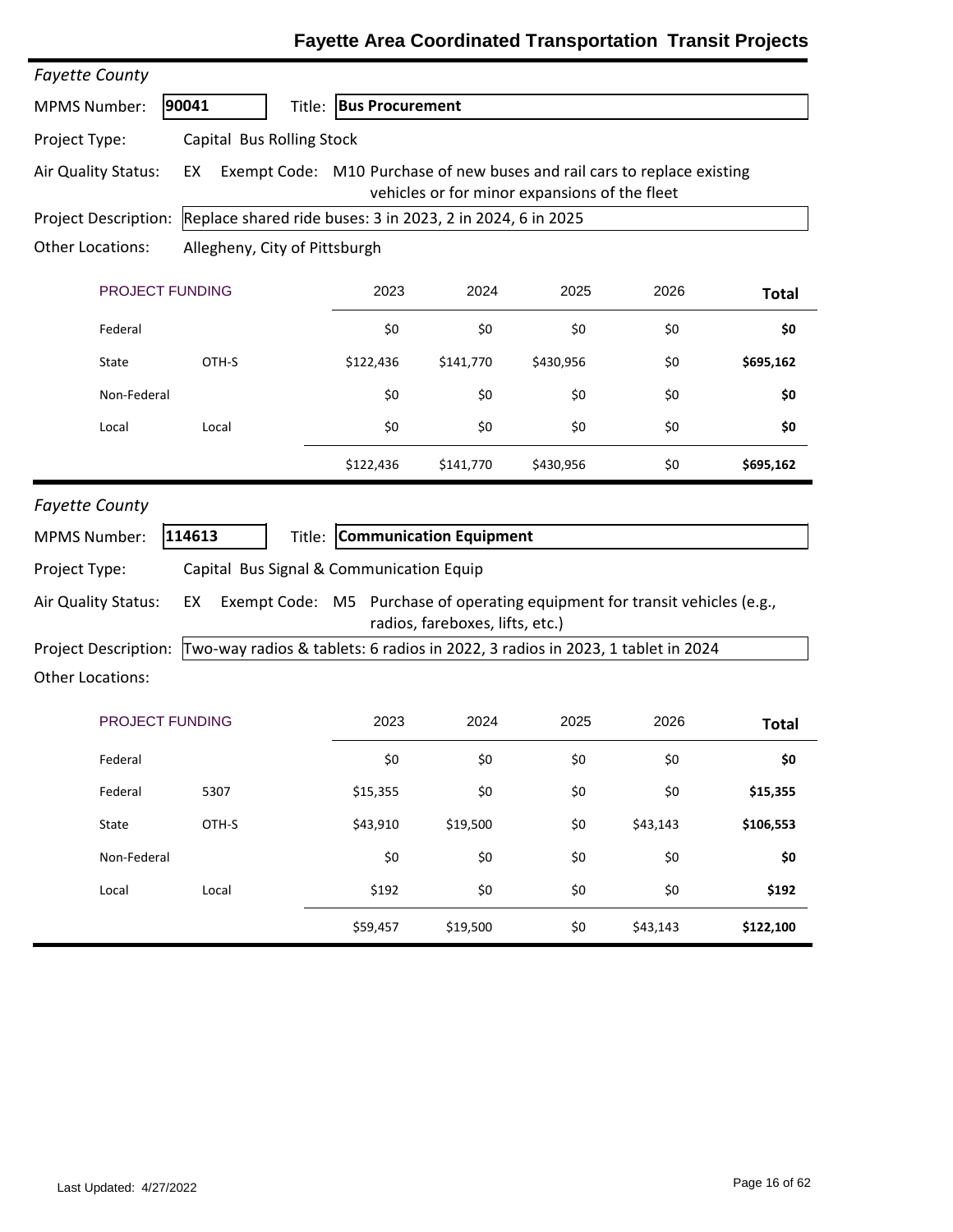| <b>Fayette County</b>   |                                                              |                                                          |                                           |           |                                                                                                                               |              |
|-------------------------|--------------------------------------------------------------|----------------------------------------------------------|-------------------------------------------|-----------|-------------------------------------------------------------------------------------------------------------------------------|--------------|
| <b>MPMS Number:</b>     | 118134<br>Title:                                             |                                                          | <b>Facility Assessment Study</b>          |           |                                                                                                                               |              |
| Project Type:           | Planning Planning                                            |                                                          |                                           |           |                                                                                                                               |              |
| Air Quality Status:     | Exempt Code:<br>EX                                           | X1                                                       |                                           |           | Specific activites which do not involve or lead directly to<br>construction, such as: feceral-aid systems revisions, planning |              |
| Project Description:    | Study and plan facility improvements                         |                                                          |                                           |           |                                                                                                                               |              |
| Other Locations:        |                                                              |                                                          |                                           |           |                                                                                                                               |              |
| PROJECT FUNDING         |                                                              | 2023                                                     | 2024                                      | 2025      | 2026                                                                                                                          | <b>Total</b> |
| Federal                 |                                                              | \$0                                                      | \$0                                       | \$0       | \$0                                                                                                                           | \$0          |
| State                   | OTH-S                                                        | \$0                                                      | \$100,000                                 | \$0       | \$0                                                                                                                           | \$100,000    |
| Non-Federal             |                                                              | \$0                                                      | \$0                                       | \$0       | \$0                                                                                                                           | \$0          |
| Local                   | Local                                                        | \$0                                                      | \$0                                       | \$0       | \$0                                                                                                                           | \$0          |
|                         |                                                              | \$0                                                      | \$100,000                                 | \$0       | \$0                                                                                                                           | \$100,000    |
| <b>Fayette County</b>   |                                                              |                                                          |                                           |           |                                                                                                                               |              |
| <b>MPMS Number:</b>     | 118135<br>Title:                                             |                                                          | <b>Operating Assistance - Shared Ride</b> |           |                                                                                                                               |              |
| Project Type:           | <b>Operating Assistance</b>                                  |                                                          |                                           |           |                                                                                                                               |              |
| Air Quality Status:     | EX                                                           | Exempt Code: M1 Operating assistance to transit agencies |                                           |           |                                                                                                                               |              |
| Project Description:    | State funding to operated Shared Ride & paratransit service. |                                                          |                                           |           |                                                                                                                               |              |
| <b>Other Locations:</b> |                                                              |                                                          |                                           |           |                                                                                                                               |              |
| <b>PROJECT FUNDING</b>  |                                                              | 2023                                                     | 2024                                      | 2025      | 2026                                                                                                                          | <b>Total</b> |
| Federal                 |                                                              | \$0                                                      | \$0                                       | \$0       | \$0                                                                                                                           | \$0          |
| State                   | OTH-S                                                        | \$577,000                                                | \$577,000                                 | \$577,000 | \$577,000                                                                                                                     | \$2,308,000  |
|                         |                                                              |                                                          |                                           |           |                                                                                                                               |              |
| Non-Federal             |                                                              | \$0                                                      | \$0                                       | \$0       | \$0                                                                                                                           | \$0          |
| Local                   | Local                                                        | \$0                                                      | \$0                                       | \$0       | \$0                                                                                                                           | \$0          |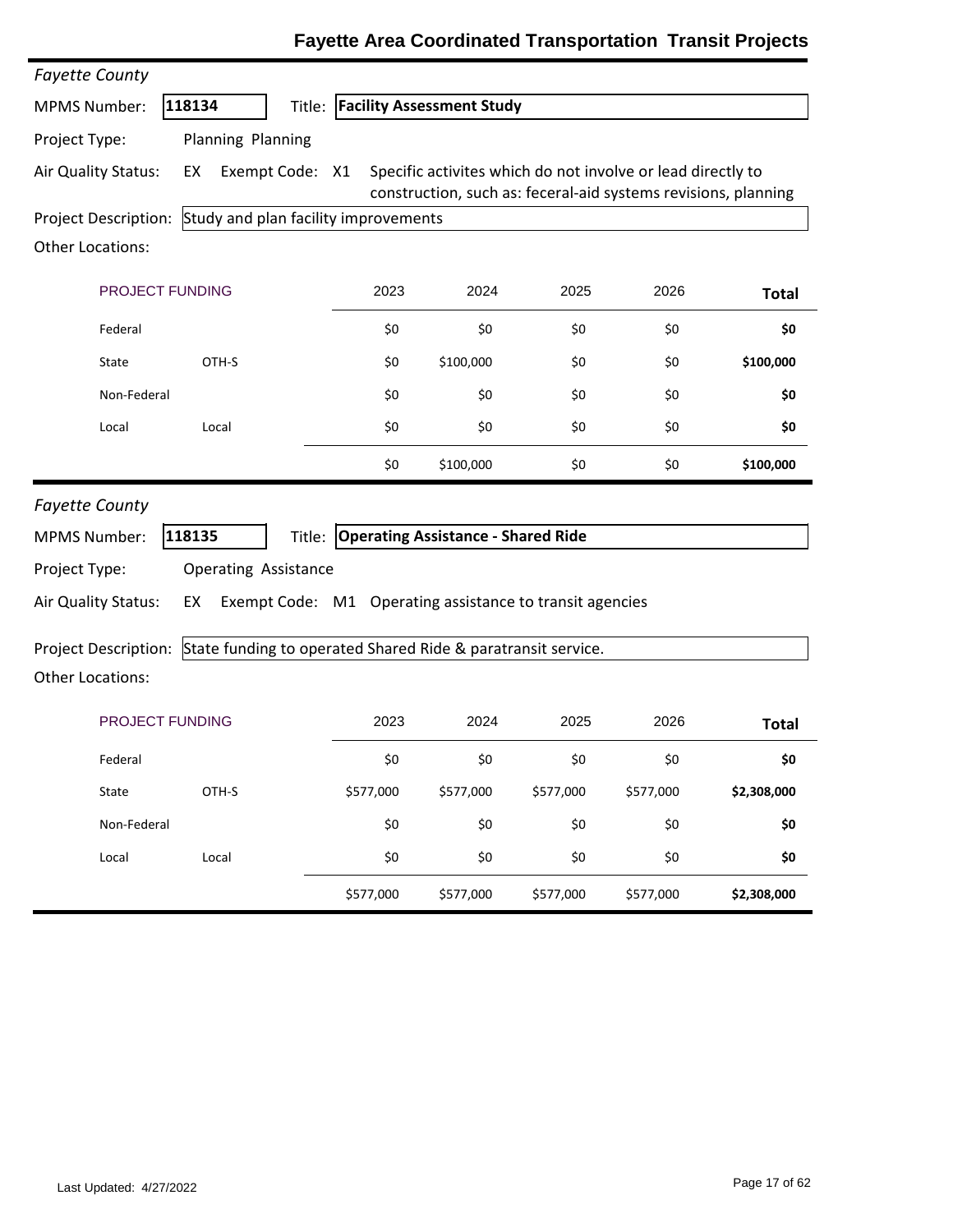| <b>Fayette County</b>                                        |                                                            |                         |                                               |                     |                                                                          |                              |
|--------------------------------------------------------------|------------------------------------------------------------|-------------------------|-----------------------------------------------|---------------------|--------------------------------------------------------------------------|------------------------------|
| <b>MPMS Number:</b>                                          | 118136<br>Title:                                           | <b>Support Vehicles</b> |                                               |                     |                                                                          |                              |
| Project Type:                                                | Capital Bus Support Equip / Facilities                     |                         |                                               |                     |                                                                          |                              |
| Air Quality Status:                                          | Exempt Code: M2 Purchase of transit support vehicles<br>EX |                         |                                               |                     |                                                                          |                              |
| <b>Project Description:</b><br><b>Other Locations:</b>       | Purchase support vehicles                                  |                         |                                               |                     |                                                                          |                              |
| PROJECT FUNDING                                              |                                                            | 2023                    | 2024                                          | 2025                | 2026                                                                     | <b>Total</b>                 |
| Federal                                                      |                                                            | \$0                     | \$0                                           | \$0                 | \$0                                                                      | \$0                          |
| State                                                        | OTH-S                                                      | \$93,390                | \$0                                           | \$0                 | \$0                                                                      | \$93,390                     |
| Non-Federal                                                  |                                                            | \$0                     | \$0                                           | \$0                 | \$0                                                                      | \$0                          |
| Local                                                        | Local                                                      | \$0                     | \$0                                           | \$0                 | \$0                                                                      | \$0                          |
|                                                              |                                                            | \$93,390                | \$0                                           | \$0                 | \$0                                                                      | \$93,390                     |
| Project Type:<br>Air Quality Status:<br>Project Description: | Capital Bus Rolling Stock<br>EX<br>Replace 4 mini-vans     |                         | vehicles or for minor expansions of the fleet |                     | Exempt Code: M10 Purchase of new buses and rail cars to replace existing |                              |
| <b>Other Locations:</b>                                      |                                                            |                         |                                               |                     |                                                                          |                              |
| PROJECT FUNDING                                              |                                                            | 2023                    | 2024                                          | 2025                | 2026                                                                     | <b>Total</b>                 |
| Federal                                                      |                                                            | \$0                     | \$0                                           | \$0                 | \$0                                                                      | \$0                          |
| State                                                        | OTH-S                                                      | \$0                     | \$0                                           | \$0                 | \$125,146                                                                | \$125,146                    |
| Non-Federal                                                  |                                                            | \$0                     | \$0                                           | \$0                 | \$0                                                                      | \$0                          |
| Local                                                        | Local                                                      | \$0                     | \$0                                           | \$0                 | \$0                                                                      | \$0                          |
|                                                              |                                                            | \$0                     | \$0                                           | \$0                 | \$125,146                                                                | \$125,146                    |
|                                                              | <b>Sponsor Totals:</b>                                     | 2023<br>\$3,525,548     | 2024<br>\$3,085,108                           | 2025<br>\$3,295,456 | 2026<br>\$3,032,789                                                      | <b>Total</b><br>\$12,938,901 |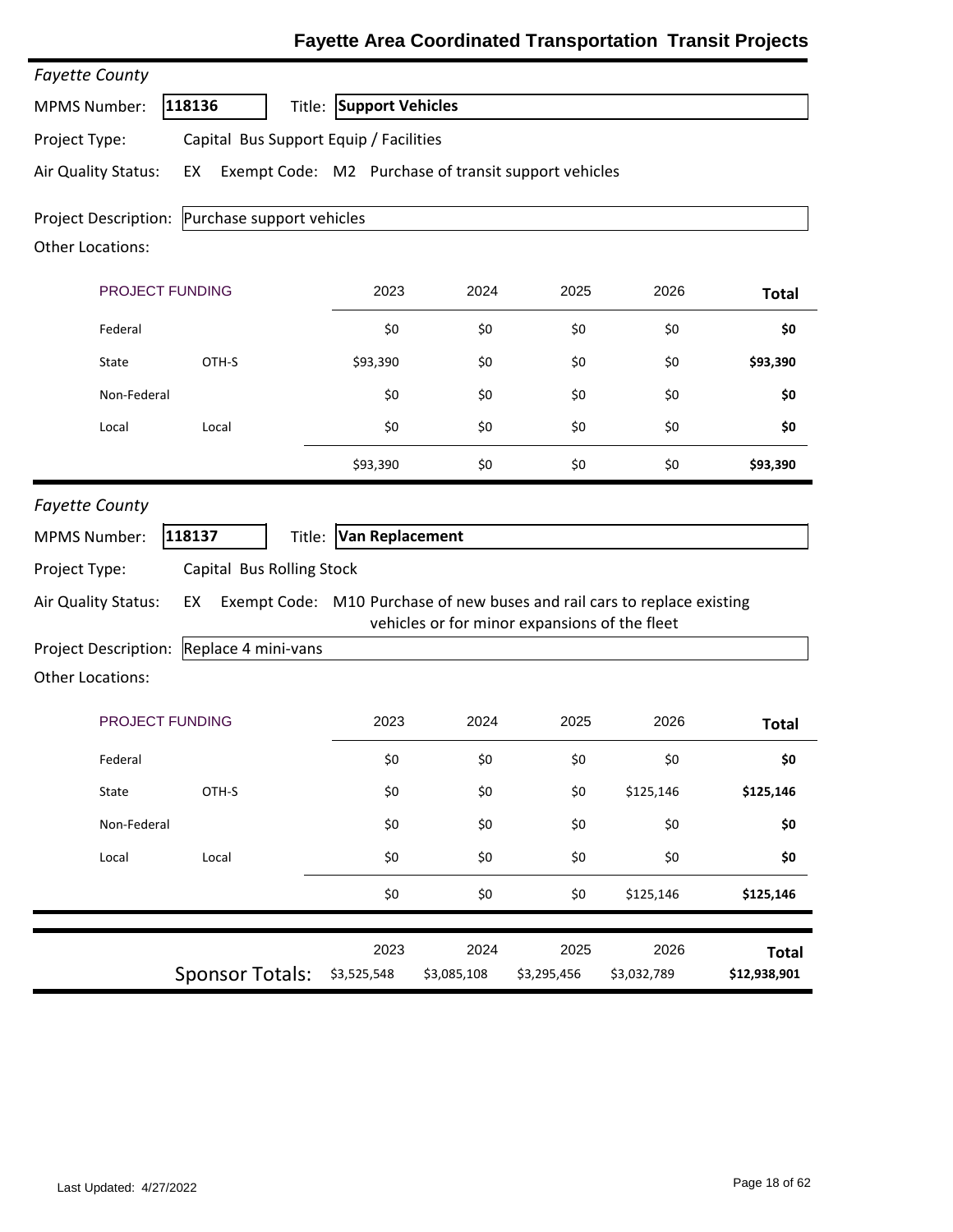### **Greene County Human Services Transit Projects**

| Greene County                                                                                                    |                                                                    |                                                                       |                             |           |      |              |  |  |
|------------------------------------------------------------------------------------------------------------------|--------------------------------------------------------------------|-----------------------------------------------------------------------|-----------------------------|-----------|------|--------------|--|--|
| <b>MPMS Number:</b>                                                                                              | 114735<br>Title:                                                   | <b>Facility Improvements</b>                                          |                             |           |      |              |  |  |
| Project Type:                                                                                                    | Capital Bus Support Equip / Facilities                             |                                                                       |                             |           |      |              |  |  |
| Air Quality Status:<br>Exempt Code: M8 Reconstruction or renovation of transit buildings and<br>EX<br>structures |                                                                    |                                                                       |                             |           |      |              |  |  |
| Project Description:                                                                                             | Replace main doors on office and garage in 2023; pave lot in 2024. |                                                                       |                             |           |      |              |  |  |
| <b>Other Locations:</b>                                                                                          |                                                                    |                                                                       |                             |           |      |              |  |  |
|                                                                                                                  | PROJECT FUNDING                                                    | 2023                                                                  | 2024                        | 2025      | 2026 | <b>Total</b> |  |  |
| Federal                                                                                                          |                                                                    | \$0                                                                   | \$0                         | \$0       | \$0  | \$0          |  |  |
| State                                                                                                            | OTH-S                                                              | \$5,000                                                               | \$60,000                    | \$0       | \$0  | \$65,000     |  |  |
| Non-Federal                                                                                                      |                                                                    | \$0                                                                   | \$0                         | \$0       | \$0  | \$0          |  |  |
| Local                                                                                                            | Local                                                              | \$0                                                                   | \$0                         | \$0       | \$0  | \$0          |  |  |
|                                                                                                                  |                                                                    | \$5,000                                                               | \$60,000                    | \$0       | \$0  | \$65,000     |  |  |
| Greene County                                                                                                    |                                                                    |                                                                       |                             |           |      |              |  |  |
| <b>MPMS Number:</b>                                                                                              | 118138<br>Title:                                                   | <b>Bus Wash</b>                                                       |                             |           |      |              |  |  |
| Project Type:                                                                                                    | Capital Bus Support Equip / Facilities                             |                                                                       |                             |           |      |              |  |  |
| Air Quality Status:                                                                                              | EX                                                                 | Exempt Code: M4 Purchase of office, shop, and operating equipment for | existing transit facilities |           |      |              |  |  |
| Project Description:                                                                                             | Purchase bus wash facility & equipment                             |                                                                       |                             |           |      |              |  |  |
| <b>Other Locations:</b>                                                                                          |                                                                    |                                                                       |                             |           |      |              |  |  |
|                                                                                                                  | PROJECT FUNDING                                                    | 2023                                                                  | 2024                        | 2025      | 2026 | <b>Total</b> |  |  |
| Federal                                                                                                          |                                                                    | \$0                                                                   | \$0                         | \$0       | \$0  | \$0          |  |  |
| State                                                                                                            | OTH-S                                                              | \$0                                                                   | \$0                         | \$250,000 | \$0  | \$250,000    |  |  |
| Non-Federal                                                                                                      |                                                                    | \$0                                                                   | \$0                         | \$0       | \$0  | \$0          |  |  |
| Local                                                                                                            | Local                                                              | \$0                                                                   | \$0                         | \$0       | \$0  | \$0          |  |  |
|                                                                                                                  |                                                                    | \$0                                                                   | \$0                         | \$250,000 | \$0  | \$250,000    |  |  |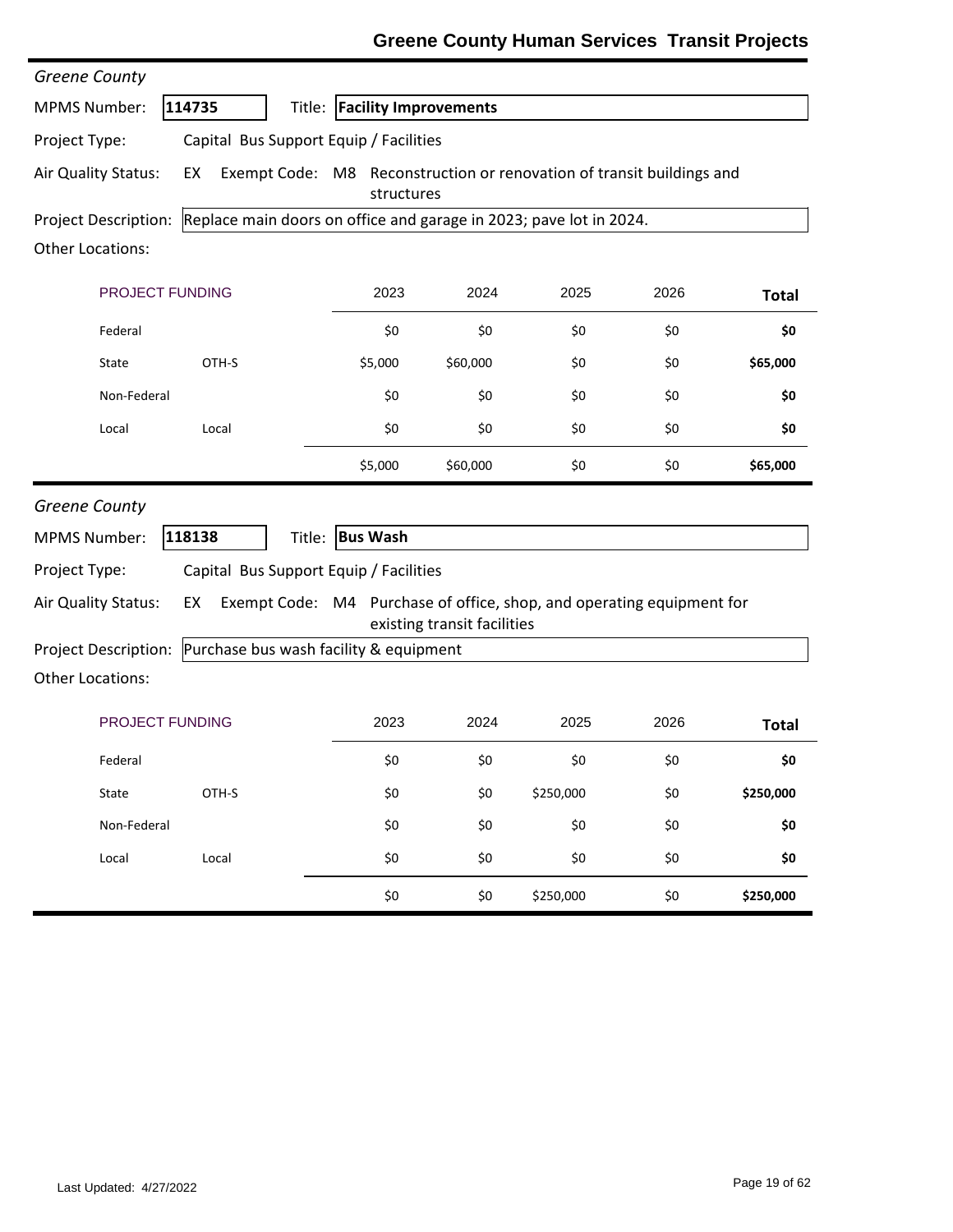### **Greene County Human Services Transit Projects**

| Greene County                        |                                                                                                             |                             |           |                                               |           |              |
|--------------------------------------|-------------------------------------------------------------------------------------------------------------|-----------------------------|-----------|-----------------------------------------------|-----------|--------------|
| <b>MPMS Number:</b>                  | 118139<br>Title:                                                                                            | <b>Operating Assistance</b> |           |                                               |           |              |
| Project Type:                        | <b>Operating Assistance</b>                                                                                 |                             |           |                                               |           |              |
| Air Quality Status:                  | Exempt Code: M1 Operating assistance to transit agencies<br>EX                                              |                             |           |                                               |           |              |
| Project Description:                 | State assistance for shared ride operations                                                                 |                             |           |                                               |           |              |
| <b>Other Locations:</b>              |                                                                                                             |                             |           |                                               |           |              |
| <b>PROJECT FUNDING</b>               |                                                                                                             | 2023                        | 2024      | 2025                                          | 2026      | <b>Total</b> |
| Federal                              |                                                                                                             | \$0                         | \$0       | \$0                                           | \$0       | \$0          |
| State                                | 338                                                                                                         | \$379,000                   | \$379,000 | \$379,000                                     | \$379,000 | \$1,516,000  |
| Non-Federal                          |                                                                                                             | \$0                         | \$0       | \$0                                           | \$0       | \$0          |
| Local                                | Local                                                                                                       | \$0                         | \$0       | \$0                                           | \$0       | \$0          |
|                                      |                                                                                                             | \$379,000                   | \$379,000 | \$379,000                                     | \$379,000 | \$1,516,000  |
| <b>MPMS Number:</b>                  | 118140<br>Title:                                                                                            | <b>Replacement Buses</b>    |           |                                               |           |              |
| Project Type:<br>Air Quality Status: | Capital Bus Rolling Stock<br>Exempt Code: M10 Purchase of new buses and rail cars to replace existing<br>EX |                             |           | vehicles or for minor expansions of the fleet |           |              |
| <b>Project Description:</b>          | Replace buses: 2 in 2023, 7 in 2025, 2 in 2026                                                              |                             |           |                                               |           |              |
| <b>Other Locations:</b>              |                                                                                                             |                             |           |                                               |           |              |
|                                      | <b>PROJECT FUNDING</b>                                                                                      | 2023                        | 2024      | 2025                                          | 2026      | <b>Total</b> |
| Federal                              |                                                                                                             | \$0                         | \$0       | \$0                                           | \$0       | \$0          |
| State                                | OTH-S                                                                                                       | \$285,170                   | \$0       | \$574,420                                     | \$365,441 | \$1,225,031  |
| Non-Federal                          |                                                                                                             | \$0                         | \$0       | \$0                                           | \$0       | \$0          |
| Local                                | Local                                                                                                       | \$0                         | \$0       | \$0                                           | \$0       | \$0          |
|                                      |                                                                                                             | \$285,170                   | \$0       | \$574,420                                     | \$365,441 | \$1,225,031  |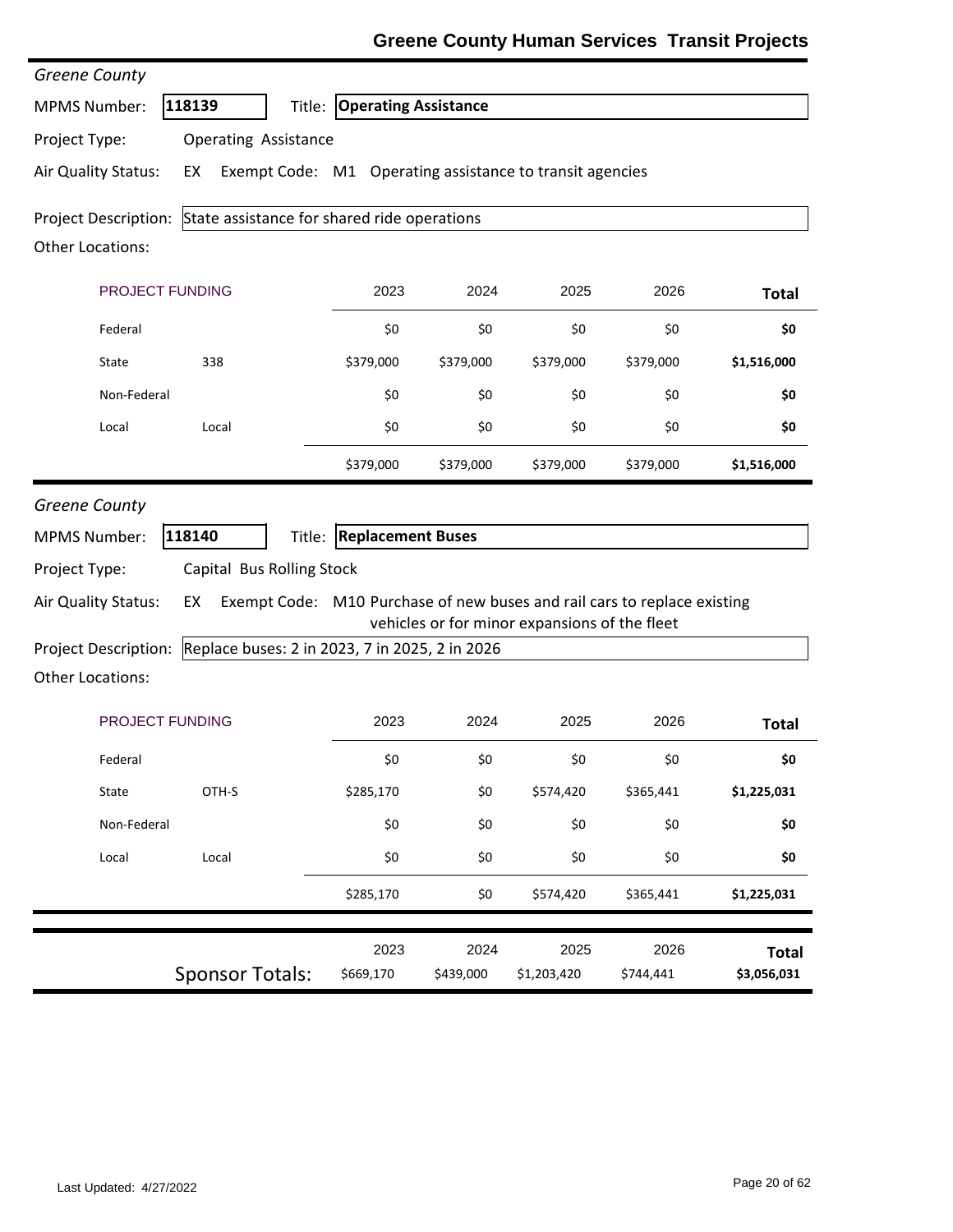| <b>Allegheny County</b>                                                                                           |                             |                             |                     |                     |                     |                             |  |  |  |
|-------------------------------------------------------------------------------------------------------------------|-----------------------------|-----------------------------|---------------------|---------------------|---------------------|-----------------------------|--|--|--|
| <b>MPMS Number:</b>                                                                                               | 111095<br>Title:            | <b>Operating Assistance</b> |                     |                     |                     |                             |  |  |  |
| Project Type:                                                                                                     | <b>Operating Assistance</b> |                             |                     |                     |                     |                             |  |  |  |
| Air Quality Status:<br>Exempt Code: M1 Operating assistance to transit agencies<br>EX                             |                             |                             |                     |                     |                     |                             |  |  |  |
| Project Description: Funding to operate the Heritage Community Transportation service.<br><b>Other Locations:</b> |                             |                             |                     |                     |                     |                             |  |  |  |
| <b>PROJECT FUNDING</b>                                                                                            |                             | 2023                        | 2024                | 2025                | 2026                | <b>Total</b>                |  |  |  |
| Federal                                                                                                           |                             | \$0                         | \$0                 | \$0                 | \$0                 | \$0                         |  |  |  |
| State                                                                                                             | 338                         | \$887,400                   | \$887,400           | \$887,400           | \$887,400           | \$3,549,600                 |  |  |  |
| Non-Federal                                                                                                       |                             | \$0                         | \$0                 | \$0                 | \$0                 | \$0                         |  |  |  |
| Local                                                                                                             | Local                       | \$133,110                   | \$133,110           | \$133,110           | \$133,110           | \$532,440                   |  |  |  |
|                                                                                                                   |                             | \$1,020,510                 | \$1,020,510         | \$1,020,510         | \$1,020,510         | \$4,082,040                 |  |  |  |
|                                                                                                                   | <b>Sponsor Totals:</b>      | 2023<br>\$1,020,510         | 2024<br>\$1,020,510 | 2025<br>\$1,020,510 | 2026<br>\$1,020,510 | <b>Total</b><br>\$4,082,040 |  |  |  |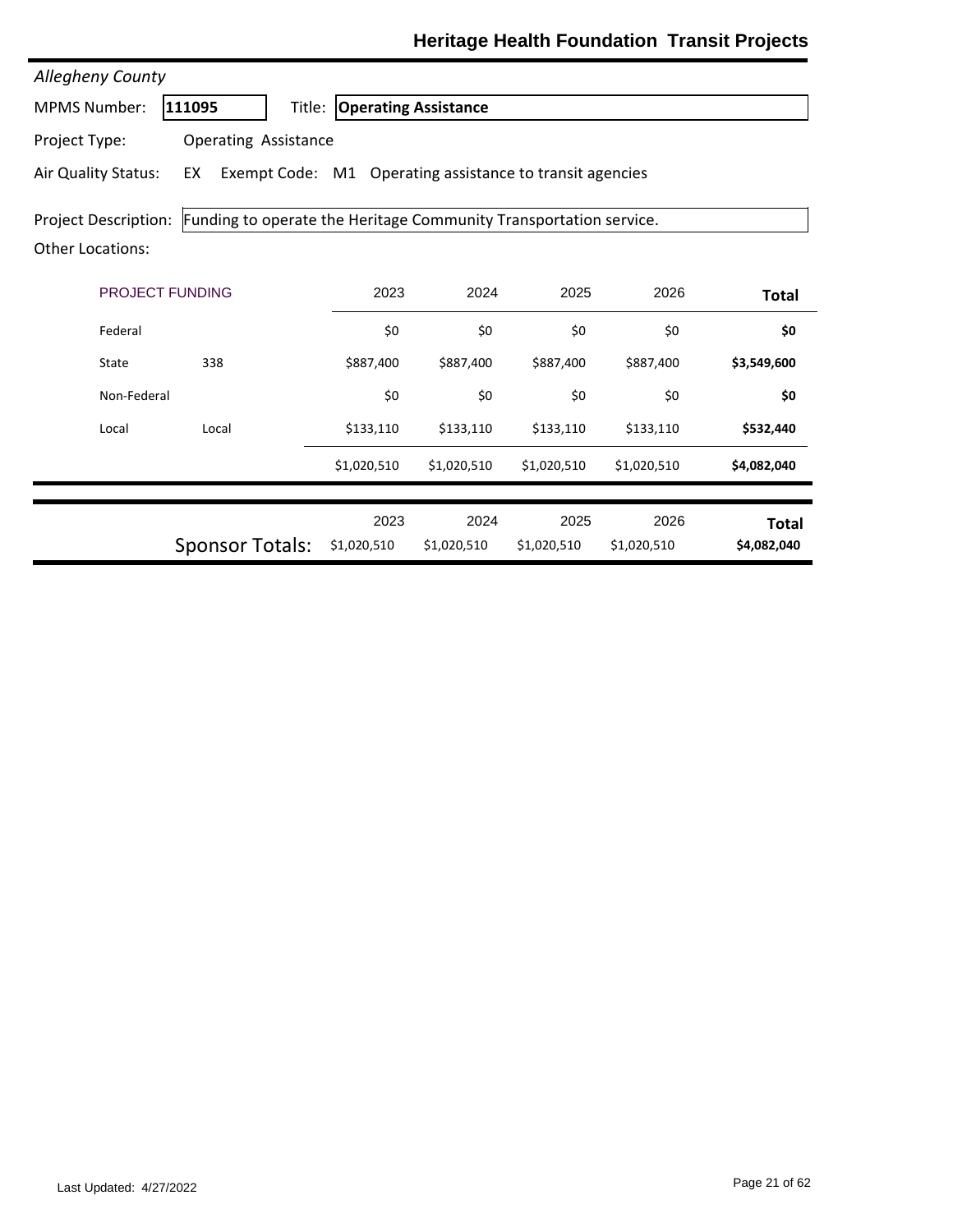| <b>Indiana County</b>   |                                                                                                 |                                     |             |                                               |             |              |
|-------------------------|-------------------------------------------------------------------------------------------------|-------------------------------------|-------------|-----------------------------------------------|-------------|--------------|
| <b>MPMS Number:</b>     | 65421                                                                                           | Title: Operating Assistance - Rural |             |                                               |             |              |
| Project Type:           | <b>Operating Assistance</b>                                                                     |                                     |             |                                               |             |              |
| Air Quality Status:     | Exempt Code: M1 Operating assistance to transit agencies<br>EX                                  |                                     |             |                                               |             |              |
|                         | Project Description: Funds for the daily operations of the authority in the rural service area. |                                     |             |                                               |             |              |
| <b>Other Locations:</b> |                                                                                                 |                                     |             |                                               |             |              |
| PROJECT FUNDING         |                                                                                                 | 2023                                | 2024        | 2025                                          | 2026        | <b>Total</b> |
| Federal                 |                                                                                                 | \$1,855,000                         | \$1,855,000 | \$1,855,000                                   | \$1,855,000 | \$7,420,000  |
| State                   | 338                                                                                             | \$1,855,000                         | \$1,855,000 | \$1,855,000                                   | \$1,855,000 | \$7,420,000  |
| Non-Federal             |                                                                                                 | \$0                                 | \$0         | \$0                                           | \$0         | \$0          |
| Local                   | Local                                                                                           | \$0                                 | \$0         | \$0                                           | \$0         | \$0          |
|                         |                                                                                                 | \$3,710,000                         | \$3,710,000 | \$3,710,000                                   | \$3,710,000 | \$14,840,000 |
| <b>Indiana County</b>   |                                                                                                 |                                     |             |                                               |             |              |
| <b>MPMS Number:</b>     | 114533<br>Title:                                                                                | <b>CTC Mini Vans</b>                |             |                                               |             |              |
| Project Type:           | Capital Bus Rolling Stock                                                                       |                                     |             |                                               |             |              |
| Air Quality Status:     | Exempt Code: M10 Purchase of new buses and rail cars to replace existing<br>EX                  |                                     |             |                                               |             |              |
|                         | Project Description: Replace Community Transit mini-Vans: 3 in 2024                             |                                     |             | vehicles or for minor expansions of the fleet |             |              |
| Other Locations:        |                                                                                                 |                                     |             |                                               |             |              |
| <b>PROJECT FUNDING</b>  |                                                                                                 | 2023                                | 2024        | 2025                                          | 2026        | <b>Total</b> |
|                         |                                                                                                 |                                     |             |                                               |             |              |
| Federal                 |                                                                                                 | \$0                                 | \$0         | \$0                                           | \$0         | \$0          |
| State                   | OTH-S                                                                                           | \$0                                 | \$270,000   | \$0                                           | \$233,564   | \$503,564    |
| Non-Federal             |                                                                                                 | \$0                                 | \$0         | \$0                                           | \$0         | \$0          |
| Local                   | Local                                                                                           | \$0                                 | \$0         | \$0                                           | \$0         | \$0          |
|                         |                                                                                                 | \$0                                 | \$270,000   | \$0                                           | \$233,564   | \$503,564    |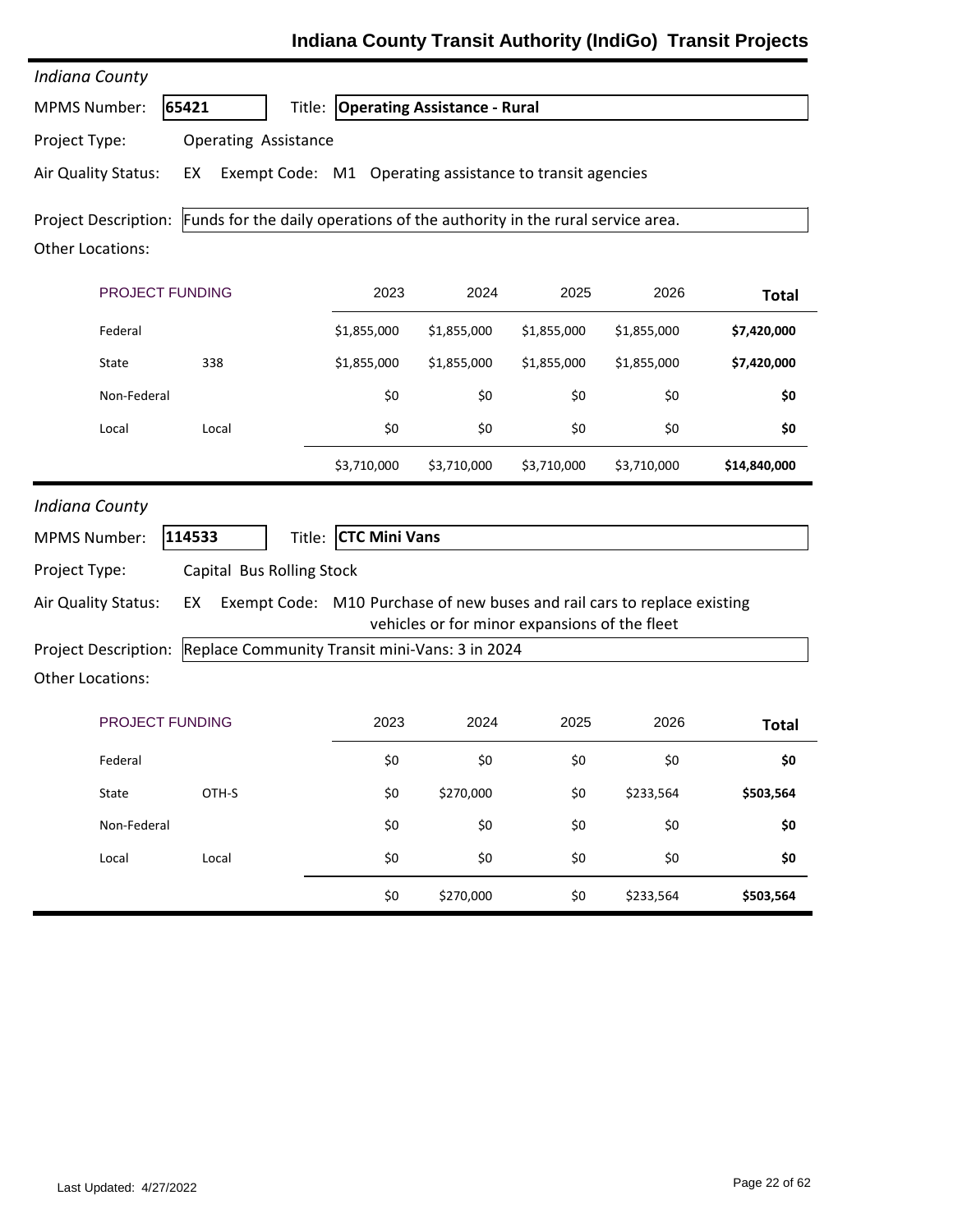| <b>Indiana County</b>   |                             |                                                                          |                                      |                                               |           |              |
|-------------------------|-----------------------------|--------------------------------------------------------------------------|--------------------------------------|-----------------------------------------------|-----------|--------------|
| <b>MPMS Number:</b>     | 118143                      | Title:                                                                   | <b>Operating Asst. - Shared Ride</b> |                                               |           |              |
| Project Type:           | <b>Operating Assistance</b> |                                                                          |                                      |                                               |           |              |
| Air Quality Status:     | EX                          | Exempt Code: M1 Operating assistance to transit agencies                 |                                      |                                               |           |              |
| Project Description:    |                             | State funding for Indiana County's Shared Ride operations                |                                      |                                               |           |              |
| <b>Other Locations:</b> |                             |                                                                          |                                      |                                               |           |              |
| PROJECT FUNDING         |                             | 2023                                                                     | 2024                                 | 2025                                          | 2026      | <b>Total</b> |
| Federal                 |                             | \$0                                                                      | \$0                                  | \$0                                           | \$0       | \$0          |
| State                   | 338                         | \$408,000                                                                | \$408,000                            | \$408,000                                     | \$408,000 | \$1,632,000  |
| Non-Federal             |                             | \$0                                                                      | \$0                                  | \$0                                           | \$0       | \$0          |
| Local                   | Local                       | \$0                                                                      | \$0                                  | \$0                                           | \$0       | \$0          |
|                         |                             | \$408,000                                                                | \$408,000                            | \$408,000                                     | \$408,000 | \$1,632,000  |
| <b>Indiana County</b>   |                             |                                                                          |                                      |                                               |           |              |
| <b>MPMS Number:</b>     | 118144                      | <b>CNG Bus Replacement</b><br>Title:                                     |                                      |                                               |           |              |
| Project Type:           | Capital Bus Rolling Stock   |                                                                          |                                      |                                               |           |              |
| Air Quality Status:     | EX                          | Exempt Code: M10 Purchase of new buses and rail cars to replace existing |                                      |                                               |           |              |
| Project Description:    | Replace 2 30' CNG buses     |                                                                          |                                      | vehicles or for minor expansions of the fleet |           |              |
| <b>Other Locations:</b> |                             |                                                                          |                                      |                                               |           |              |
| PROJECT FUNDING         |                             | 2023                                                                     | 2024                                 | 2025                                          | 2026      | <b>Total</b> |
| Federal                 |                             | \$0                                                                      | \$0                                  | \$0                                           | \$0       | \$0          |
| State                   | OTH-S                       | \$0                                                                      | \$0                                  | \$900,000                                     | \$0       | \$900,000    |
| Non-Federal             |                             | \$0                                                                      | \$0                                  | \$0                                           | \$0       | \$0          |
| Local                   | Local                       | \$0                                                                      | \$0                                  | \$0                                           | \$0       | \$0          |
|                         |                             | \$0                                                                      | \$0                                  | \$900,000                                     | \$0       | \$900,000    |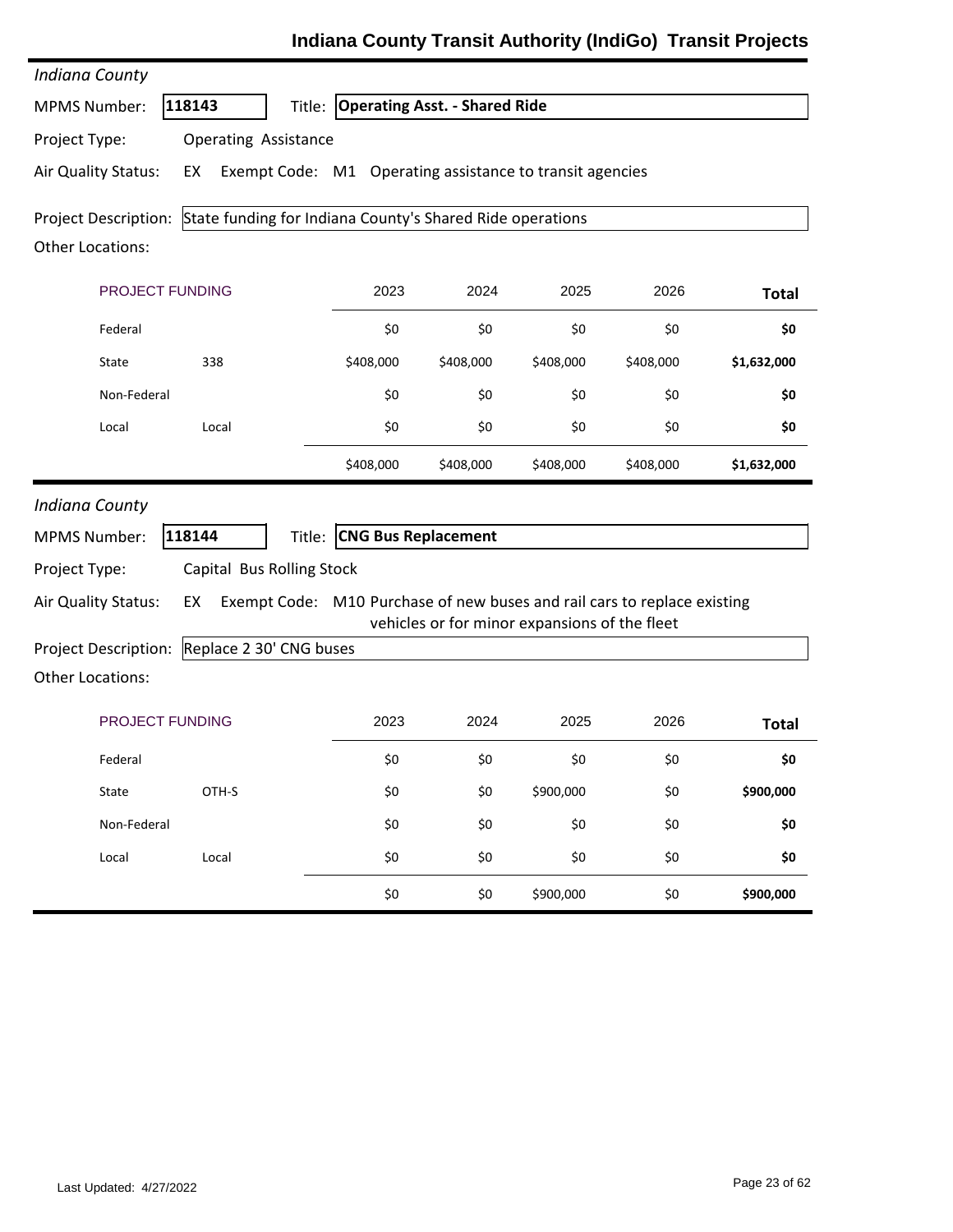| <b>Indiana County</b>                                   |                                                                             |                                                                                     |                               |             |             |              |  |  |  |
|---------------------------------------------------------|-----------------------------------------------------------------------------|-------------------------------------------------------------------------------------|-------------------------------|-------------|-------------|--------------|--|--|--|
| <b>MPMS Number:</b>                                     | 118146<br>Title:                                                            |                                                                                     | <b>Skylight Panel Replace</b> |             |             |              |  |  |  |
| Capital Bus Support Equip / Facilities<br>Project Type: |                                                                             |                                                                                     |                               |             |             |              |  |  |  |
| Air Quality Status:                                     | EX                                                                          | Exempt Code: M8 Reconstruction or renovation of transit buildings and<br>structures |                               |             |             |              |  |  |  |
|                                                         | Replace skylight panels in the old maintenance area<br>Project Description: |                                                                                     |                               |             |             |              |  |  |  |
| <b>Other Locations:</b>                                 |                                                                             |                                                                                     |                               |             |             |              |  |  |  |
| <b>PROJECT FUNDING</b>                                  |                                                                             | 2023                                                                                | 2024                          | 2025        | 2026        | <b>Total</b> |  |  |  |
| Federal                                                 |                                                                             | \$0                                                                                 | \$0                           | \$0         | \$0         | \$0          |  |  |  |
| State                                                   | OTH-S                                                                       | \$50,000                                                                            | \$0                           | \$0         | \$0         | \$50,000     |  |  |  |
| Non-Federal                                             |                                                                             | \$0                                                                                 | \$0                           | \$0         | \$0         | \$0          |  |  |  |
| Local                                                   | Local                                                                       | \$0                                                                                 | \$0                           | \$0         | \$0         | \$0          |  |  |  |
|                                                         |                                                                             | \$50,000                                                                            | \$0                           | \$0         | \$0         | \$50,000     |  |  |  |
|                                                         |                                                                             | 2023                                                                                | 2024                          | 2025        | 2026        | <b>Total</b> |  |  |  |
|                                                         | <b>Sponsor Totals:</b>                                                      | \$4,168,000                                                                         | \$4,388,000                   | \$5,018,000 | \$4,351,564 | \$17,925,564 |  |  |  |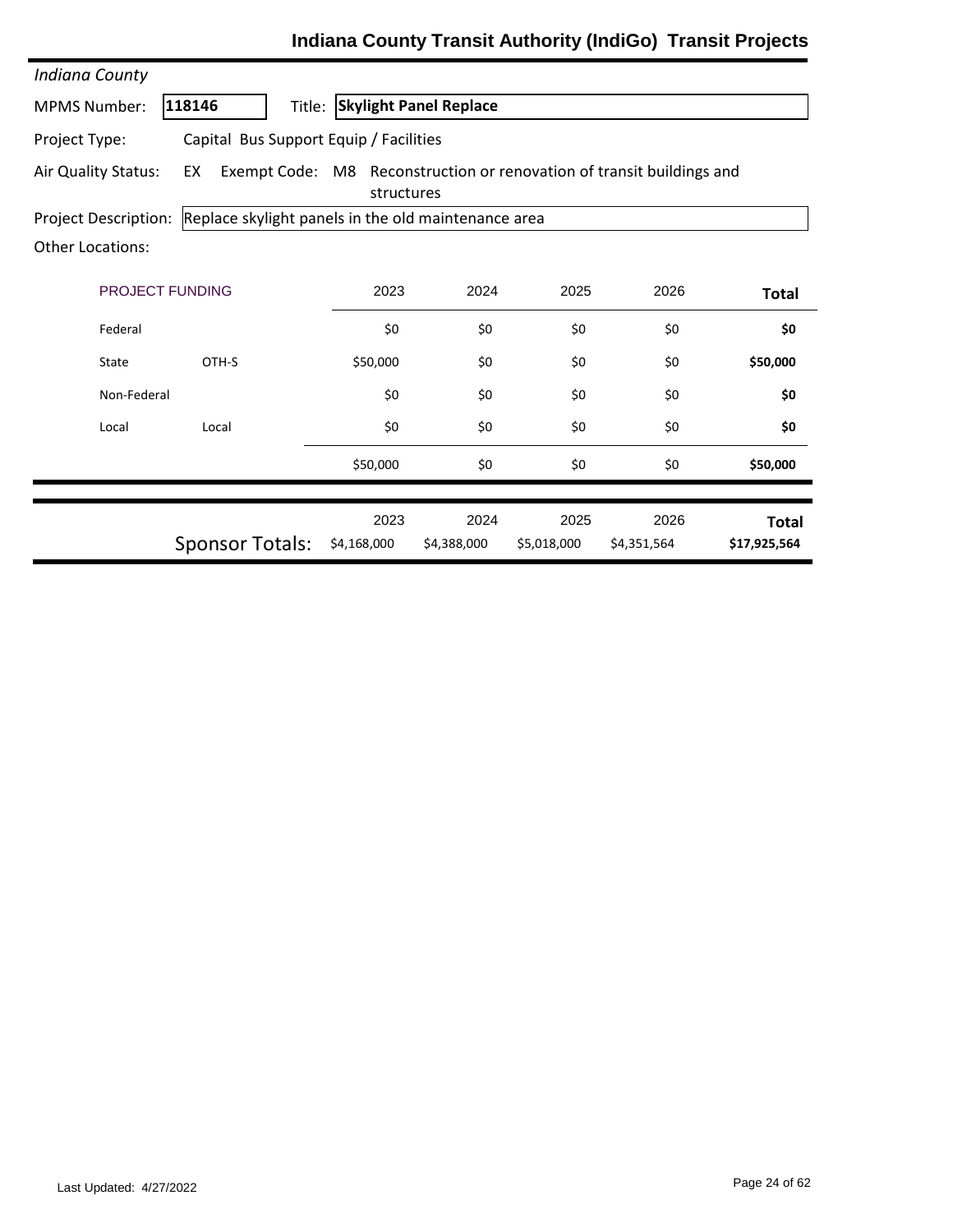| <b>Armstrong County</b> |                                                                                  |                                    |                                               |             |                                                                          |              |
|-------------------------|----------------------------------------------------------------------------------|------------------------------------|-----------------------------------------------|-------------|--------------------------------------------------------------------------|--------------|
| <b>MPMS Number:</b>     | 83884                                                                            | <b>Title: Operating Assistance</b> |                                               |             |                                                                          |              |
| Project Type:           | <b>Operating Assistance</b>                                                      |                                    |                                               |             |                                                                          |              |
| Air Quality Status:     | Exempt Code: M1 Operating assistance to transit agencies<br>EX                   |                                    |                                               |             |                                                                          |              |
| Project Description:    | Funding to assist in the operation of transit service.                           |                                    |                                               |             |                                                                          |              |
| <b>Other Locations:</b> |                                                                                  |                                    |                                               |             |                                                                          |              |
| PROJECT FUNDING         |                                                                                  | 2023                               | 2024                                          | 2025        | 2026                                                                     | <b>Total</b> |
| Federal                 |                                                                                  | \$657,000                          | \$657,000                                     | \$657,000   | \$657,000                                                                | \$2,628,000  |
| State                   | 338                                                                              | \$657,000                          | \$657,000                                     | \$657,000   | \$657,000                                                                | \$2,628,000  |
| Non-Federal             |                                                                                  | \$0                                | \$0                                           | \$0         | \$0                                                                      | \$0          |
| Local                   | Local                                                                            | \$54,035                           | \$56,737                                      | \$59,754    | \$62,742                                                                 | \$233,268    |
|                         |                                                                                  | \$1,368,035                        | \$1,370,737                                   | \$1,373,754 | \$1,376,742                                                              | \$5,489,268  |
| <b>Armstrong County</b> |                                                                                  |                                    |                                               |             |                                                                          |              |
| <b>MPMS Number:</b>     | 106635                                                                           | Title: FR Vehicle Replacement      |                                               |             |                                                                          |              |
| Project Type:           | Capital Bus Rolling Stock                                                        |                                    |                                               |             |                                                                          |              |
| Air Quality Status:     | EX                                                                               |                                    | vehicles or for minor expansions of the fleet |             | Exempt Code: M10 Purchase of new buses and rail cars to replace existing |              |
| Project Description:    | Replace 25' two (2) body on chassis (BOC) cutaway buses for fixed route service. |                                    |                                               |             |                                                                          |              |
| <b>Other Locations:</b> |                                                                                  |                                    |                                               |             |                                                                          |              |
| PROJECT FUNDING         |                                                                                  | 2023                               | 2024                                          | 2025        | 2026                                                                     | <b>Total</b> |
| Federal                 |                                                                                  | \$0                                | \$0                                           | \$0         | \$0                                                                      | \$0          |
| State                   | OTH-S                                                                            | \$280,000                          | \$0                                           | \$0         | \$0                                                                      | \$280,000    |
| Non-Federal             |                                                                                  | \$0                                | \$0                                           | \$0         | \$0                                                                      | \$0          |
| Local                   | Local                                                                            | \$0                                | \$0                                           | \$0         | \$0                                                                      | \$0          |
|                         |                                                                                  | \$280,000                          | \$0                                           | \$0         | \$0                                                                      | \$280,000    |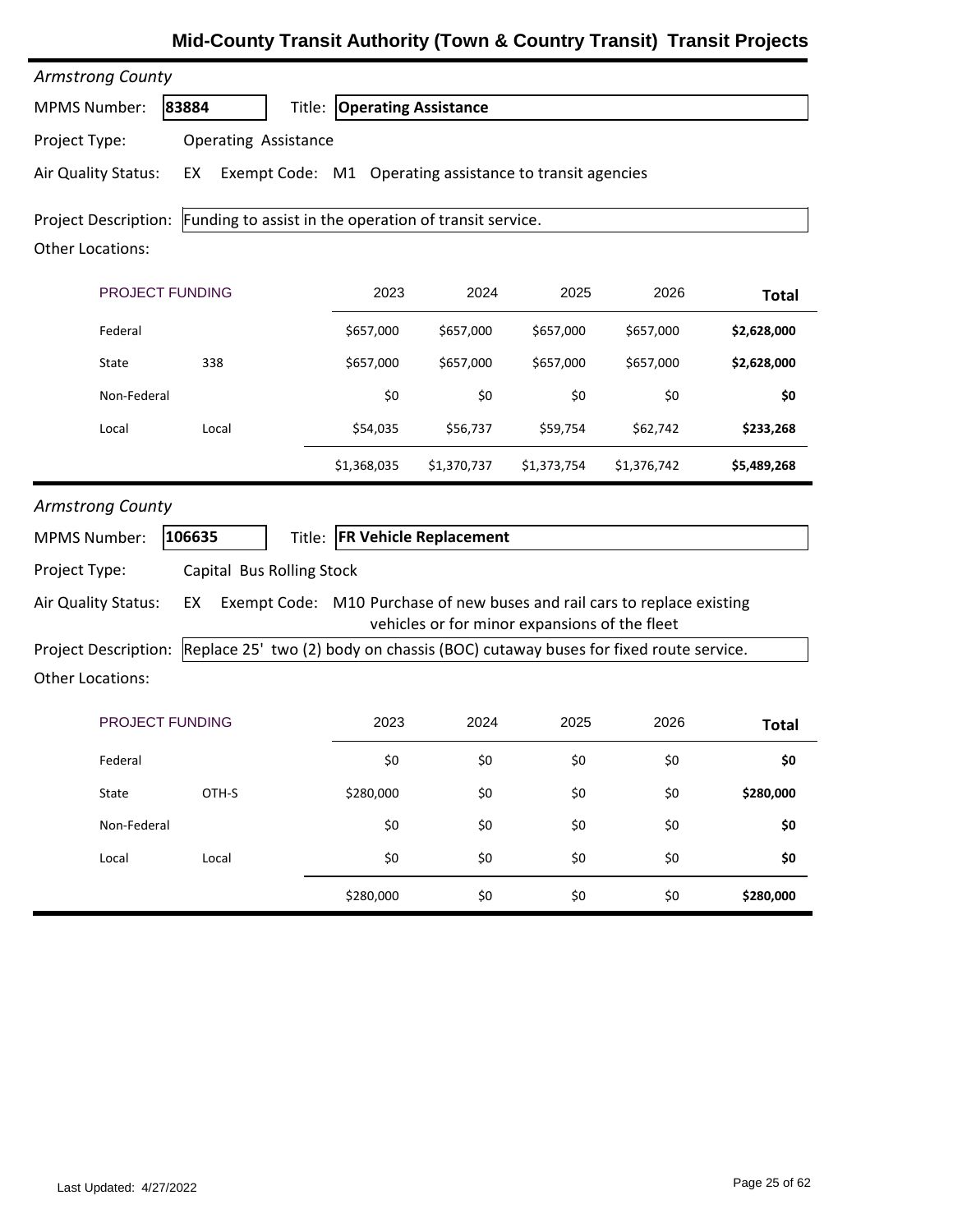| <b>Armstrong County</b> |                                                                                   |                             |                                 |      |      |              |
|-------------------------|-----------------------------------------------------------------------------------|-----------------------------|---------------------------------|------|------|--------------|
| <b>MPMS Number:</b>     | 114736                                                                            | Title: Antennae Replacement |                                 |      |      |              |
| Project Type:           | Capital Bus Signal & Communication Equip                                          |                             |                                 |      |      |              |
| Air Quality Status:     | Exempt Code: M6 Construction or renovation of power, signal, and<br>EX            |                             | communications systems          |      |      |              |
|                         | Project Description: Replace base antennae and two-way radios                     |                             |                                 |      |      |              |
| <b>Other Locations:</b> |                                                                                   |                             |                                 |      |      |              |
| PROJECT FUNDING         |                                                                                   | 2023                        | 2024                            | 2025 | 2026 | <b>Total</b> |
| Federal                 |                                                                                   | \$0                         | \$0                             | \$0  | \$0  | \$0          |
| State                   | OTH-S                                                                             | \$60,125                    | \$0                             | \$0  | \$0  | \$60,125     |
| Non-Federal             |                                                                                   | \$0                         | \$0                             | \$0  | \$0  | \$0          |
| Local                   | Local                                                                             | \$0                         | \$0                             | \$0  | \$0  | \$0          |
|                         |                                                                                   | \$60,125                    | \$0                             | \$0  | \$0  | \$60,125     |
| <b>Armstrong County</b> |                                                                                   |                             |                                 |      |      |              |
| <b>MPMS Number:</b>     | 114743                                                                            | Title: Ecolane Tablets      |                                 |      |      |              |
| Project Type:           | Capital Bus Signal & Communication Equip                                          |                             |                                 |      |      |              |
| Air Quality Status:     | Exempt Code: M5 Purchase of operating equipment for transit vehicles (e.g.,<br>EX |                             | radios, fareboxes, lifts, etc.) |      |      |              |
| Project Description:    | To assist in the operation of shared ride transit service scheduling/dispatching. |                             |                                 |      |      |              |
| <b>Other Locations:</b> |                                                                                   |                             |                                 |      |      |              |
| PROJECT FUNDING         |                                                                                   | 2023                        | 2024                            | 2025 | 2026 | <b>Total</b> |
| Federal                 |                                                                                   | \$0                         | \$0                             | \$0  | \$0  | \$0          |
| State                   | OTH-S                                                                             | \$0                         | \$7,483                         | \$0  | \$0  | \$7,483      |
| Non-Federal             |                                                                                   | \$0                         | \$0                             | \$0  | \$0  | \$0          |
| Local                   | Local                                                                             | \$0                         | \$0                             | \$0  | \$0  | \$0          |
|                         |                                                                                   | \$0                         | \$7,483                         | \$0  | \$0  | \$7,483      |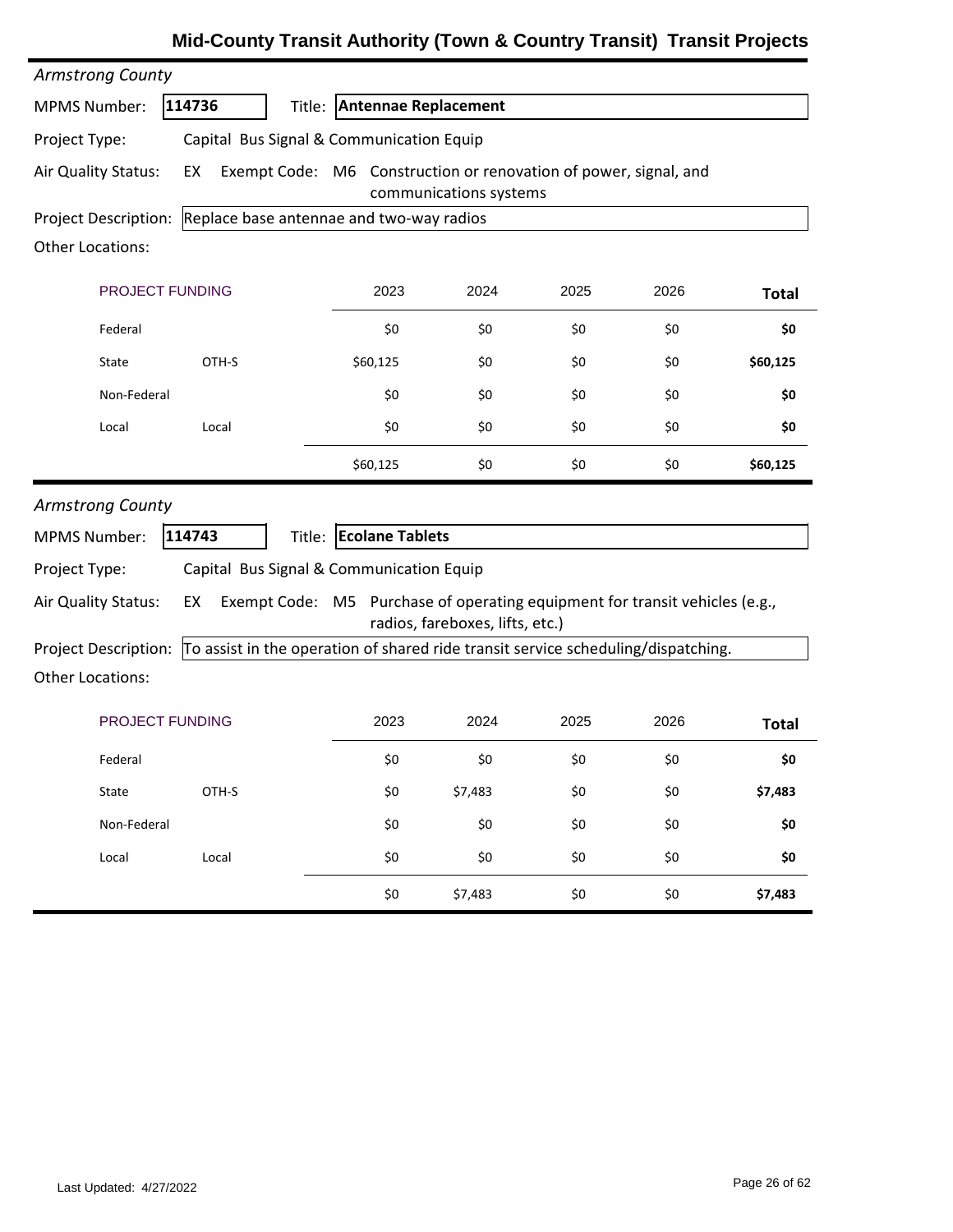# PROJECT FUNDING 2023 2024 2025 2026 MPMS Number: **114744** Title: **Server upgrade Total** Project Description: Funding to assist in the operation of transit service's IT equipment. *Armstrong County* Other Locations: Project Type: Capital Bus Other Capital Items Air Quality Status: EX Exempt Code: M4 Purchase of office, shop, and operating equipment for existing transit facilities Federal \$0 \$0 \$0 \$0 **\$0** State OTH‐S \$0 \$25,760 \$0 \$0 **\$25,760** Non‐Federal \$0 \$0 \$0 \$0 **\$0** Local Local \$0 \$0 \$0 \$0 **\$0** \$0 \$25,760 \$0 \$0 **\$25,760** PROJECT FUNDING 2023 2024 2025 2026 MPMS Number: **118147** Title: **Intermodal Station Assets Total** Project Description: Replace terminal station *Armstrong County* Other Locations: Project Type: Capital Bus Station Stops & Terminals Air Quality Status: EX Exempt Code: R6 Bus terminals and transfer points Federal \$0 \$0 \$0 \$0 **\$0** State OTH‐S \$0 \$94,370 \$0 \$0 **\$94,370** Non‐Federal \$0 \$0 \$0 \$0 **\$0** Local Local \$0 \$0 \$0 \$0 **\$0** \$0 \$94,370 \$0 \$0 **\$94,370**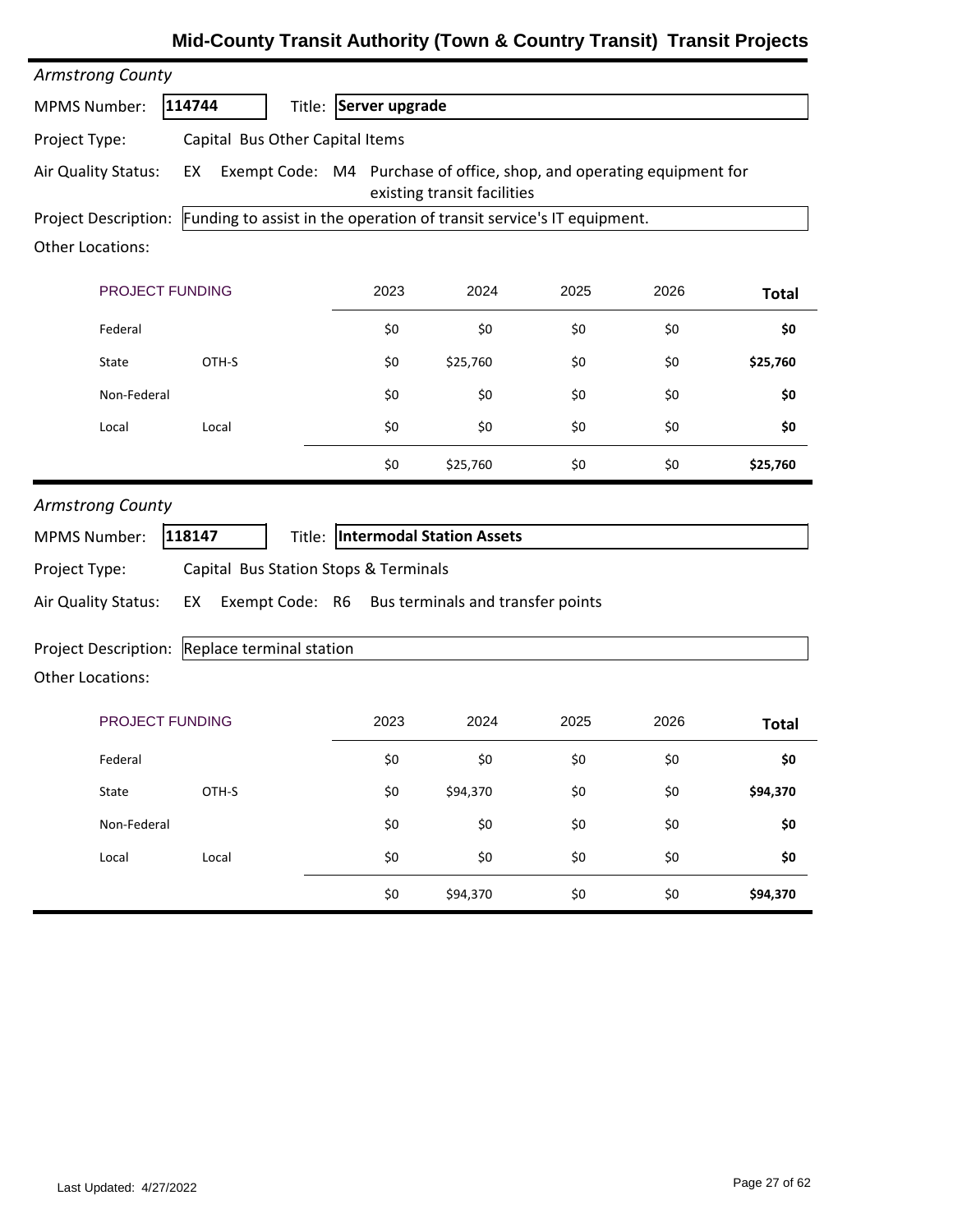| <b>Armstrong County</b>     |                                                                    |                                                                       |                                      |           |           |              |
|-----------------------------|--------------------------------------------------------------------|-----------------------------------------------------------------------|--------------------------------------|-----------|-----------|--------------|
| <b>MPMS Number:</b>         | 118148                                                             | Title:                                                                | <b>Operating Asst. - Shared Ride</b> |           |           |              |
| Project Type:               | <b>Operating Assistance</b>                                        |                                                                       |                                      |           |           |              |
| Air Quality Status:         | EX                                                                 | Exempt Code: M1 Operating assistance to transit agencies              |                                      |           |           |              |
| <b>Project Description:</b> | Funding to assist in the operation of shared ride transit service. |                                                                       |                                      |           |           |              |
| <b>Other Locations:</b>     |                                                                    |                                                                       |                                      |           |           |              |
| PROJECT FUNDING             |                                                                    | 2023                                                                  | 2024                                 | 2025      | 2026      | <b>Total</b> |
| Federal                     |                                                                    | \$0                                                                   | \$0                                  | \$0       | \$0       | \$0          |
| State                       | 338                                                                | \$275,000                                                             | \$315,000                            | \$315,000 | \$315,000 | \$1,220,000  |
| Non-Federal                 |                                                                    | \$0                                                                   | \$0                                  | \$0       | \$0       | \$0          |
| Local                       | Local                                                              | \$0                                                                   | \$0                                  | \$0       | \$0       | \$0          |
|                             |                                                                    | \$275,000                                                             | \$315,000                            | \$315,000 | \$315,000 | \$1,220,000  |
| <b>Armstrong County</b>     |                                                                    |                                                                       |                                      |           |           |              |
| <b>MPMS Number:</b>         | 118149                                                             | Title:                                                                | <b>Shop Equipment - Power Washer</b> |           |           |              |
| Project Type:               | Capital Bus Support Equip / Facilities                             |                                                                       |                                      |           |           |              |
| Air Quality Status:         | EX                                                                 | Exempt Code: M4 Purchase of office, shop, and operating equipment for | existing transit facilities          |           |           |              |
| <b>Project Description:</b> | Replace power washer for vehicle maintenance.                      |                                                                       |                                      |           |           |              |
| <b>Other Locations:</b>     |                                                                    |                                                                       |                                      |           |           |              |
| <b>PROJECT FUNDING</b>      |                                                                    | 2023                                                                  | 2024                                 | 2025      | 2026      | <b>Total</b> |
| Federal                     |                                                                    | \$0                                                                   | \$0                                  | \$0       | \$0       | \$0          |
| State                       | OTH-S                                                              | \$0                                                                   | \$0                                  | \$0       | \$3,570   | \$3,570      |
| Non-Federal                 |                                                                    | \$0                                                                   | \$0                                  | \$0       | \$0       | \$0          |
| Local                       | Local                                                              | \$0                                                                   | \$0                                  | \$0       | \$0       | \$0          |
|                             |                                                                    | \$0                                                                   | \$0                                  | \$0       | \$3,570   | \$3,570      |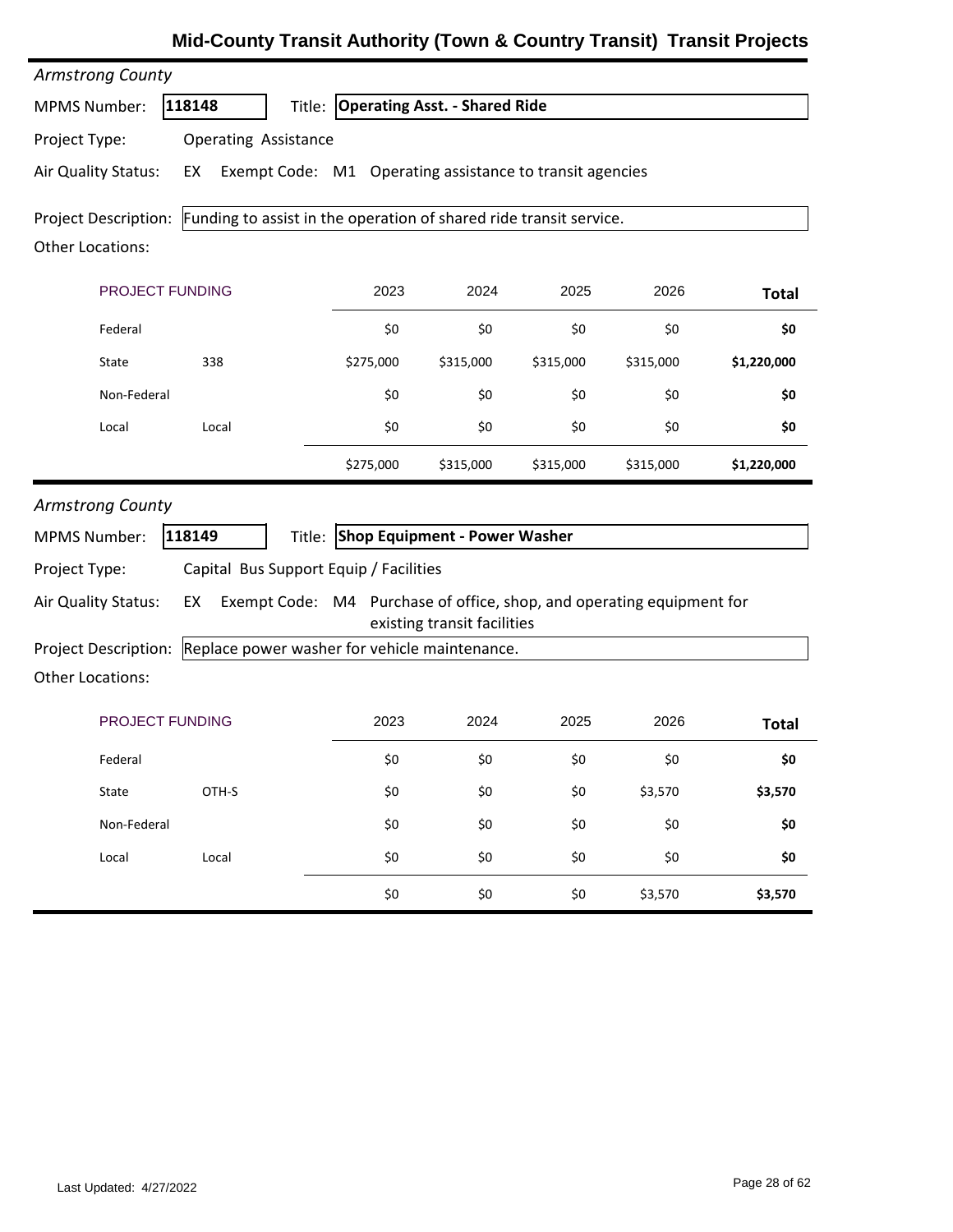| <b>Armstrong County</b>                                                       |        |                                        |      |                             |                                                                       |      |              |
|-------------------------------------------------------------------------------|--------|----------------------------------------|------|-----------------------------|-----------------------------------------------------------------------|------|--------------|
| <b>MPMS Number:</b>                                                           | 118150 |                                        |      |                             | Title: Shop Equipment - Wheel Alignment Machine                       |      |              |
| Project Type:                                                                 |        | Capital Bus Support Equip / Facilities |      |                             |                                                                       |      |              |
| Air Quality Status:                                                           | EX     |                                        |      | existing transit facilities | Exempt Code: M4 Purchase of office, shop, and operating equipment for |      |              |
| Project Description: Replace Wheel Alignment machine for vehicle maintenance. |        |                                        |      |                             |                                                                       |      |              |
| <b>Other Locations:</b>                                                       |        |                                        |      |                             |                                                                       |      |              |
| <b>PROJECT FUNDING</b>                                                        |        |                                        | 2023 | 2024                        | 2025                                                                  | 2026 | <b>Total</b> |
| Federal                                                                       |        |                                        | \$0  | \$0                         | \$0                                                                   | \$0  | \$0          |
| State                                                                         | OTH-S  |                                        | \$0  | \$0                         | \$45,288                                                              | \$0  | \$45,288     |
| Non-Federal                                                                   |        |                                        | \$0  | \$0                         | \$0                                                                   | \$0  | \$0          |
| Local                                                                         | Local  |                                        | \$0  | \$0                         | \$0                                                                   | \$0  | \$0          |
|                                                                               |        |                                        | \$0  | \$0                         | \$45,288                                                              | \$0  | \$45,288     |
|                                                                               |        |                                        |      |                             |                                                                       |      |              |
| <b>Armstrong County</b>                                                       |        |                                        |      |                             |                                                                       |      |              |
| <b>MPMS Number:</b>                                                           | 118159 | Title:                                 |      |                             | Shop Equipment - Wheel Balancer & AC Auto Charger                     |      |              |
| Project Type:                                                                 |        | Capital Bus Support Equip / Facilities |      |                             |                                                                       |      |              |
| Air Quality Status:                                                           | EX     |                                        |      | existing transit facilities | Exempt Code: M4 Purchase of office, shop, and operating equipment for |      |              |
| Project Description:                                                          |        |                                        |      |                             | Replace wheel balancer and AC auto charger for vehicle maintenance.   |      |              |
| <b>Other Locations:</b>                                                       |        |                                        |      |                             |                                                                       |      |              |
| <b>PROJECT FUNDING</b>                                                        |        |                                        | 2023 | 2024                        | 2025                                                                  | 2026 | <b>Total</b> |
| Federal                                                                       |        |                                        | \$0  | \$0                         | \$0                                                                   | \$0  | \$0          |
| State                                                                         | OTH-S  |                                        | \$0  | \$6,825                     | \$0                                                                   | \$0  | \$6,825      |
| Non-Federal                                                                   |        |                                        | \$0  | \$0                         | \$0                                                                   | \$0  | \$0          |
| Local                                                                         | Local  |                                        | \$0  | \$0                         | \$0                                                                   | \$0  | \$0          |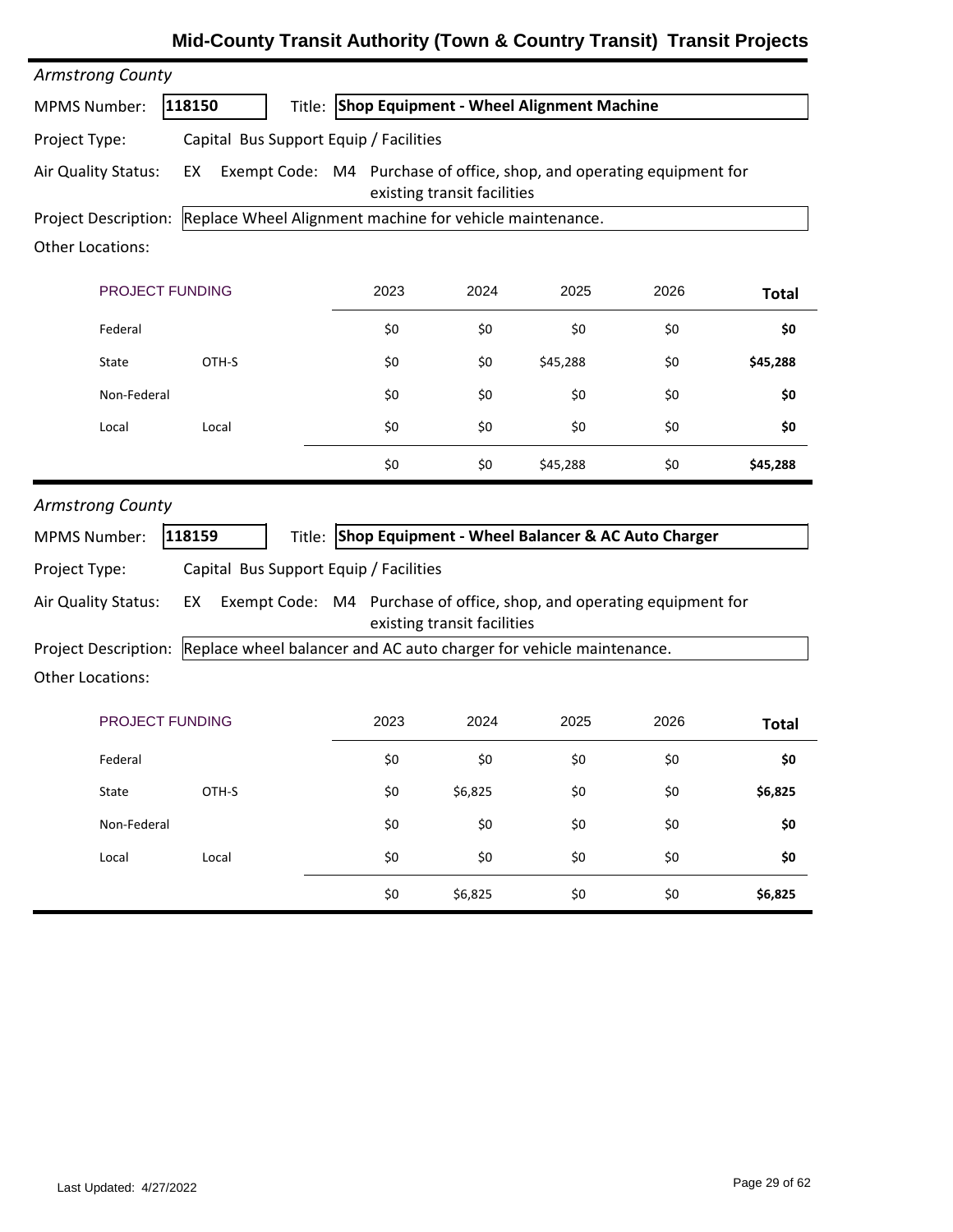| <b>Armstrong County</b> |                                                                                     |                              |                                               |                     |                                                                          |                             |
|-------------------------|-------------------------------------------------------------------------------------|------------------------------|-----------------------------------------------|---------------------|--------------------------------------------------------------------------|-----------------------------|
| <b>MPMS Number:</b>     | 118160                                                                              | Title: Small Bus Replacement |                                               |                     |                                                                          |                             |
| Project Type:           | Capital Bus Rolling Stock                                                           |                              |                                               |                     |                                                                          |                             |
| Air Quality Status:     | EX                                                                                  |                              | vehicles or for minor expansions of the fleet |                     | Exempt Code: M10 Purchase of new buses and rail cars to replace existing |                             |
| Project Description:    | Replace body-on-chassis buses: 1 fixed route & 4 shared ride in 2024; 2 SR in 2026. |                              |                                               |                     |                                                                          |                             |
| <b>Other Locations:</b> |                                                                                     |                              |                                               |                     |                                                                          |                             |
| <b>PROJECT FUNDING</b>  |                                                                                     | 2023                         | 2024                                          | 2025                | 2026                                                                     | Total                       |
| Federal                 |                                                                                     | \$0                          | \$0                                           | \$0                 | \$0                                                                      | \$0                         |
| State                   | OTH-S                                                                               | \$0                          | \$420,725                                     | \$0                 | \$173,196                                                                | \$593,921                   |
| Non-Federal             |                                                                                     | \$0                          | \$0                                           | \$0                 | \$0                                                                      | \$0                         |
| Local                   | Local                                                                               | \$0                          | \$0                                           | \$0                 | \$0                                                                      | \$0                         |
|                         |                                                                                     | \$0                          | \$420,725                                     | \$0                 | \$173,196                                                                | \$593,921                   |
|                         | <b>Sponsor Totals:</b>                                                              | 2023<br>\$1,983,160          | 2024<br>\$2,240,900                           | 2025<br>\$1,734,042 | 2026<br>\$1,868,508                                                      | <b>Total</b><br>\$7,826,610 |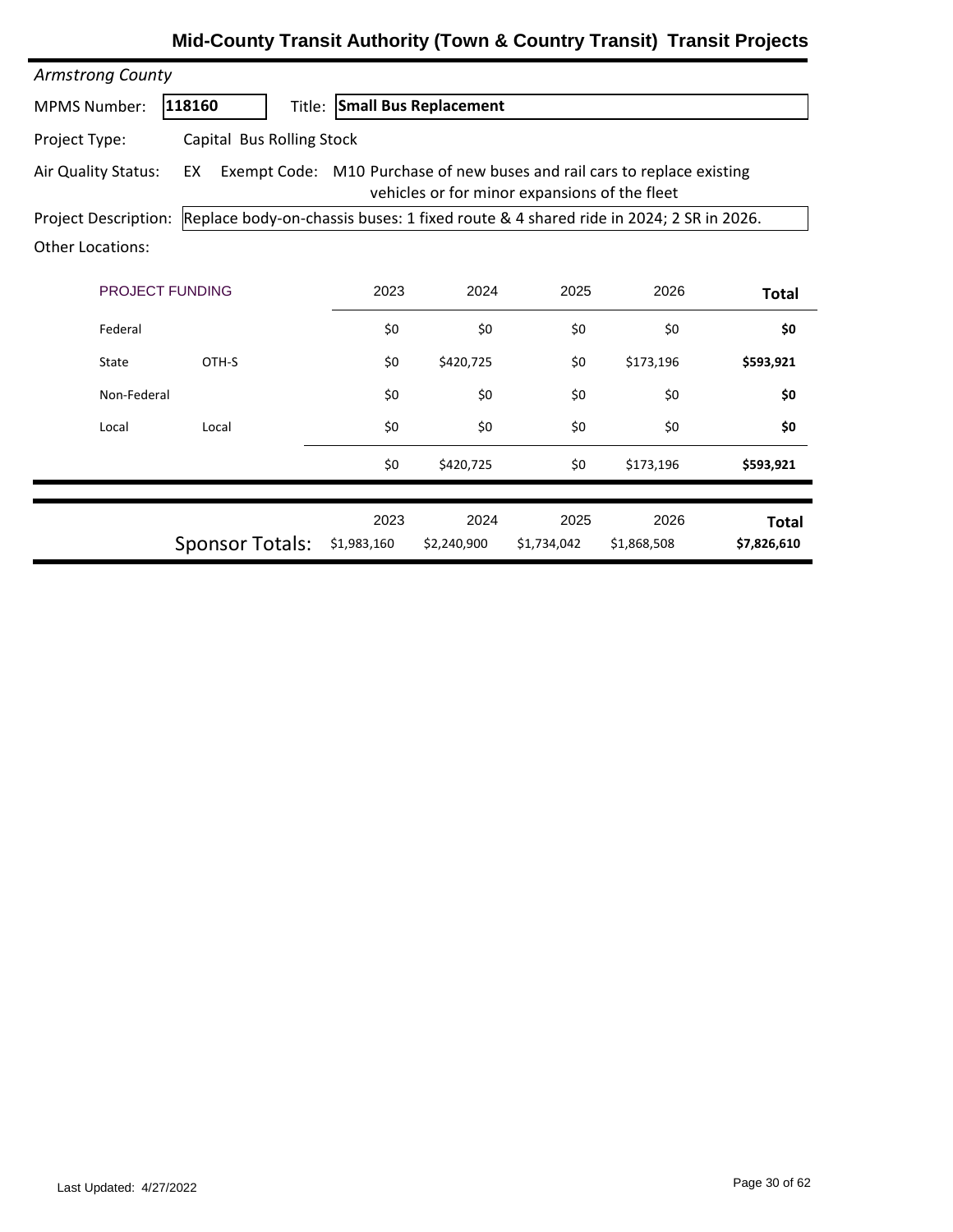| <b>Washington County</b>                                                                                                                      |                                                                                                                                                                                                              |                          |                                     |             |             |              |
|-----------------------------------------------------------------------------------------------------------------------------------------------|--------------------------------------------------------------------------------------------------------------------------------------------------------------------------------------------------------------|--------------------------|-------------------------------------|-------------|-------------|--------------|
| <b>MPMS Number:</b>                                                                                                                           | 65428                                                                                                                                                                                                        |                          | Title: Operating Assistance - Urban |             |             |              |
| Project Type:                                                                                                                                 | <b>Operating Assistance</b>                                                                                                                                                                                  |                          |                                     |             |             |              |
| Air Quality Status:                                                                                                                           | Exempt Code: M1 Operating assistance to transit agencies<br>EX                                                                                                                                               |                          |                                     |             |             |              |
| The MMVTA will utilize operating assistance for the daily operations of the authority,<br>Project Description:<br>including Transit Security. |                                                                                                                                                                                                              |                          |                                     |             |             |              |
| <b>Other Locations:</b>                                                                                                                       | Westmoreland, Fayette, Allegheny, City of Pittsburgh                                                                                                                                                         |                          |                                     |             |             |              |
| PROJECT FUNDING                                                                                                                               |                                                                                                                                                                                                              | 2023                     | 2024                                | 2025        | 2026        | <b>Total</b> |
| Federal                                                                                                                                       | 5307                                                                                                                                                                                                         | \$700,000                | \$700,000                           | \$700,000   | \$700,000   | \$2,800,000  |
| State                                                                                                                                         | 338                                                                                                                                                                                                          | \$3,173,000              | \$3,173,000                         | \$3,173,000 | \$3,173,000 | \$12,692,000 |
| Non-Federal                                                                                                                                   |                                                                                                                                                                                                              | \$0                      | \$0                                 | \$0         | \$0         | \$0          |
| Local                                                                                                                                         | Local                                                                                                                                                                                                        | \$0                      | \$0                                 | \$0         | \$0         | \$0          |
|                                                                                                                                               |                                                                                                                                                                                                              | \$3,873,000              | \$3,873,000                         | \$3,873,000 | \$3,873,000 | \$15,492,000 |
| <b>Washington County</b>                                                                                                                      |                                                                                                                                                                                                              |                          |                                     |             |             |              |
| <b>MPMS Number:</b>                                                                                                                           | 107897<br>Title:                                                                                                                                                                                             | <b>Extended Warranty</b> |                                     |             |             |              |
| Project Type:                                                                                                                                 | Capital Bus Other Capital Items                                                                                                                                                                              |                          |                                     |             |             |              |
| Air Quality Status:                                                                                                                           | Exempt Code: M5 Purchase of operating equipment for transit vehicles (e.g.,<br>EX                                                                                                                            |                          | radios, fareboxes, lifts, etc.)     |             |             |              |
| <b>Project Description:</b>                                                                                                                   | Automated Fare Collection System Extended Warranty, years 10-11. Maintaining this<br>regionally-used system is essential in order to ensure this fare collection system is fully<br>functional at all times. |                          |                                     |             |             |              |
| <b>Other Locations:</b>                                                                                                                       |                                                                                                                                                                                                              |                          |                                     |             |             |              |
| PROJECT FUNDING                                                                                                                               |                                                                                                                                                                                                              | 2023                     | 2024                                | 2025        | 2026        | <b>Total</b> |
| Federal                                                                                                                                       | 5307                                                                                                                                                                                                         | \$33,435                 | \$36,000                            | \$0         | \$0         | \$69,435     |
| State                                                                                                                                         |                                                                                                                                                                                                              | \$0                      | \$0                                 | \$0         | \$0         | \$0          |
| Non-Federal                                                                                                                                   |                                                                                                                                                                                                              | \$0                      | \$0                                 | \$0         | \$0         | \$0          |
| Local                                                                                                                                         | Local                                                                                                                                                                                                        | \$8,359                  | \$9,000                             | \$0         | \$0         | \$17,359     |
|                                                                                                                                               |                                                                                                                                                                                                              | \$41,794                 | \$45,000                            | \$0         | \$0         | \$86,794     |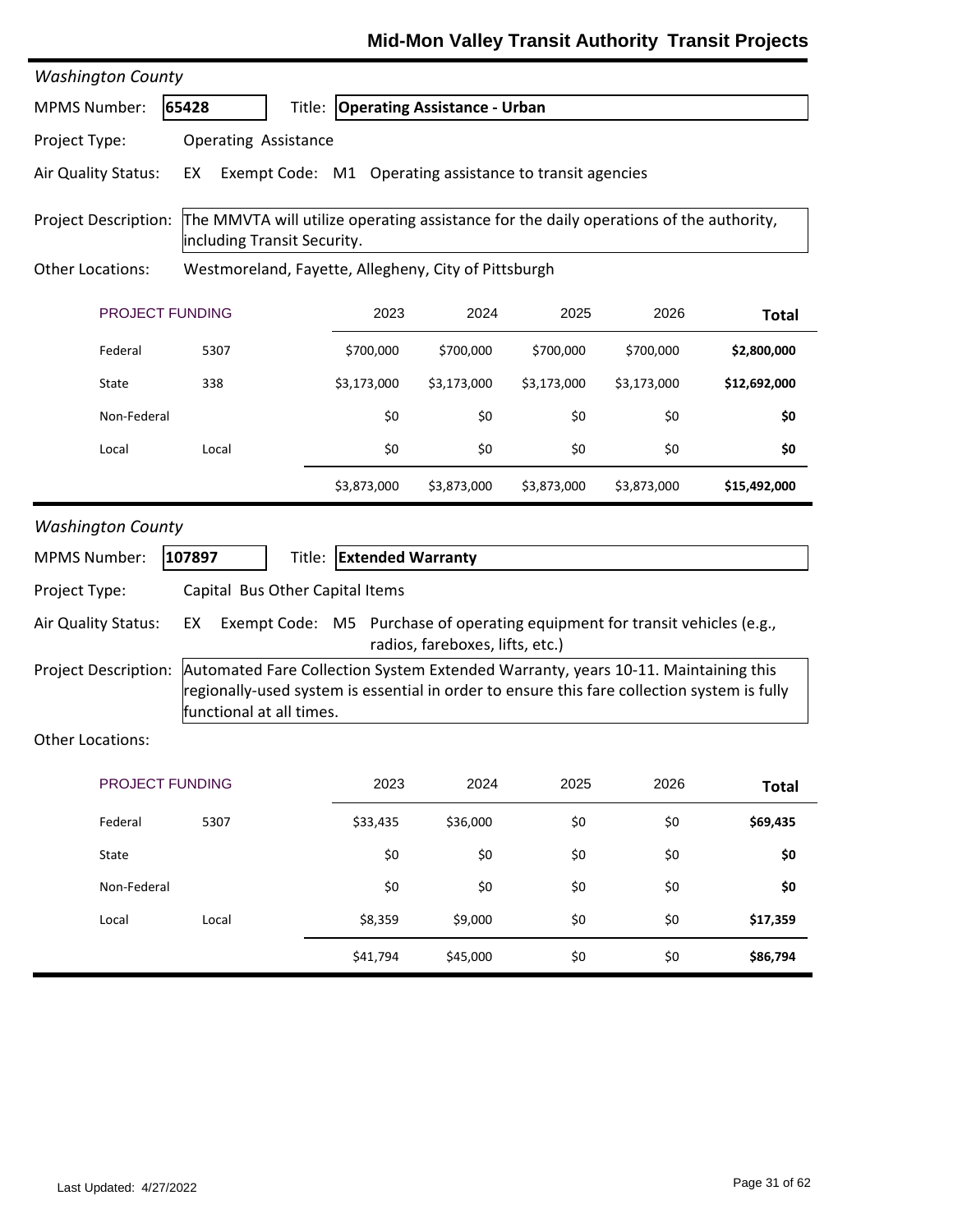| <b>Washington County</b>    |                                                                             |                            |                             |      |      |              |
|-----------------------------|-----------------------------------------------------------------------------|----------------------------|-----------------------------|------|------|--------------|
| <b>MPMS Number:</b>         | 114617<br>Title:                                                            | <b>ITS System Upgrades</b> |                             |      |      |              |
| Project Type:               | Capital Bus Other Capital Items                                             |                            |                             |      |      |              |
| Air Quality Status:         | Exempt Code: M6 Construction or renovation of power, signal, and<br>EX      |                            | communications systems      |      |      |              |
| <b>Project Description:</b> | Radios Compatible with AVAIL ITS                                            |                            |                             |      |      |              |
| <b>Other Locations:</b>     |                                                                             |                            |                             |      |      |              |
| <b>PROJECT FUNDING</b>      |                                                                             | 2023                       | 2024                        | 2025 | 2026 | <b>Total</b> |
| Federal                     | 5307                                                                        | \$240,000                  | \$0                         | \$0  | \$0  | \$240,000    |
| State                       | OTH-S                                                                       | \$58,065                   | \$0                         | \$0  | \$0  | \$58,065     |
| Non-Federal                 |                                                                             | \$0                        | \$0                         | \$0  | \$0  | \$0          |
| Local                       | Local                                                                       | \$1,935                    | \$0                         | \$0  | \$0  | \$1,935      |
|                             |                                                                             | \$300,000                  | \$0                         | \$0  | \$0  | \$300,000    |
| <b>Washington County</b>    |                                                                             |                            |                             |      |      |              |
| <b>MPMS Number:</b>         | 114618<br>Title:                                                            | <b>Office Equipment</b>    |                             |      |      |              |
| Project Type:               | Capital Bus Other Capital Items                                             |                            |                             |      |      |              |
| Air Quality Status:         | Exempt Code: M4 Purchase of office, shop, and operating equipment for<br>EX |                            | existing transit facilities |      |      |              |
| Project Description:        | Phone system, adminstrative computers and equipment                         |                            |                             |      |      |              |
| <b>Other Locations:</b>     | Westmoreland                                                                |                            |                             |      |      |              |
| PROJECT FUNDING             |                                                                             | 2023                       | 2024                        | 2025 | 2026 | <b>Total</b> |
| Federal                     | 5307                                                                        | \$0                        | \$48,000                    | \$0  | \$0  | \$48,000     |
| State                       | OTH-S                                                                       | \$0                        | \$11,613                    | \$0  | \$0  | \$11,613     |
| Non-Federal                 |                                                                             | \$0                        | \$0                         | \$0  | \$0  | \$0          |
| Local                       | Local                                                                       | \$0                        | \$387                       | \$0  | \$0  | \$387        |
|                             |                                                                             | \$0                        | \$60,000                    | \$0  | \$0  | \$60,000     |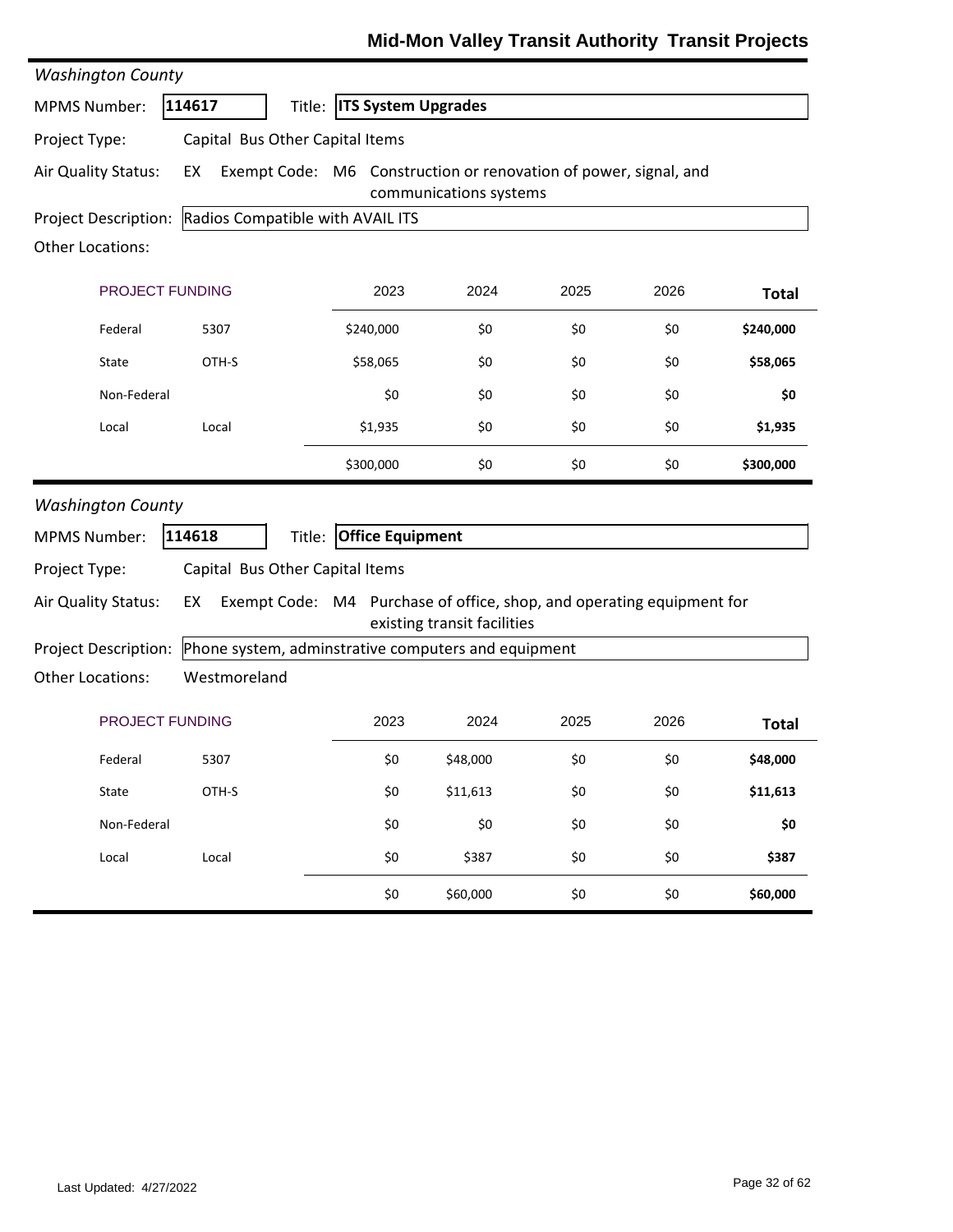| <b>Washington County</b> |                                                                             |                       |                                                                                                                               |      |      |              |
|--------------------------|-----------------------------------------------------------------------------|-----------------------|-------------------------------------------------------------------------------------------------------------------------------|------|------|--------------|
| <b>MPMS Number:</b>      | 114619<br>Title:                                                            | <b>Planning Study</b> |                                                                                                                               |      |      |              |
| Project Type:            | Capital Bus Other Capital Items                                             |                       |                                                                                                                               |      |      |              |
| Air Quality Status:      | Exempt Code: X1<br>EX                                                       |                       | Specific activites which do not involve or lead directly to<br>construction, such as: feceral-aid systems revisions, planning |      |      |              |
| Project Description:     | Systemwide transit study.                                                   |                       |                                                                                                                               |      |      |              |
| Other Locations:         |                                                                             |                       |                                                                                                                               |      |      |              |
| PROJECT FUNDING          |                                                                             | 2023                  | 2024                                                                                                                          | 2025 | 2026 | <b>Total</b> |
| Federal                  | 5307                                                                        | \$0                   | \$200,000                                                                                                                     | \$0  | \$0  | \$200,000    |
| State                    |                                                                             | \$0                   | \$0                                                                                                                           | \$0  | \$0  | \$0          |
| Non-Federal              |                                                                             | \$0                   | \$0                                                                                                                           | \$0  | \$0  | \$0          |
| Local                    | Local                                                                       | \$0                   | \$50,000                                                                                                                      | \$0  | \$0  | \$50,000     |
|                          |                                                                             | \$0                   | \$250,000                                                                                                                     | \$0  | \$0  | \$250,000    |
| <b>Washington County</b> |                                                                             |                       |                                                                                                                               |      |      |              |
| <b>MPMS Number:</b>      | 118161                                                                      |                       | Title: Admin Facility Improvements                                                                                            |      |      |              |
| Project Type:            | Capital Bus Other Capital Items                                             |                       |                                                                                                                               |      |      |              |
| Air Quality Status:      | EX                                                                          | structures            | Exempt Code: M8 Reconstruction or renovation of transit buildings and                                                         |      |      |              |
|                          |                                                                             |                       |                                                                                                                               |      |      |              |
| Project Description:     | Reception area and other misc. improvements to the administrative facility. |                       |                                                                                                                               |      |      |              |
| <b>Other Locations:</b>  |                                                                             |                       |                                                                                                                               |      |      |              |
| PROJECT FUNDING          |                                                                             | 2023                  | 2024                                                                                                                          | 2025 | 2026 | <b>Total</b> |
| Federal                  | 5307                                                                        | \$80,000              | \$0                                                                                                                           | \$0  | \$0  | \$80,000     |
| State                    | OTH-S                                                                       | \$19,355              | \$0                                                                                                                           | \$0  | \$0  | \$19,355     |
| Non-Federal              |                                                                             | \$0                   | \$0                                                                                                                           | \$0  | \$0  | \$0          |
| Local                    | Local                                                                       | \$645                 | \$0                                                                                                                           | \$0  | \$0  | \$645        |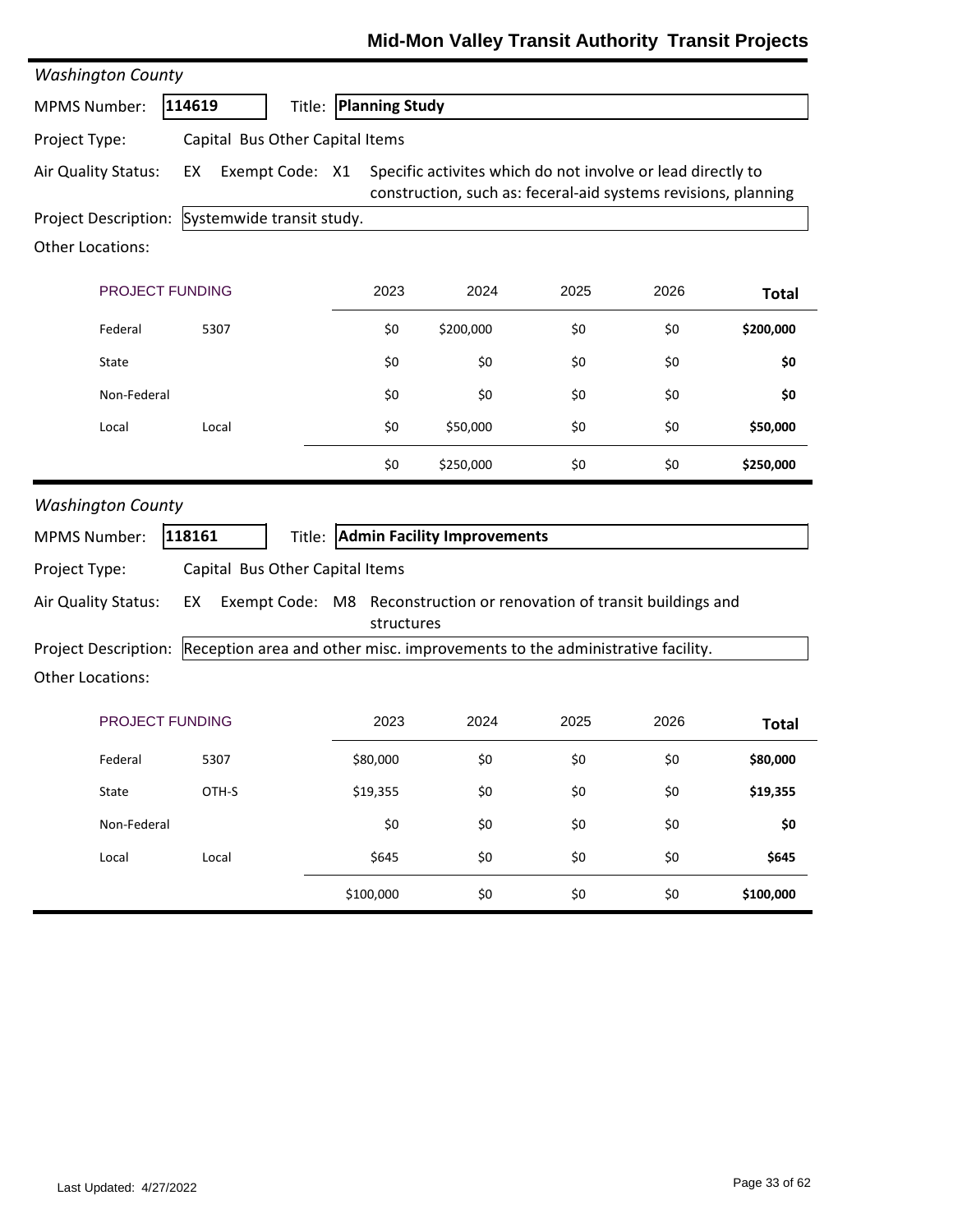| <b>Washington County</b>    |                                                                  |                           |            |                                                                                                      |      |      |              |
|-----------------------------|------------------------------------------------------------------|---------------------------|------------|------------------------------------------------------------------------------------------------------|------|------|--------------|
| <b>MPMS Number:</b>         | 118162                                                           | Title: Facility Equipment |            |                                                                                                      |      |      |              |
| Project Type:               | Capital Bus Support Equip / Facilities                           |                           |            |                                                                                                      |      |      |              |
| Air Quality Status:         | EX                                                               |                           |            | Exempt Code: M4 Purchase of office, shop, and operating equipment for<br>existing transit facilities |      |      |              |
| Project Description:        | Maint.Fac. Hoist Monorail                                        |                           |            |                                                                                                      |      |      |              |
| <b>Other Locations:</b>     |                                                                  |                           |            |                                                                                                      |      |      |              |
| <b>PROJECT FUNDING</b>      |                                                                  |                           | 2023       | 2024                                                                                                 | 2025 | 2026 | <b>Total</b> |
| Federal                     | 5307                                                             |                           | \$0        | \$20,000                                                                                             | \$0  | \$0  | \$20,000     |
| State                       | OTH-S                                                            |                           | \$0        | \$4,839                                                                                              | \$0  | \$0  | \$4,839      |
| Non-Federal                 |                                                                  |                           | \$0        | \$0                                                                                                  | \$0  | \$0  | \$0          |
| Local                       | Local                                                            |                           | \$0        | \$161                                                                                                | \$0  | \$0  | \$161        |
|                             |                                                                  |                           | \$0        | \$25,000                                                                                             | \$0  | \$0  | \$25,000     |
| <b>Washington County</b>    |                                                                  |                           |            |                                                                                                      |      |      |              |
| <b>MPMS Number:</b>         | 118163                                                           |                           |            | Title: Multimodal Hub Prelim E&D                                                                     |      |      |              |
| Project Type:               | Capital Bus Support Equip / Facilities                           |                           |            |                                                                                                      |      |      |              |
| Air Quality Status:         | EX                                                               |                           | structures | Exempt Code: M8 Reconstruction or renovation of transit buildings and                                |      |      |              |
| <b>Project Description:</b> | Design and engineering for driver comfort station and break room |                           |            |                                                                                                      |      |      |              |
| <b>Other Locations:</b>     |                                                                  |                           |            |                                                                                                      |      |      |              |
| <b>PROJECT FUNDING</b>      |                                                                  |                           | 2023       | 2024                                                                                                 | 2025 | 2026 | <b>Total</b> |
| Federal                     | 5307                                                             |                           | \$240,000  | \$0                                                                                                  | \$0  | \$0  | \$240,000    |
| State                       | OTH-S                                                            |                           | \$58,065   | \$0                                                                                                  | \$0  | \$0  | \$58,065     |
|                             |                                                                  |                           |            |                                                                                                      |      |      |              |
| Non-Federal                 |                                                                  |                           | \$0        | \$0                                                                                                  | \$0  | \$0  | \$0          |
| Local                       | Local                                                            |                           | \$1,935    | \$0                                                                                                  | \$0  | \$0  | \$1,935      |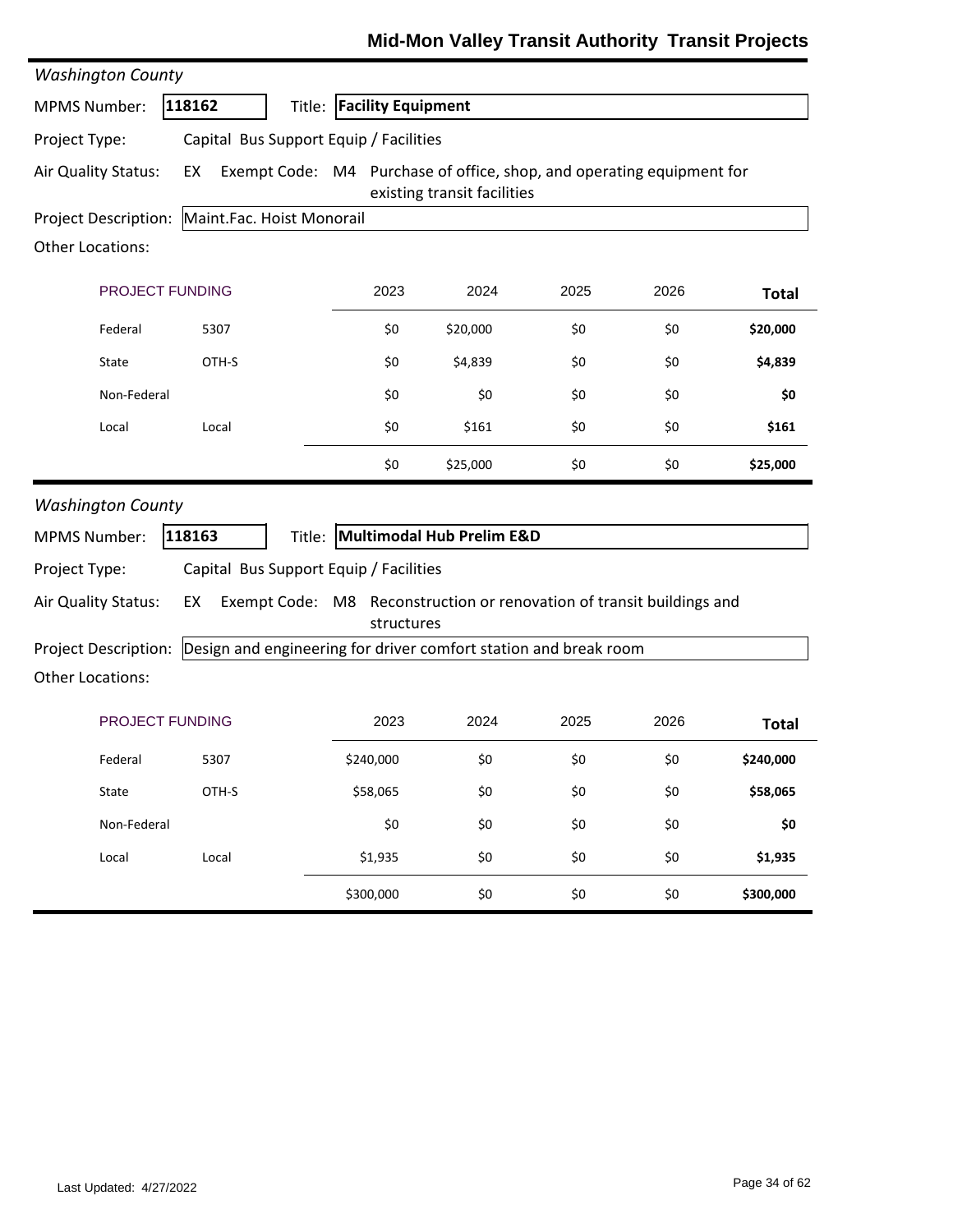|  | Mid-Mon Valley Transit Authority Transit Projects |  |
|--|---------------------------------------------------|--|
|--|---------------------------------------------------|--|

| <b>Washington County</b>                                                  |                                                  |            |                                                                       |      |      |              |
|---------------------------------------------------------------------------|--------------------------------------------------|------------|-----------------------------------------------------------------------|------|------|--------------|
| <b>MPMS Number:</b>                                                       | 118164                                           |            | Title: Multimodal Hub Construction                                    |      |      |              |
| Project Type:                                                             | Capital Bus Support Equip / Facilities           |            |                                                                       |      |      |              |
| Air Quality Status:                                                       | EX                                               | structures | Exempt Code: M8 Reconstruction or renovation of transit buildings and |      |      |              |
| Project Description: Construction of driver comfort station & break room. |                                                  |            |                                                                       |      |      |              |
| <b>Other Locations:</b>                                                   |                                                  |            |                                                                       |      |      |              |
| PROJECT FUNDING                                                           |                                                  | 2023       | 2024                                                                  | 2025 | 2026 | <b>Total</b> |
| Federal                                                                   | 5307                                             | \$0        | \$640,000                                                             | \$0  | \$0  | \$640,000    |
| State                                                                     | OTH-S                                            | \$0        | \$154,840                                                             | \$0  | \$0  | \$154,840    |
| Non-Federal                                                               |                                                  | \$0        | \$0                                                                   | \$0  | \$0  | \$0          |
| Local                                                                     | Local                                            | \$0        | \$5,160                                                               | \$0  | \$0  | \$5,160      |
|                                                                           |                                                  | \$0        | \$800,000                                                             | \$0  | \$0  | \$800,000    |
| <b>Washington County</b>                                                  |                                                  |            |                                                                       |      |      |              |
| <b>MPMS Number:</b>                                                       | 118165                                           |            | Title: Park & Ride Maintenance                                        |      |      |              |
| Project Type:                                                             | Capital Bus Station Stops & Terminals            |            |                                                                       |      |      |              |
| Air Quality Status:                                                       | EX                                               | structures | Exempt Code: M8 Reconstruction or renovation of transit buildings and |      |      |              |
| Project Description:                                                      | Line paint and lighting updates at park-and-ride |            |                                                                       |      |      |              |
| <b>Other Locations:</b>                                                   | Westmoreland                                     |            |                                                                       |      |      |              |
| PROJECT FUNDING                                                           |                                                  | 2023       | 2024                                                                  | 2025 | 2026 | <b>Total</b> |
| Federal                                                                   |                                                  | \$0        | \$0                                                                   | \$0  | \$0  | \$0          |
| State                                                                     | OTH-S                                            | \$0        | \$29,032                                                              | \$0  | \$0  | \$29,032     |
| Non-Federal                                                               |                                                  | \$0        | \$0                                                                   | \$0  | \$0  | \$0          |
| Local                                                                     | Local                                            | \$0        | \$968                                                                 | \$0  | \$0  | \$968        |
|                                                                           |                                                  | \$0        | \$30,000                                                              | \$0  | \$0  | \$30,000     |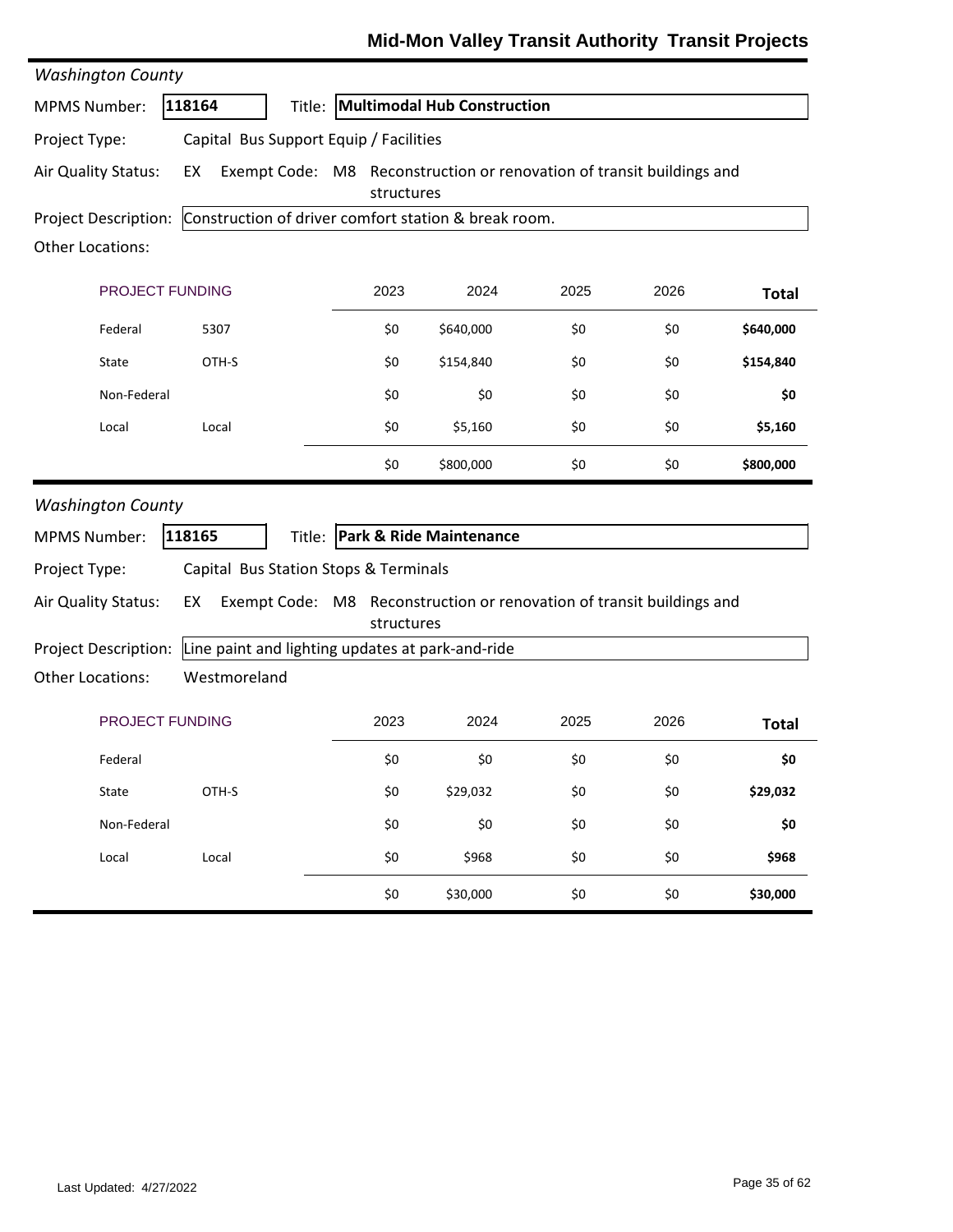| <b>Washington County</b>                        |                                                                                           |                          |                                               |             |                                                                             |              |
|-------------------------------------------------|-------------------------------------------------------------------------------------------|--------------------------|-----------------------------------------------|-------------|-----------------------------------------------------------------------------|--------------|
| <b>MPMS Number:</b>                             | 118166                                                                                    | Title: Replacement Buses |                                               |             |                                                                             |              |
| Project Type:                                   | Capital Bus Rolling Stock                                                                 |                          |                                               |             |                                                                             |              |
| Air Quality Status:                             | EX                                                                                        |                          |                                               |             | Exempt Code: M10 Purchase of new buses and rail cars to replace existing    |              |
|                                                 |                                                                                           |                          | vehicles or for minor expansions of the fleet |             |                                                                             |              |
| <b>Project Description:</b>                     | Replace 35' CNG buses: 11 in 2023, 8 in 2025. This project is partially funded with CMAQ. |                          |                                               |             |                                                                             |              |
| <b>Other Locations:</b>                         | Westmoreland                                                                              |                          |                                               |             |                                                                             |              |
| PROJECT FUNDING                                 |                                                                                           | 2023                     | 2024                                          | 2025        | 2026                                                                        | <b>Total</b> |
| Federal                                         | 5307                                                                                      | \$960,000                | \$0                                           | \$1,340,000 | \$0                                                                         | \$2,300,000  |
| State                                           | OTH-S                                                                                     | \$1,185,114              | \$0                                           | \$929,040   | \$0                                                                         | \$2,114,154  |
| Non-Federal                                     |                                                                                           | \$0                      | \$0                                           | \$0         | \$0                                                                         | \$0          |
| Local                                           | Local                                                                                     | \$54,886                 | \$0                                           | \$30,960    | \$0                                                                         | \$85,846     |
|                                                 |                                                                                           | \$2,200,000              | \$0                                           | \$2,300,000 | \$0                                                                         | \$4,500,000  |
| <b>MPMS Number:</b>                             | 118204                                                                                    | Title: Farebox System    |                                               |             |                                                                             |              |
| Project Type:                                   | Capital Bus Other Capital Items                                                           |                          |                                               |             |                                                                             |              |
| Air Quality Status:                             | EX                                                                                        |                          |                                               |             | Exempt Code: M5 Purchase of operating equipment for transit vehicles (e.g., |              |
|                                                 |                                                                                           |                          | radios, fareboxes, lifts, etc.)               |             |                                                                             |              |
| Project Description:<br><b>Other Locations:</b> | Upgraded farebox system (funded through the CRRSAA program)                               |                          |                                               |             |                                                                             |              |
|                                                 |                                                                                           |                          |                                               |             |                                                                             |              |
| PROJECT FUNDING                                 |                                                                                           |                          |                                               |             |                                                                             |              |
|                                                 |                                                                                           | 2023                     | 2024                                          | 2025        | 2026                                                                        | <b>Total</b> |
| Federal                                         | CRRSAA                                                                                    | \$703,826                | \$0                                           | \$0         | \$0                                                                         | \$703,826    |
| State                                           |                                                                                           | \$0                      | \$0                                           | \$0         | \$0                                                                         | \$0          |
| Non-Federal                                     |                                                                                           | \$0                      | \$0                                           | \$0         | \$0                                                                         | \$0          |
| Local                                           | Local                                                                                     | \$0                      | \$0                                           | \$0         | \$0                                                                         | \$0          |
|                                                 |                                                                                           | \$703,826                | \$0                                           | \$0         | \$0                                                                         | \$703,826    |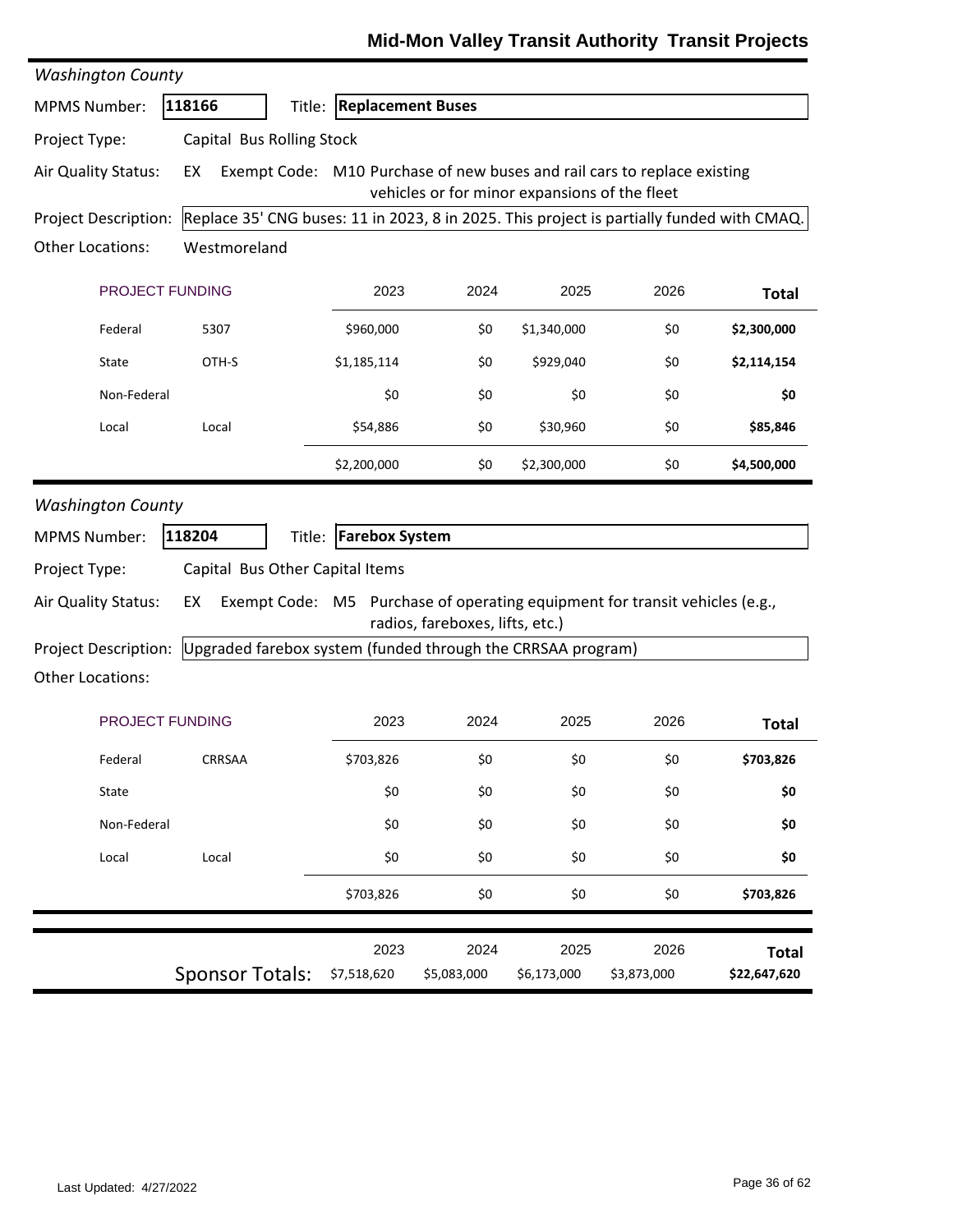### **New Castle Area Transit Authority Transit Projects**

| Lawrence County             |                             |                 |                                          |                                                          |             |                                                                                          |              |
|-----------------------------|-----------------------------|-----------------|------------------------------------------|----------------------------------------------------------|-------------|------------------------------------------------------------------------------------------|--------------|
| <b>MPMS Number:</b>         | 77860                       | Title:          |                                          | <b>Operating Assistance - Rural</b>                      |             |                                                                                          |              |
| Project Type:               | <b>Operating Assistance</b> |                 |                                          |                                                          |             |                                                                                          |              |
| Air Quality Status:         | EX                          |                 |                                          | Exempt Code: M1 Operating assistance to transit agencies |             |                                                                                          |              |
| Project Description:        |                             |                 | Lawrence, Butler and Allegheny counties. |                                                          |             | Operating Assistance - Rural - For daily operations in rural service area of portions of |              |
| Other Locations:            | Butler, Allegheny           |                 |                                          |                                                          |             |                                                                                          |              |
| PROJECT FUNDING             |                             |                 | 2023                                     | 2024                                                     | 2025        | 2026                                                                                     | <b>Total</b> |
| Federal                     | 5311                        |                 | \$2,000,000                              | \$2,000,000                                              | \$2,000,000 | \$2,000,000                                                                              | \$8,000,000  |
| State                       | 338                         |                 | \$4,926,000                              | \$5,074,000                                              | \$5,226,000 | \$5,383,000                                                                              | \$20,609,000 |
| Non-Federal                 |                             |                 | \$0                                      | \$0                                                      | \$0         | \$0                                                                                      | \$0          |
| Local                       | Local                       |                 | \$282,686                                | \$296,820                                                | \$311,661   | \$327,244                                                                                | \$1,218,411  |
|                             |                             |                 | \$7,208,686                              | \$7,370,820                                              | \$7,537,661 | \$7,710,244                                                                              | \$29,827,411 |
| Lawrence County             |                             |                 |                                          |                                                          |             |                                                                                          |              |
| <b>MPMS Number:</b>         | 114737                      | Title:          | <b>Garage Equipment</b>                  |                                                          |             |                                                                                          |              |
| Project Type:               |                             |                 | Capital Bus Support Equip / Facilities   |                                                          |             |                                                                                          |              |
| Air Quality Status:         | NA                          | Exempt Code: -- |                                          |                                                          |             |                                                                                          |              |
| <b>Project Description:</b> |                             |                 |                                          | Garage support equipment, including fork lifts, etc.     |             |                                                                                          |              |
| Other Locations:            |                             |                 |                                          |                                                          |             |                                                                                          |              |
| <b>PROJECT FUNDING</b>      |                             |                 | 2023                                     | 2024                                                     | 2025        | 2026                                                                                     | <b>Total</b> |
| Federal                     |                             |                 | \$0                                      | \$0                                                      | \$0         | \$0                                                                                      | \$0          |
| State                       | OTH-S                       |                 | \$169,172                                | \$0                                                      | \$0         | \$0                                                                                      | \$169,172    |
| Non-Federal                 |                             |                 | \$0                                      | \$0                                                      | \$0         | \$0                                                                                      | \$0          |
| Local                       | Local                       |                 | \$5,828                                  | \$0                                                      | \$0         | \$0                                                                                      | \$5,828      |
|                             |                             |                 | \$175,000                                | \$0                                                      | \$0         | \$0                                                                                      | \$175,000    |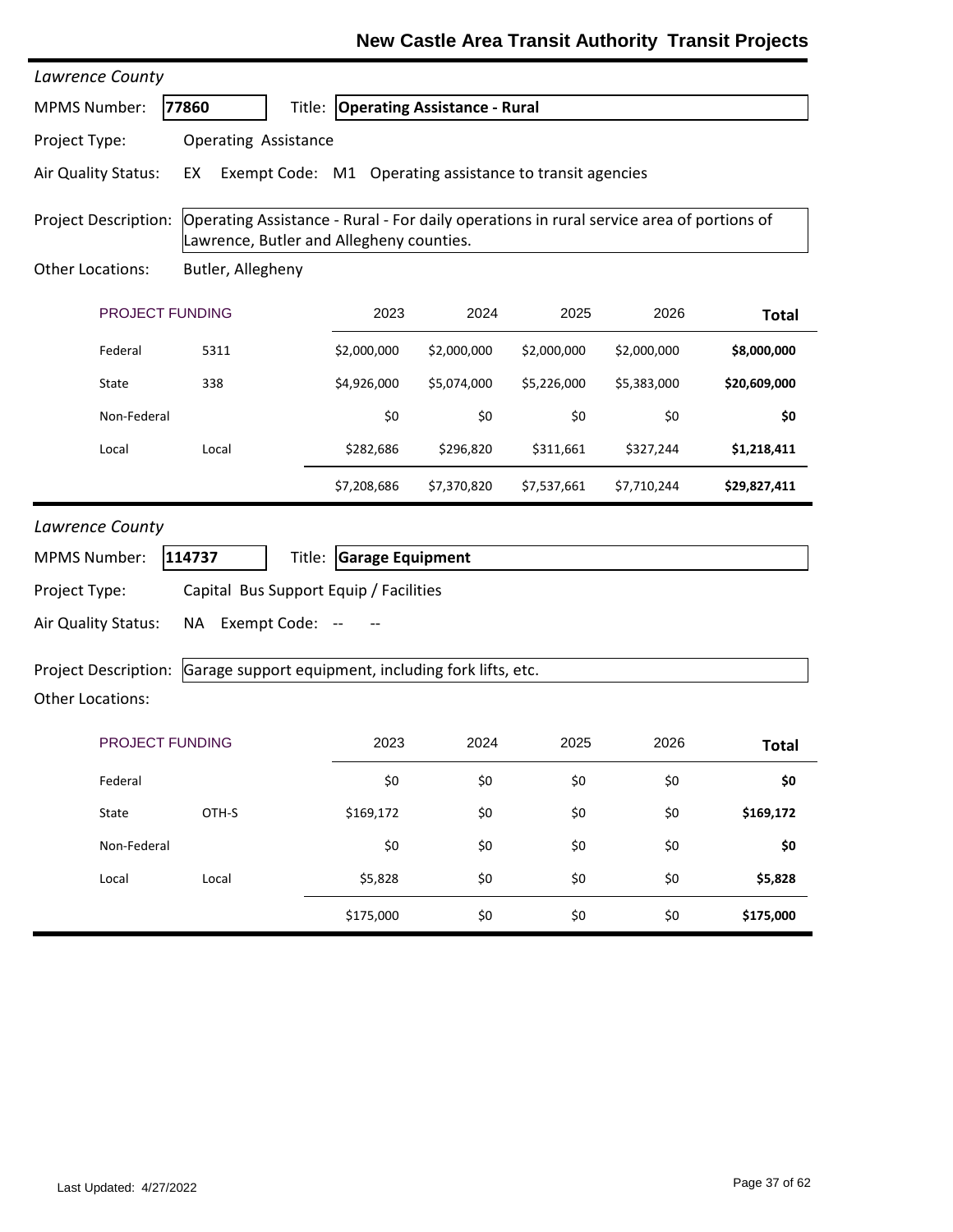| Lawrence County         |                                                                              |                                                                          |           |                                               |      |              |
|-------------------------|------------------------------------------------------------------------------|--------------------------------------------------------------------------|-----------|-----------------------------------------------|------|--------------|
| <b>MPMS Number:</b>     | 114745                                                                       | Title: Bus Facility Maintenance                                          |           |                                               |      |              |
| Project Type:           |                                                                              | Capital Bus Support Equip / Facilities                                   |           |                                               |      |              |
| Air Quality Status:     | NA                                                                           | Exempt Code: --                                                          |           |                                               |      |              |
|                         | Project Description:  Interior Painting of Main Office and Downtown Terminal |                                                                          |           |                                               |      |              |
| <b>Other Locations:</b> |                                                                              |                                                                          |           |                                               |      |              |
|                         | <b>PROJECT FUNDING</b>                                                       | 2023                                                                     | 2024      | 2025                                          | 2026 | <b>Total</b> |
| Federal                 |                                                                              | \$0                                                                      | \$0       | \$0                                           | \$0  | \$0          |
| State                   | OTH-S                                                                        | \$0                                                                      | \$96,670  | \$0                                           | \$0  | \$96,670     |
| Non-Federal             |                                                                              | \$0                                                                      | \$0       | \$0                                           | \$0  | \$0          |
| Local                   | Local                                                                        | \$0                                                                      | \$3,330   | \$0                                           | \$0  | \$3,330      |
|                         |                                                                              | \$0                                                                      | \$100,000 | \$0                                           | \$0  | \$100,000    |
| Lawrence County         |                                                                              |                                                                          |           |                                               |      |              |
| <b>MPMS Number:</b>     | 118167                                                                       | Title: CNG Buses                                                         |           |                                               |      |              |
| Project Type:           | Capital Bus Rolling Stock                                                    |                                                                          |           |                                               |      |              |
| Air Quality Status:     | EX                                                                           | Exempt Code: M10 Purchase of new buses and rail cars to replace existing |           |                                               |      |              |
| Project Description:    |                                                                              | Purchase five CNG buses to replace Diesel buses past their useful lives. |           | vehicles or for minor expansions of the fleet |      |              |
| <b>Other Locations:</b> |                                                                              |                                                                          |           |                                               |      |              |
|                         | <b>PROJECT FUNDING</b>                                                       | 2023                                                                     | 2024      | 2025                                          | 2026 | <b>Total</b> |
| Federal                 | 5311                                                                         | \$0                                                                      | \$0       | \$2,360,000                                   | \$0  | \$2,360,000  |
| State                   | 340                                                                          | \$0                                                                      | \$0       | \$590,000                                     | \$0  | \$590,000    |
| Non-Federal             |                                                                              | \$0                                                                      | \$0       | \$0                                           | \$0  | \$0          |
| Local                   | Local                                                                        | \$0                                                                      | \$0       | \$0                                           | \$0  | \$0          |
|                         |                                                                              | \$0                                                                      | \$0       | \$2,950,000                                   | \$0  | \$2,950,000  |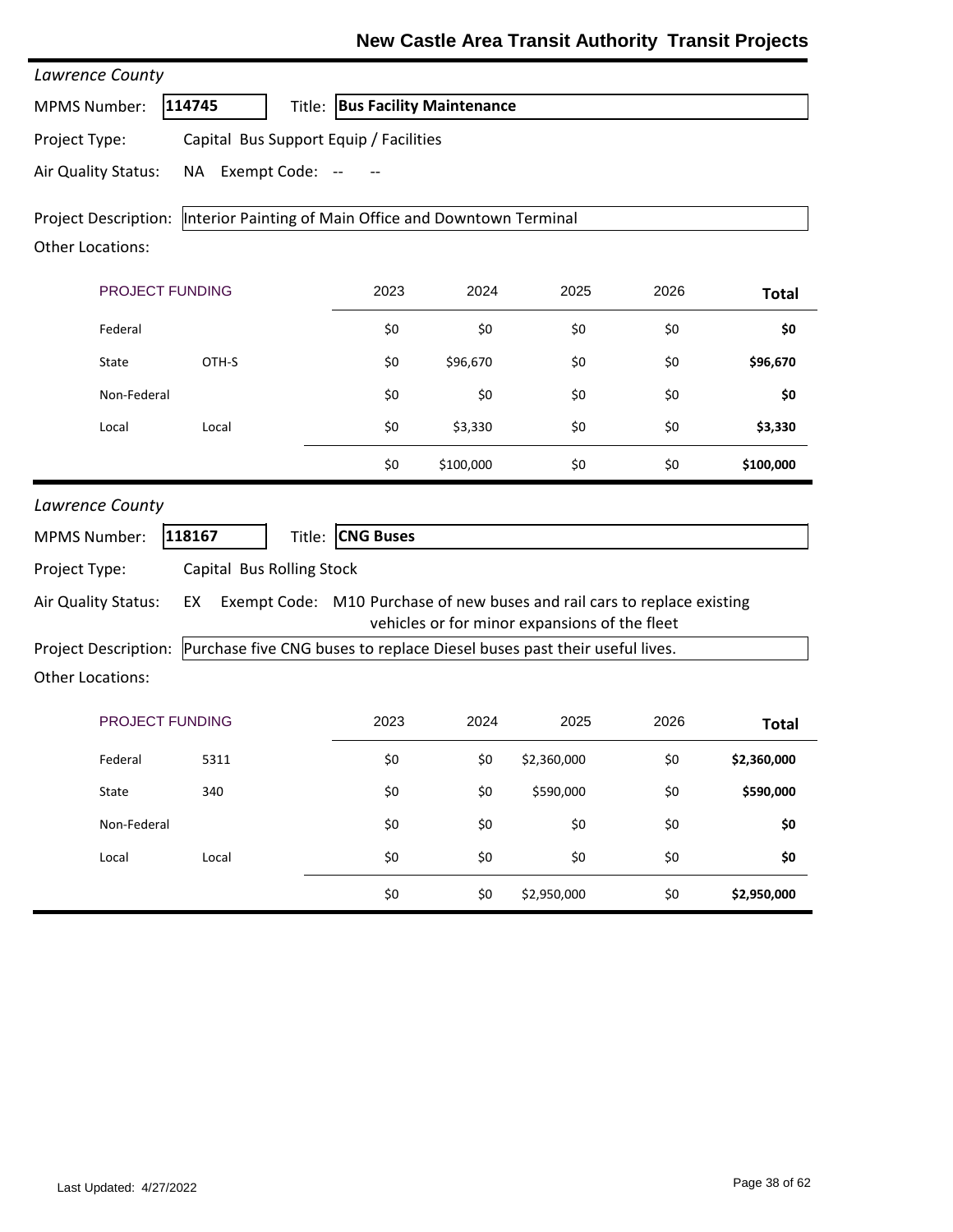### **New Castle Area Transit Authority Transit Projects**

| Lawrence County                                             |                                              |                             |                     |                                                      |                     |                              |
|-------------------------------------------------------------|----------------------------------------------|-----------------------------|---------------------|------------------------------------------------------|---------------------|------------------------------|
| <b>MPMS Number:</b>                                         | 118168                                       | Title: Bus Storage Facility |                     |                                                      |                     |                              |
| Project Type:                                               | Capital Bus Support Equip / Facilities       |                             |                     |                                                      |                     |                              |
| Air Quality Status:                                         | NA Exempt Code: --                           |                             |                     |                                                      |                     |                              |
| Project Description: Storage building to house 18 buses     |                                              |                             |                     |                                                      |                     |                              |
| <b>Other Locations:</b>                                     |                                              |                             |                     |                                                      |                     |                              |
|                                                             | PROJECT FUNDING                              | 2023                        | 2024                | 2025                                                 | 2026                | <b>Total</b>                 |
| Federal                                                     |                                              | \$0                         | \$0                 | \$0                                                  | \$0                 | \$0                          |
| State                                                       | OTH-S                                        | \$3,972,146                 | \$0                 | \$0                                                  | \$0                 | \$3,972,146                  |
| Non-Federal                                                 |                                              | \$0                         | \$0                 | \$0                                                  | \$0                 | \$0                          |
| Local                                                       | Local                                        | \$0                         | \$0                 | \$0                                                  | \$0                 | \$0                          |
|                                                             |                                              | \$3,972,146                 | \$0                 | \$0                                                  | \$0                 | \$3,972,146                  |
| Project Type:<br>Air Quality Status:                        | Capital Bus Support Equip / Facilities<br>EX |                             |                     | Exempt Code: M2 Purchase of transit support vehicles |                     |                              |
| Project Description: Passenger vehicle for support services |                                              |                             |                     |                                                      |                     |                              |
| Other Locations:                                            |                                              |                             |                     |                                                      |                     |                              |
|                                                             | PROJECT FUNDING                              | 2023                        | 2024                | 2025                                                 | 2026                | <b>Total</b>                 |
| Federal                                                     |                                              | $$0$$                       | \$0                 | \$0                                                  | \$0                 | \$0                          |
| State                                                       | OTH-S                                        | \$0                         | \$48,335            | \$0                                                  | \$0                 | \$48,335                     |
| Non-Federal                                                 |                                              | \$0                         | \$0                 | \$0                                                  | \$0                 | \$0                          |
| Local                                                       | Local                                        | \$0                         | \$1,665             | \$0                                                  | \$0                 | \$1,665                      |
|                                                             |                                              | \$0                         | \$50,000            | \$0                                                  | \$0                 | \$50,000                     |
|                                                             | Sponsor Totals: \$11,355,832                 | 2023                        | 2024<br>\$7,520,820 | 2025<br>\$10,487,661                                 | 2026<br>\$7,710,244 | <b>Total</b><br>\$37,074,557 |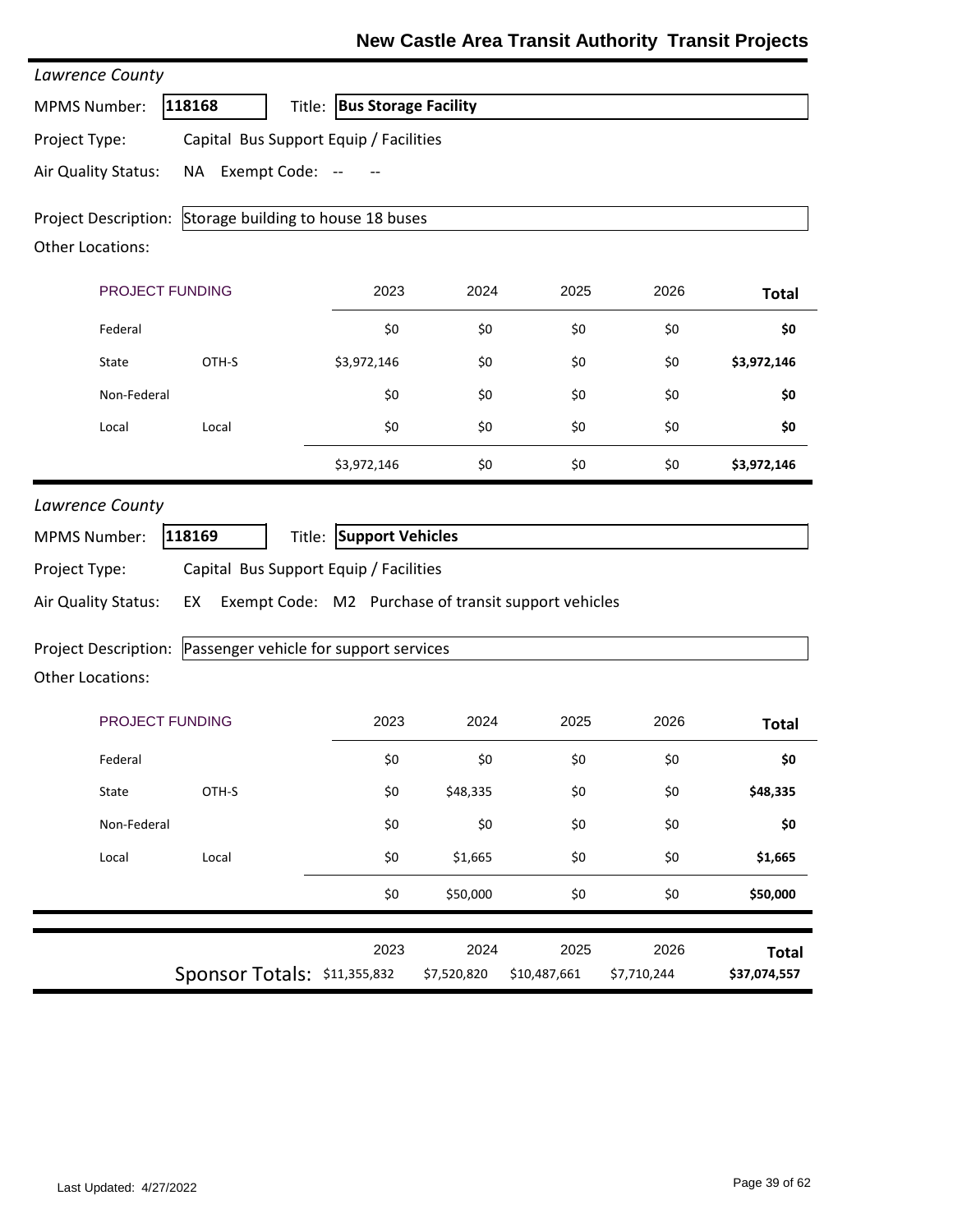| Allegheny County            |                                                                                                                                                                                                                          |                              |                                  |              |              |              |
|-----------------------------|--------------------------------------------------------------------------------------------------------------------------------------------------------------------------------------------------------------------------|------------------------------|----------------------------------|--------------|--------------|--------------|
| <b>MPMS Number:</b>         | 65465                                                                                                                                                                                                                    |                              | Title: Cap. Cost Cntrct - Access |              |              |              |
| Project Type:               | <b>Operating Assistance</b>                                                                                                                                                                                              |                              |                                  |              |              |              |
| Air Quality Status:         | Exempt Code: M1 Operating assistance to transit agencies<br>EX                                                                                                                                                           |                              |                                  |              |              |              |
| Project Description:        | FTA capital assistance may be used to fund a portion of contracted services. Under this<br>project, Port Authority would fund a portion of its contracted ACCESS paratransit service<br>for elderly and disabled riders. |                              |                                  |              |              |              |
| Other Locations:            | City of Pittsburgh                                                                                                                                                                                                       |                              |                                  |              |              |              |
| PROJECT FUNDING             |                                                                                                                                                                                                                          | 2023                         | 2024                             | 2025         | 2026         | <b>Total</b> |
| Federal                     | 3037                                                                                                                                                                                                                     | \$0                          | \$0                              | \$0          | \$13,280,000 | \$13,280,000 |
| Federal                     | 5307                                                                                                                                                                                                                     | \$12,389,590                 | \$13,280,000                     | \$13,280,000 | \$0          | \$38,949,590 |
| State                       | 339                                                                                                                                                                                                                      | \$2,997,507                  | \$3,212,930                      | \$3,212,930  | \$3,212,930  | \$12,636,297 |
| Non-Federal                 |                                                                                                                                                                                                                          | \$0                          | \$0                              | \$0          | \$0          | \$0          |
| Local                       | Local                                                                                                                                                                                                                    | \$99,891                     | \$107,070                        | \$107,070    | \$107,070    | \$421,101    |
|                             |                                                                                                                                                                                                                          | \$15,486,988                 | \$16,600,000                     | \$16,600,000 | \$16,600,000 | \$65,286,988 |
| Allegheny County            |                                                                                                                                                                                                                          |                              |                                  |              |              |              |
| <b>MPMS Number:</b>         | 65535                                                                                                                                                                                                                    | Title: Preventive Maint. Bus |                                  |              |              |              |
| Project Type:               | <b>Operating Assistance</b>                                                                                                                                                                                              |                              |                                  |              |              |              |
| Air Quality Status:         | Exempt Code: M3 Rehabilitation of transit vehicles<br>EX                                                                                                                                                                 |                              |                                  |              |              |              |
| <b>Project Description:</b> | Preventive maintenance is an eligible federal capital expense, which enables transit<br>agencies to capitalize eligible bus maintenance costs.                                                                           |                              |                                  |              |              |              |
| <b>Other Locations:</b>     | City of Pittsburgh                                                                                                                                                                                                       |                              |                                  |              |              |              |
|                             |                                                                                                                                                                                                                          |                              |                                  |              |              |              |
| PROJECT FUNDING             |                                                                                                                                                                                                                          | 2023                         | 2024                             | 2025         | 2026         | <b>Total</b> |
| Federal                     | 5307                                                                                                                                                                                                                     | \$0                          | \$8,549,590                      | \$0          | \$0          | \$8,549,590  |
| Federal                     | 5337                                                                                                                                                                                                                     | \$6,434,000                  | \$6,434,000                      | \$6,434,000  | \$6,434,000  | \$25,736,000 |
| State                       |                                                                                                                                                                                                                          | \$0                          | \$0                              | \$0          | \$0          | \$0          |
| Non-Federal                 |                                                                                                                                                                                                                          | \$0                          | \$0                              | \$0          | \$0          | \$0          |
| Local                       | Local                                                                                                                                                                                                                    | \$1,608,500                  | \$3,745,898                      | \$1,608,500  | \$1,608,500  | \$8,571,398  |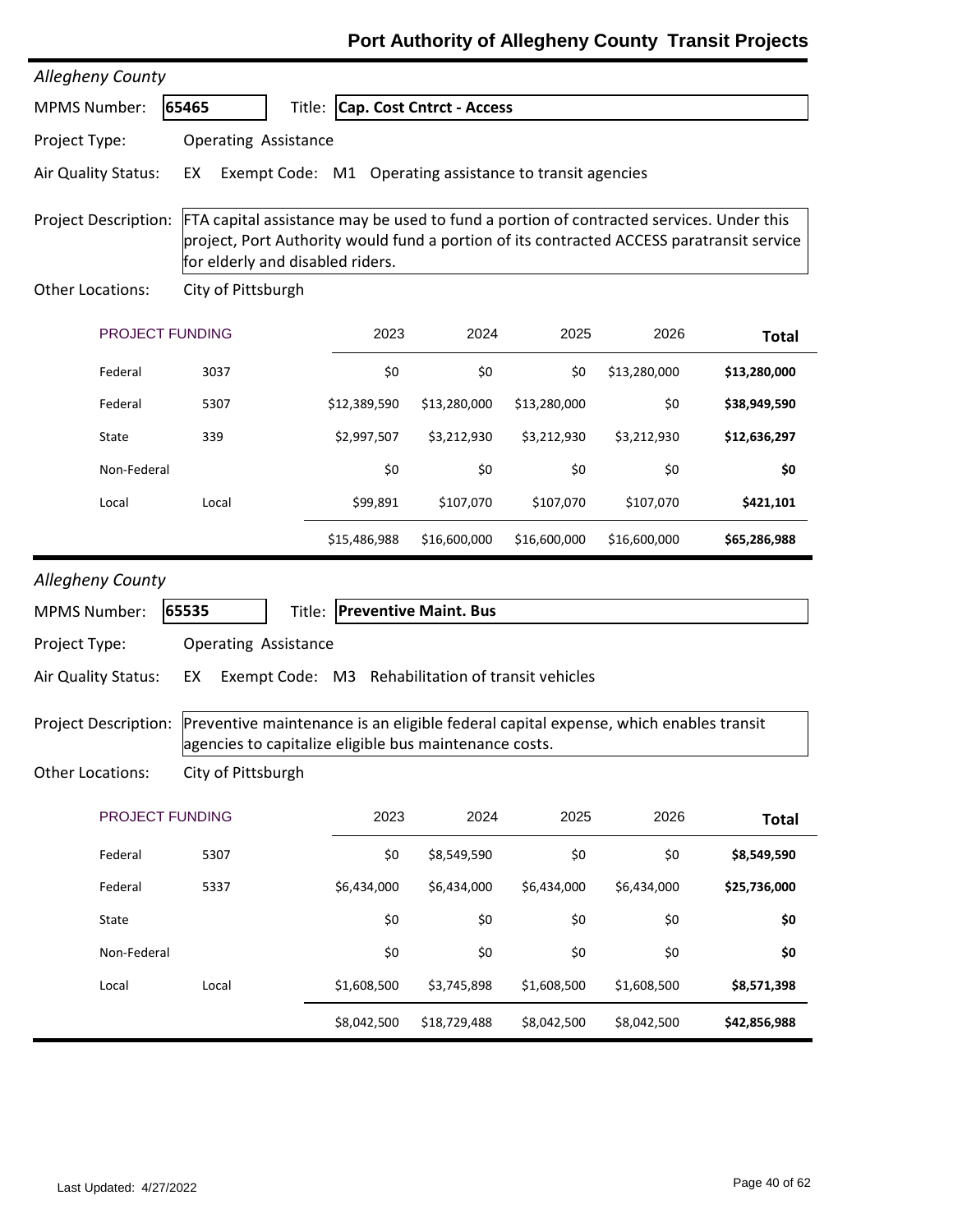| Allegheny County            |                                        |                         |                                                             |             |                                                                                                                                                                         |                                                                                         |
|-----------------------------|----------------------------------------|-------------------------|-------------------------------------------------------------|-------------|-------------------------------------------------------------------------------------------------------------------------------------------------------------------------|-----------------------------------------------------------------------------------------|
| <b>MPMS Number:</b>         | 65541                                  | Title: Support Vehicles |                                                             |             |                                                                                                                                                                         |                                                                                         |
| Project Type:               | Capital Bus Support Equip / Facilities |                         |                                                             |             |                                                                                                                                                                         |                                                                                         |
| Air Quality Status:         | EX                                     |                         | Exempt Code: M2 Purchase of transit support vehicles        |             |                                                                                                                                                                         |                                                                                         |
| <b>Project Description:</b> |                                        |                         |                                                             |             | These items are included to allow for the replacement of a portion of Port Authority's<br>standard replacement schedules, as well as to provide administrative support. | support vehicles and equipment, and improvements to fixed facilities in accordance with |
| <b>Other Locations:</b>     | City of Pittsburgh                     |                         |                                                             |             |                                                                                                                                                                         |                                                                                         |
| PROJECT FUNDING             |                                        | 2023                    | 2024                                                        | 2025        | 2026                                                                                                                                                                    | <b>Total</b>                                                                            |
| Federal                     |                                        | \$0                     | \$0                                                         | \$0         | \$0                                                                                                                                                                     | \$0                                                                                     |
| State                       | 339                                    | \$2,903,250             | \$2,417,219                                                 | \$2,419,375 | \$1,451,625                                                                                                                                                             | \$9,191,469                                                                             |
| Non-Federal                 |                                        | \$0                     | \$0                                                         | \$0         | \$0                                                                                                                                                                     | \$0                                                                                     |
| Local                       | Local                                  | \$96,750                | \$80,553                                                    | \$80,625    | \$48,375                                                                                                                                                                | \$306,303                                                                               |
|                             |                                        | \$3,000,000             | \$2,497,772                                                 | \$2,500,000 | \$1,500,000                                                                                                                                                             | \$9,497,772                                                                             |
| <b>Allegheny County</b>     |                                        |                         |                                                             |             |                                                                                                                                                                         |                                                                                         |
| <b>MPMS Number:</b>         | 65550                                  |                         | Title: Vehicle Overhaul Program                             |             |                                                                                                                                                                         |                                                                                         |
| Project Type:               | Capital Bus Other Capital Items        |                         |                                                             |             |                                                                                                                                                                         |                                                                                         |
| Air Quality Status:         | EX                                     |                         | Exempt Code: M3 Rehabilitation of transit vehicles          |             |                                                                                                                                                                         |                                                                                         |
| Project Description:        |                                        |                         | provides for the overhaul of buses and light rail vehicles. |             | State capital bond funds to improve Port Authority's revenue vehicle fleet. This program                                                                                |                                                                                         |
| Other Locations:            | City of Pittsburgh                     |                         |                                                             |             |                                                                                                                                                                         |                                                                                         |
| PROJECT FUNDING             |                                        | 2023                    | 2024                                                        | 2025        | 2026                                                                                                                                                                    | <b>Total</b>                                                                            |
| Federal                     |                                        | \$0                     | \$0                                                         | \$0         | \$0                                                                                                                                                                     | \$0                                                                                     |
| State                       | 339                                    | \$6,774,250             | \$6,774,250                                                 | \$6,774,250 | \$6,774,250                                                                                                                                                             | \$27,097,000                                                                            |
| Non-Federal                 |                                        | \$0                     | \$0                                                         | \$0         | \$0                                                                                                                                                                     | \$0                                                                                     |
|                             |                                        |                         |                                                             |             |                                                                                                                                                                         |                                                                                         |
| Local                       | Local                                  | \$225,750               | \$225,750                                                   | \$225,750   | \$225,750                                                                                                                                                               | \$903,000                                                                               |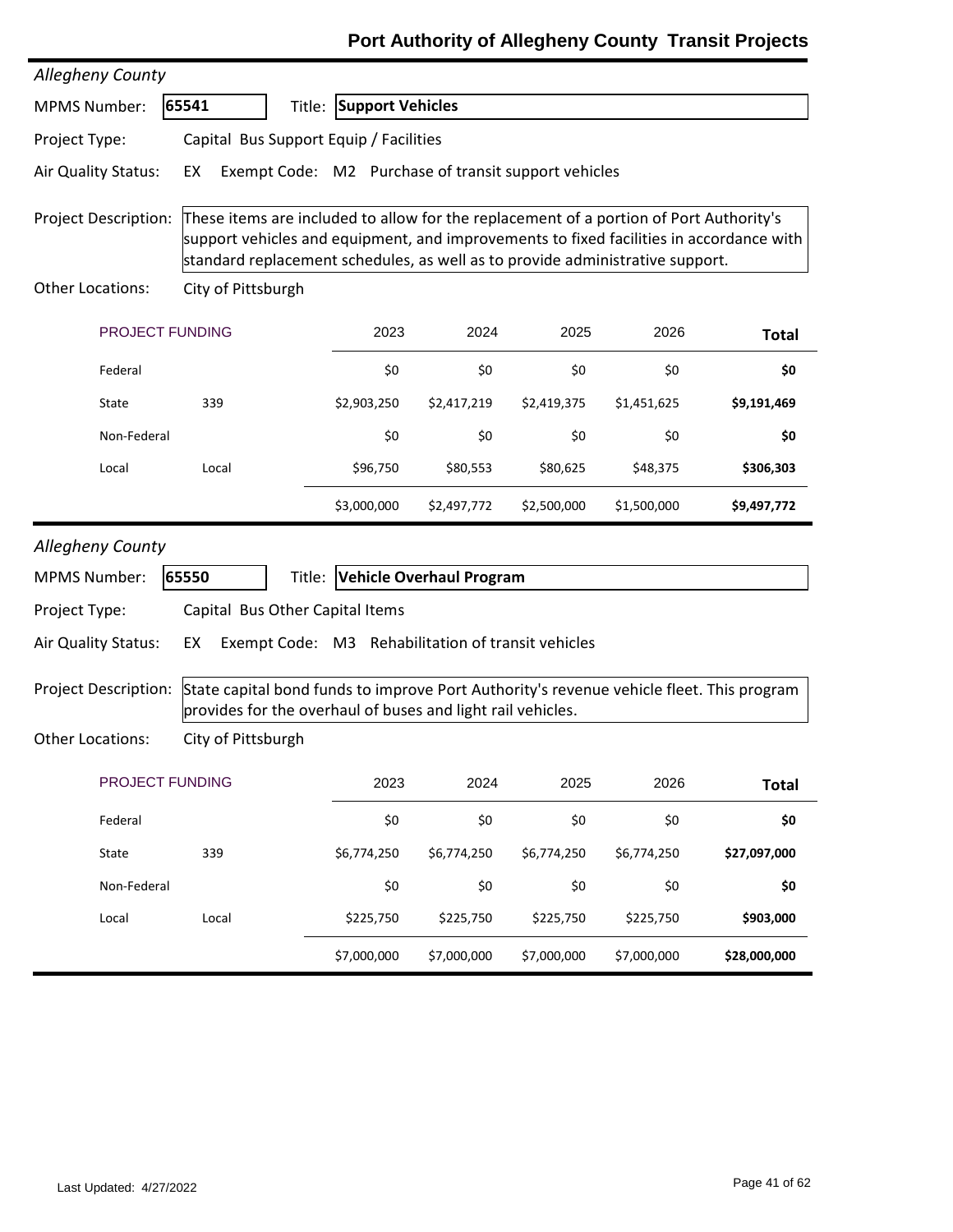# PROJECT FUNDING 2023 2024 2025 2026 MPMS Number: **71148** Title: **Bus Procurement Total** Project Description: Purchase of low-floor clean-Diesel buses according to the current Fleet Replacement Schedule: 94 60‐foot; 90 40‐foot *Allegheny County* Other Locations: City of Pittsburgh Project Type: Capital Bus Rolling Stock Air Quality Status: EX Exempt Code: M10 Purchase of new buses and rail cars to replace existing vehicles or for minor expansions of the fleet Federal \$0 \$0 \$0 \$0 **\$0** Federal 5307 \$15,040,000 \$5,600,000 \$14,149,590 \$14,149,590 **\$48,939,180** Federal 5337 \$6,400,000 \$0 \$0 \$0 **\$6,400,000** Federal 5339 \$2,632,800 \$2,632,800 \$2,632,800 \$2,632,800 **\$10,531,200** State 339 \$7,491,161 \$3,443,448 \$9,866,790 \$10,834,540 **\$31,635,939** Non‐Federal \$0 \$0 \$0 \$0 **\$0** Local Local \$249,641 \$114,752 \$328,808 \$361,058 **\$1,054,259** \$31,813,602 \$11,791,000 \$26,977,988 \$27,977,988 **\$98,560,578** PROJECT FUNDING 2023 2024 2025 2026 MPMS Number: **77757** Title: **PAAC Cap. Bond Debt Service Total** Project Description: Debt service on capital bonds issued in 2001 for projecs including Stage II Light Rail Transit, Light Rail vehicle overhaul and the MLK, Jr East Busway extension. *Allegheny County* Other Locations: Project Type: Capital Fixed Guideway Transitways / Lines Air Quality Status: EX Exempt Code: M1 Operating assistance to transit agencies Federal \$0 \$0 \$0 \$0 **\$0** State 164 \$17,981,103 \$17,975,303 \$17,981,345 \$17,977,720 **\$71,915,471**

Non‐Federal \$0 \$0 \$0 \$0 **\$0**

Local Local \$619,397 \$619,197 \$619,405 \$619,280 **\$2,477,279**

\$18,600,500 \$18,594,500 \$18,600,750 \$18,597,000 **\$74,392,750**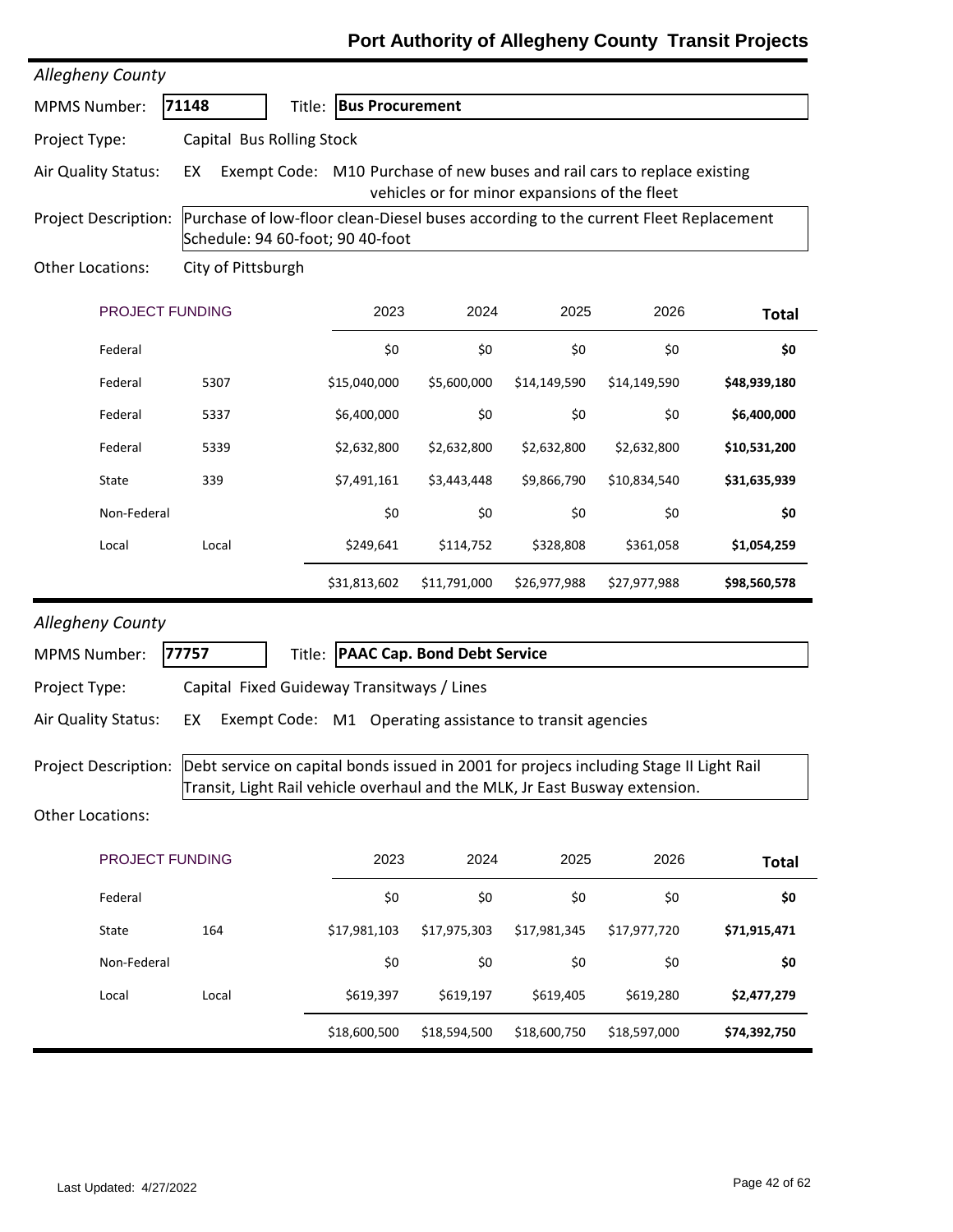| Allegheny County            |                                                                                                                                                                              |                                    |                               |               |               |                 |
|-----------------------------|------------------------------------------------------------------------------------------------------------------------------------------------------------------------------|------------------------------------|-------------------------------|---------------|---------------|-----------------|
| <b>MPMS Number:</b>         | 84311                                                                                                                                                                        | <b>Title: Operating Assistance</b> |                               |               |               |                 |
| Project Type:               | <b>Operating Assistance</b>                                                                                                                                                  |                                    |                               |               |               |                 |
| Air Quality Status:         | Exempt Code: M1 Operating assistance to transit agencies<br>EX                                                                                                               |                                    |                               |               |               |                 |
| Project Description:        | Funding to assist in the operation of transit service.                                                                                                                       |                                    |                               |               |               |                 |
| Other Locations:            | City of Pittsburgh                                                                                                                                                           |                                    |                               |               |               |                 |
| PROJECT FUNDING             |                                                                                                                                                                              | 2023                               | 2024                          | 2025          | 2026          | <b>Total</b>    |
| Federal                     |                                                                                                                                                                              | \$0                                | \$0                           | \$0           | \$0           | \$0             |
| State                       | 338                                                                                                                                                                          | \$244,067,391                      | \$244,067,391                 | \$244,067,391 | \$244,067,391 | \$976,269,564   |
| Non-Federal                 |                                                                                                                                                                              | \$0                                | \$0                           | \$0           | \$0           | \$0             |
| Local                       | Local                                                                                                                                                                        | \$36,492,718                       | \$36,492,718                  | \$36,492,718  | \$36,492,718  | \$145,970,872   |
|                             |                                                                                                                                                                              | \$280,560,109                      | \$280,560,109                 | \$280,560,109 | \$280,560,109 | \$1,122,240,436 |
| Allegheny County            |                                                                                                                                                                              |                                    |                               |               |               |                 |
| <b>MPMS Number:</b>         | 90171<br>Title:                                                                                                                                                              |                                    | <b>Transit Security Grant</b> |               |               |                 |
| Project Type:               | <b>Operating Assistance</b>                                                                                                                                                  |                                    |                               |               |               |                 |
| Air Quality Status:         | Exempt Code: --<br><b>NS</b>                                                                                                                                                 |                                    |                               |               |               |                 |
| <b>Project Description:</b> | Training, Drill, and Exercises for PAAC Police personnel. This project is funded with a non-<br>transportation grant provided through the US Department of Homeland Security |                                    |                               |               |               |                 |
| <b>Other Locations:</b>     |                                                                                                                                                                              |                                    |                               |               |               |                 |
| <b>PROJECT FUNDING</b>      |                                                                                                                                                                              | 2023                               | 2024                          | 2025          | 2026          | <b>Total</b>    |
| Federal                     | OTH-F                                                                                                                                                                        | \$500,000                          | \$500,000                     | \$500,000     | \$500,000     | \$2,000,000     |
| State                       |                                                                                                                                                                              | \$0                                | \$0                           | \$0           | \$0           | \$0             |
| Non-Federal                 |                                                                                                                                                                              | \$0                                | \$0                           | \$0           | \$0           | \$0             |
| Local                       | Local                                                                                                                                                                        | \$0                                | \$0                           | \$0           | \$0           | \$0             |
|                             |                                                                                                                                                                              | \$500,000                          | \$500,000                     | \$500,000     | \$500,000     | \$2,000,000     |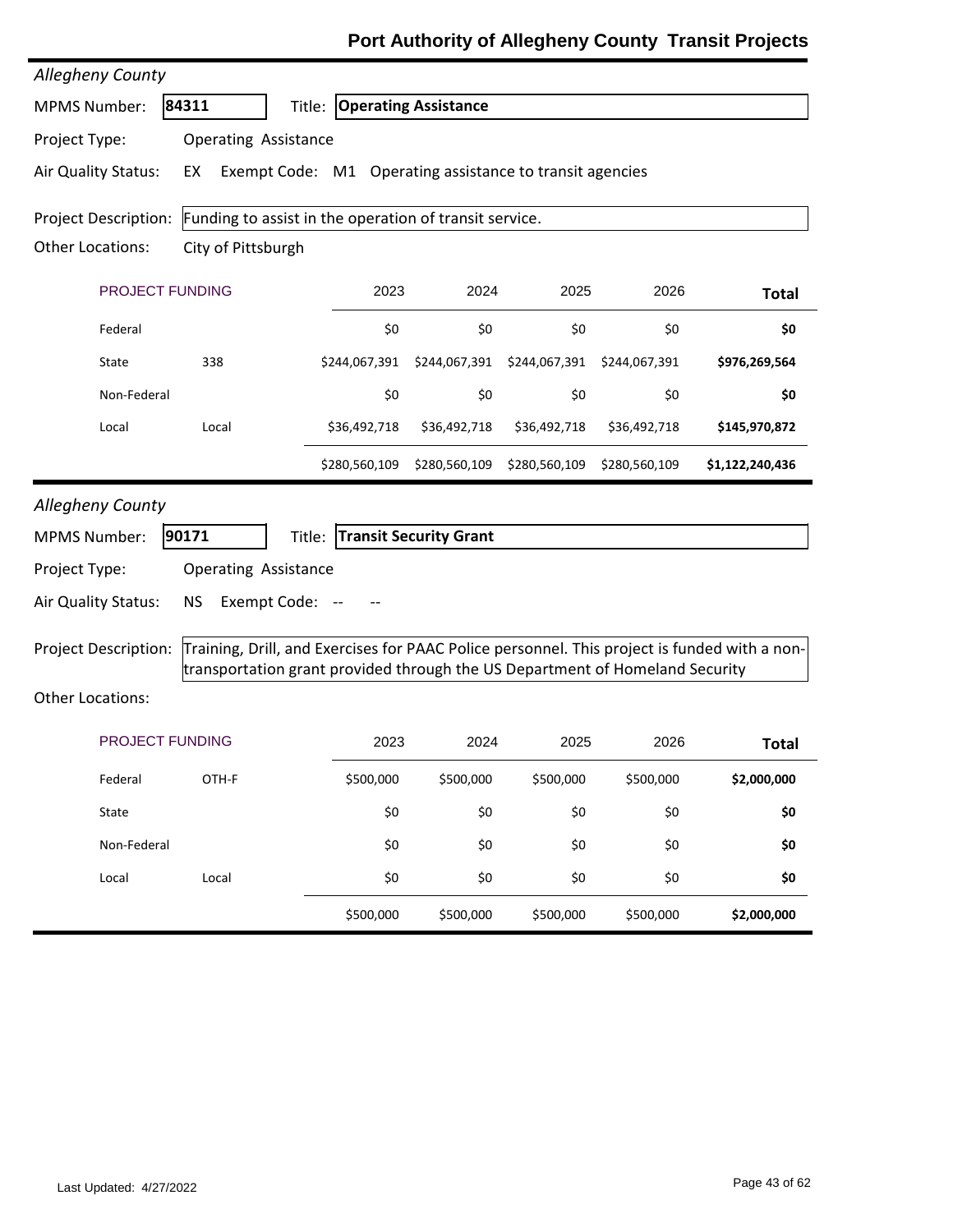| <b>Allegheny County</b>     |                                                                                                                                                                                                                                                                   |                            |                                    |                                        |                                                                              |              |
|-----------------------------|-------------------------------------------------------------------------------------------------------------------------------------------------------------------------------------------------------------------------------------------------------------------|----------------------------|------------------------------------|----------------------------------------|------------------------------------------------------------------------------|--------------|
| <b>MPMS Number:</b>         | 90349<br>Title:                                                                                                                                                                                                                                                   |                            | <b>Fixed Guideway Improvements</b> |                                        |                                                                              |              |
| Project Type:               | Capital Fixed Guideway Transitways / Lines                                                                                                                                                                                                                        |                            |                                    |                                        |                                                                              |              |
| Air Quality Status:         | EX                                                                                                                                                                                                                                                                |                            |                                    | and trackbed in existing rights-of-way | Exempt Code: M9 Rehabilitation or reconstruction of track structures, track, |              |
| <b>Project Description:</b> | Construction and improvements to busways, light rail, bus rapid transit and inclines,<br>including pavement renovation, track & signal rehabilitation, station renovations,<br>facilitiy improvements, hillside stabilization, incline improvements & inspection. |                            |                                    |                                        |                                                                              |              |
| Other Locations:            | City of Pittsburgh                                                                                                                                                                                                                                                |                            |                                    |                                        |                                                                              |              |
| PROJECT FUNDING             |                                                                                                                                                                                                                                                                   | 2023                       | 2024                               | 2025                                   | 2026                                                                         | <b>Total</b> |
| Federal                     |                                                                                                                                                                                                                                                                   | \$0                        | \$0                                | \$0                                    | \$0                                                                          | \$0          |
| State                       | 339                                                                                                                                                                                                                                                               | \$23,709,875               | \$30,968,000                       | \$19,355,000                           | \$14,516,250                                                                 | \$88,549,125 |
| Non-Federal                 |                                                                                                                                                                                                                                                                   | \$0                        | \$0                                | \$0                                    | \$0                                                                          | \$0          |
| Local                       | Local                                                                                                                                                                                                                                                             | \$790,125                  | \$1,032,000                        | \$645,000                              | \$483,750                                                                    | \$2,950,875  |
|                             |                                                                                                                                                                                                                                                                   | \$24,500,000               | \$32,000,000                       | \$20,000,000                           | \$15,000,000                                                                 | \$91,500,000 |
| <b>Allegheny County</b>     |                                                                                                                                                                                                                                                                   |                            |                                    |                                        |                                                                              |              |
| <b>MPMS Number:</b>         | 95003<br>Title:                                                                                                                                                                                                                                                   | <b>Fixed Facility Imp.</b> |                                    |                                        |                                                                              |              |
| Project Type:               | Capital Bus Support Equip / Facilities                                                                                                                                                                                                                            |                            |                                    |                                        |                                                                              |              |
| Air Quality Status:         | EX                                                                                                                                                                                                                                                                | structures                 |                                    |                                        | Exempt Code: M8 Reconstruction or renovation of transit buildings and        |              |
| <b>Project Description:</b> | Improvements to fixed facilities in accordance with standard replacement schedules as<br>well as administrative support, allowing for the orderly and comprehensive replacement<br>of equipment and facilities.                                                   |                            |                                    |                                        |                                                                              |              |
| Other Locations:            |                                                                                                                                                                                                                                                                   |                            |                                    |                                        |                                                                              |              |
| PROJECT FUNDING             |                                                                                                                                                                                                                                                                   | 2023                       | 2024                               | 2025                                   | 2026                                                                         | <b>Total</b> |
| Federal                     |                                                                                                                                                                                                                                                                   | \$0                        | \$0                                | \$0                                    | \$0                                                                          | \$0          |
| State                       | 339                                                                                                                                                                                                                                                               | \$26,226,025               | \$16,064,650                       | \$15,967,875                           | \$15,000,125                                                                 | \$73,258,675 |
| Non-Federal                 |                                                                                                                                                                                                                                                                   | \$0                        | \$0                                | \$0                                    | \$0                                                                          | \$0          |
| Local                       | Local                                                                                                                                                                                                                                                             | \$873,975                  | \$535,350                          | \$532,125                              | \$499,875                                                                    | \$2,441,325  |
|                             |                                                                                                                                                                                                                                                                   |                            |                                    |                                        |                                                                              |              |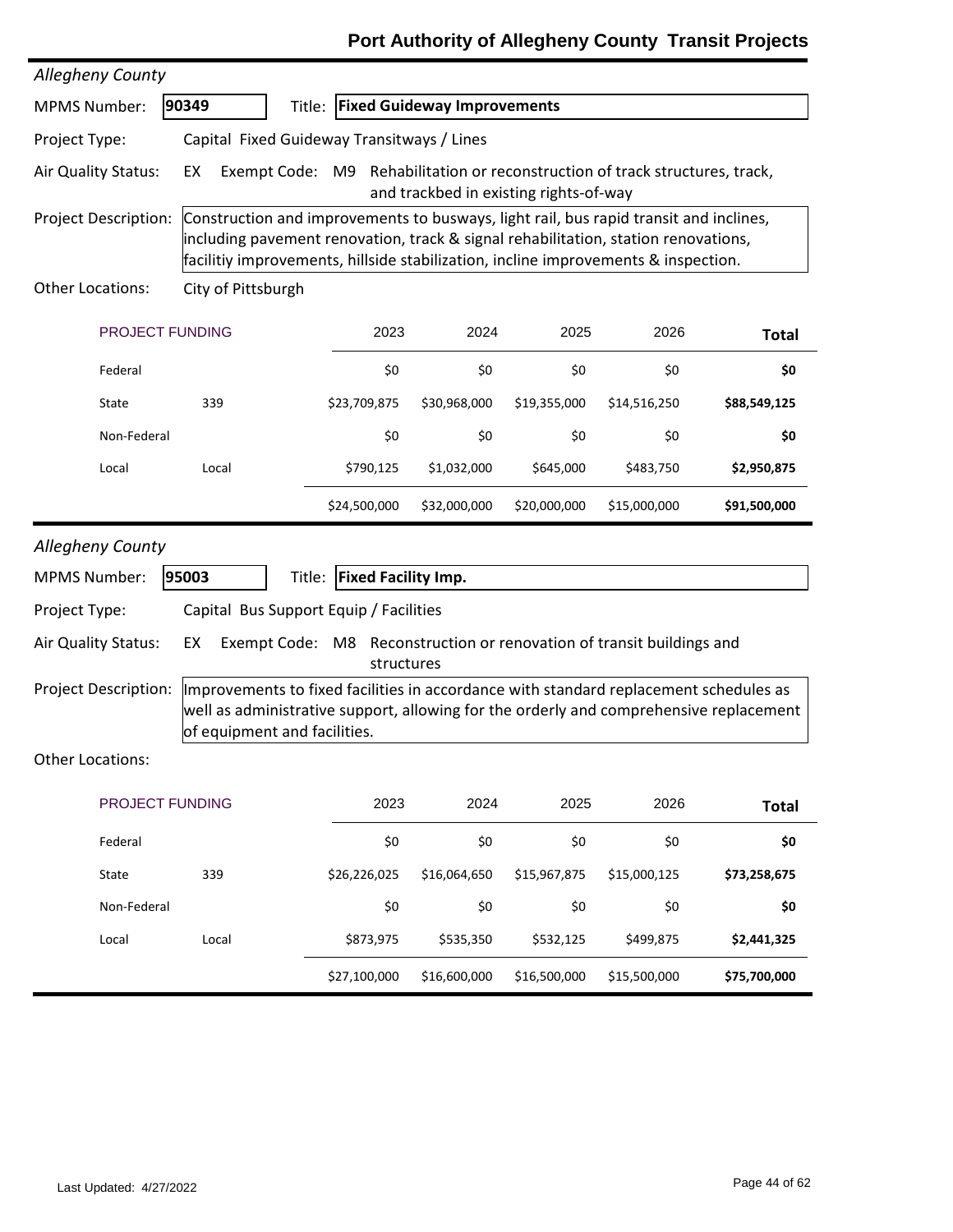| <b>Allegheny County</b>     |                                                                                                                                                                                                         |              |                                     |                                        |                                                              |              |
|-----------------------------|---------------------------------------------------------------------------------------------------------------------------------------------------------------------------------------------------------|--------------|-------------------------------------|----------------------------------------|--------------------------------------------------------------|--------------|
| <b>MPMS Number:</b>         | 95004                                                                                                                                                                                                   |              | <b>Title: Fixed Guideway Bridge</b> |                                        |                                                              |              |
| Project Type:               | Capital Fixed Guideway Transitways / Lines                                                                                                                                                              |              |                                     |                                        |                                                              |              |
| Air Quality Status:         | EX<br>Exempt Code: M9                                                                                                                                                                                   |              |                                     | and trackbed in existing rights-of-way | Rehabilitation or reconstruction of track structures, track, |              |
| Project Description:        | Maintenance repairs and rehabilitiation to bridges along Port Authority's fixed<br>guideway infrastructure.                                                                                             |              |                                     |                                        |                                                              |              |
| <b>Other Locations:</b>     |                                                                                                                                                                                                         |              |                                     |                                        |                                                              |              |
| PROJECT FUNDING             |                                                                                                                                                                                                         | 2023         | 2024                                | 2025                                   | 2026                                                         | <b>Total</b> |
| Federal                     |                                                                                                                                                                                                         | \$0          | \$0                                 | \$0                                    | \$0                                                          | \$0          |
| State                       | 339                                                                                                                                                                                                     | \$14,903,350 | \$11,032,350                        | \$12,000,100                           | \$7,645,225                                                  | \$45,581,025 |
| Non-Federal                 |                                                                                                                                                                                                         | \$0          | \$0                                 | \$0                                    | \$0                                                          | \$0          |
| Local                       | Local                                                                                                                                                                                                   | \$496,650    | \$367,650                           | \$399,900                              | \$254,775                                                    | \$1,518,975  |
|                             |                                                                                                                                                                                                         | \$15,400,000 | \$11,400,000                        | \$12,400,000                           | \$7,900,000                                                  | \$47,100,000 |
| <b>Allegheny County</b>     |                                                                                                                                                                                                         |              |                                     |                                        |                                                              |              |
| <b>MPMS Number:</b>         | 95005                                                                                                                                                                                                   |              | Title: IT/ITS Hardware/Software     |                                        |                                                              |              |
| Project Type:               | Capital Bus Other Capital Items                                                                                                                                                                         |              |                                     |                                        |                                                              |              |
| Air Quality Status:         | Exempt Code: M4 Purchase of office, shop, and operating equipment for<br>EX                                                                                                                             |              | existing transit facilities         |                                        |                                                              |              |
| <b>Project Description:</b> | Purchase IT hardware to house, connect and provide safe computing at the PAAC<br>environment, including servers, network equipment, datacenter facilities, fire<br>suppressant, furniture and software. |              |                                     |                                        |                                                              |              |
| Other Locations:            | City of Pittsburgh                                                                                                                                                                                      |              |                                     |                                        |                                                              |              |
| PROJECT FUNDING             |                                                                                                                                                                                                         | 2023         | 2024                                | 2025                                   | 2026                                                         | <b>Total</b> |
| Federal                     |                                                                                                                                                                                                         | \$0          | \$0                                 | \$0                                    | \$0                                                          | \$0          |
| State                       | 339                                                                                                                                                                                                     | \$3,871,000  | \$4,354,875                         | \$6,580,700                            | \$8,709,750                                                  | \$23,516,325 |
| Non-Federal                 |                                                                                                                                                                                                         | \$0          | \$0                                 | \$0                                    | \$0                                                          | \$0          |
| Local                       | Local                                                                                                                                                                                                   | \$129,000    | \$145,125                           | \$219,300                              | \$290,250                                                    | \$783,675    |
|                             |                                                                                                                                                                                                         | \$4,000,000  | \$4,500,000                         | \$6,800,000                            | \$9,000,000                                                  | \$24,300,000 |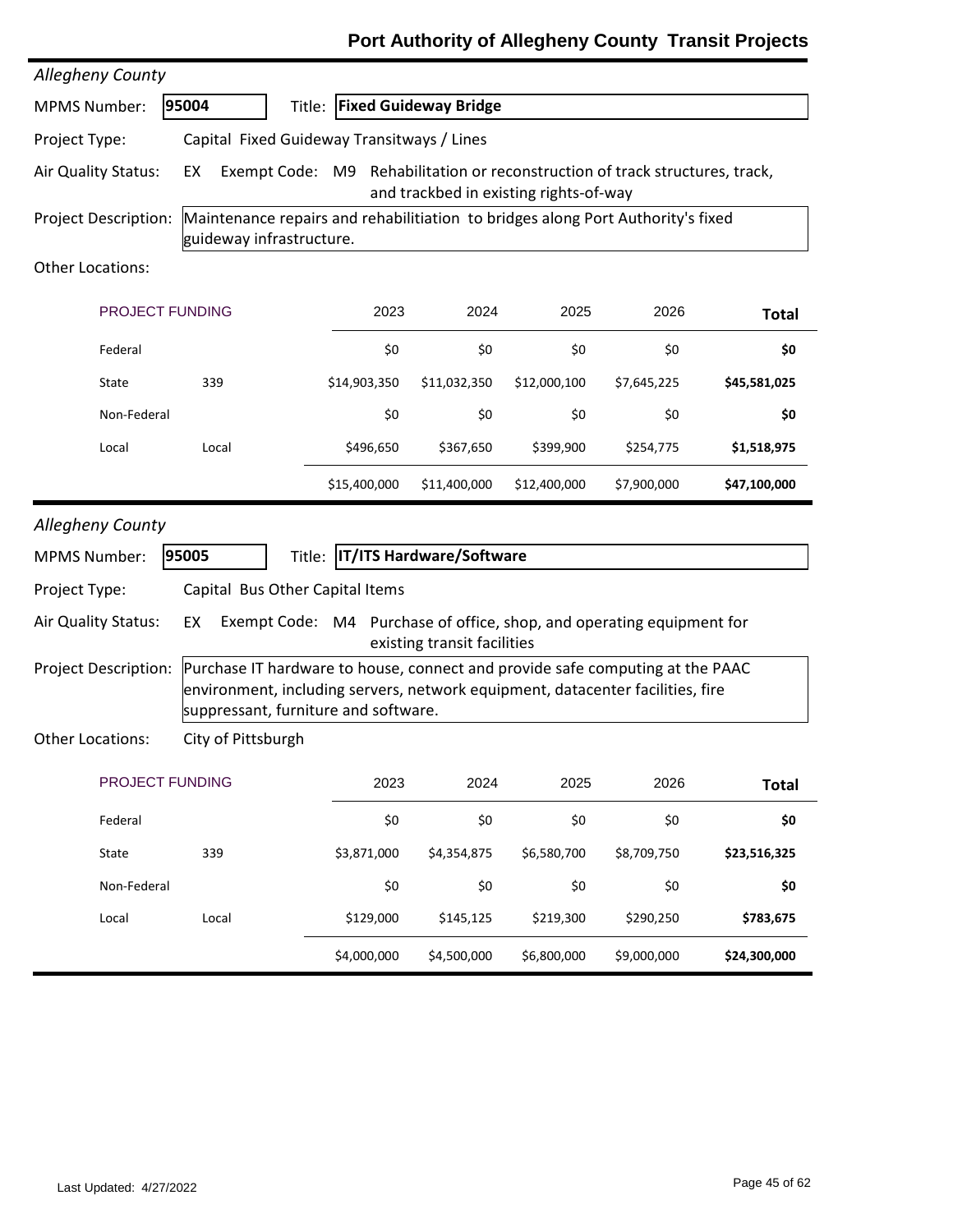| <b>Allegheny County</b>     |                                                                                                                                                 |                       |                                 |              |                                                                                                                 |              |  |  |  |
|-----------------------------|-------------------------------------------------------------------------------------------------------------------------------------------------|-----------------------|---------------------------------|--------------|-----------------------------------------------------------------------------------------------------------------|--------------|--|--|--|
| <b>MPMS Number:</b>         | 95006<br>Title:                                                                                                                                 |                       | <b>Preventive Maint. - Rail</b> |              |                                                                                                                 |              |  |  |  |
| Project Type:               | <b>Operating Assistance</b>                                                                                                                     |                       |                                 |              |                                                                                                                 |              |  |  |  |
| Air Quality Status:         | Exempt Code: M3 Rehabilitation of transit vehicles<br>EX                                                                                        |                       |                                 |              |                                                                                                                 |              |  |  |  |
| <b>Project Description:</b> | Preventive maintenance is an eligible federal capital expense, which enables transit<br>agencies to capitalize eligible rail maintenance costs. |                       |                                 |              |                                                                                                                 |              |  |  |  |
| <b>Other Locations:</b>     | City of Pittsburgh                                                                                                                              |                       |                                 |              |                                                                                                                 |              |  |  |  |
| PROJECT FUNDING             |                                                                                                                                                 | 2023                  | 2024                            | 2025         | 2026                                                                                                            | <b>Total</b> |  |  |  |
| Federal                     | 5337                                                                                                                                            | \$9,600,000           | \$16,000,000                    | \$16,000,000 | \$16,000,000                                                                                                    | \$57,600,000 |  |  |  |
| State                       |                                                                                                                                                 | \$0                   | \$0                             | \$0          | \$0                                                                                                             | \$0          |  |  |  |
| Non-Federal                 |                                                                                                                                                 | \$0                   | \$0                             | \$0          | \$0                                                                                                             | \$0          |  |  |  |
| Local                       | Local                                                                                                                                           | \$2,400,000           | \$4,000,000                     | \$4,000,000  | \$4,000,000                                                                                                     | \$14,400,000 |  |  |  |
|                             |                                                                                                                                                 | \$12,000,000          | \$20,000,000                    | \$20,000,000 | \$20,000,000                                                                                                    | \$72,000,000 |  |  |  |
| Allegheny County            |                                                                                                                                                 |                       |                                 |              |                                                                                                                 |              |  |  |  |
| <b>MPMS Number:</b>         | 95007<br>Title:                                                                                                                                 | <b>Shop Equipment</b> |                                 |              |                                                                                                                 |              |  |  |  |
|                             |                                                                                                                                                 |                       |                                 |              |                                                                                                                 |              |  |  |  |
| Project Type:               |                                                                                                                                                 |                       |                                 |              | Capital Bus Support Equip / Facilities<br>Exempt Code: M4 Purchase of office, shop, and operating equipment for |              |  |  |  |
| Air Quality Status:         | EX                                                                                                                                              |                       | existing transit facilities     |              |                                                                                                                 |              |  |  |  |
| <b>Project Description:</b> | Post hoists, electric hoists, forklifts, floor scrubbers, special tools and other equipment<br>to maintain rail and bus fleets.                 |                       |                                 |              |                                                                                                                 |              |  |  |  |
| Other Locations:            | City of Pittsburgh                                                                                                                              |                       |                                 |              |                                                                                                                 |              |  |  |  |
| PROJECT FUNDING             |                                                                                                                                                 | 2023                  | 2024                            | 2025         | 2026                                                                                                            | <b>Total</b> |  |  |  |
| Federal                     |                                                                                                                                                 | \$0                   | \$0                             | \$0          | \$0                                                                                                             | \$0          |  |  |  |
| State                       | 339                                                                                                                                             | \$3,159,504           | \$12,967,850                    | \$5,419,400  | \$3,871,000                                                                                                     | \$25,417,754 |  |  |  |
| Non-Federal                 |                                                                                                                                                 | \$0                   | \$0                             | \$0          | \$0                                                                                                             | \$0          |  |  |  |
| Local                       | Local                                                                                                                                           | \$105,290             | \$432,150                       | \$180,600    | \$129,000                                                                                                       | \$847,040    |  |  |  |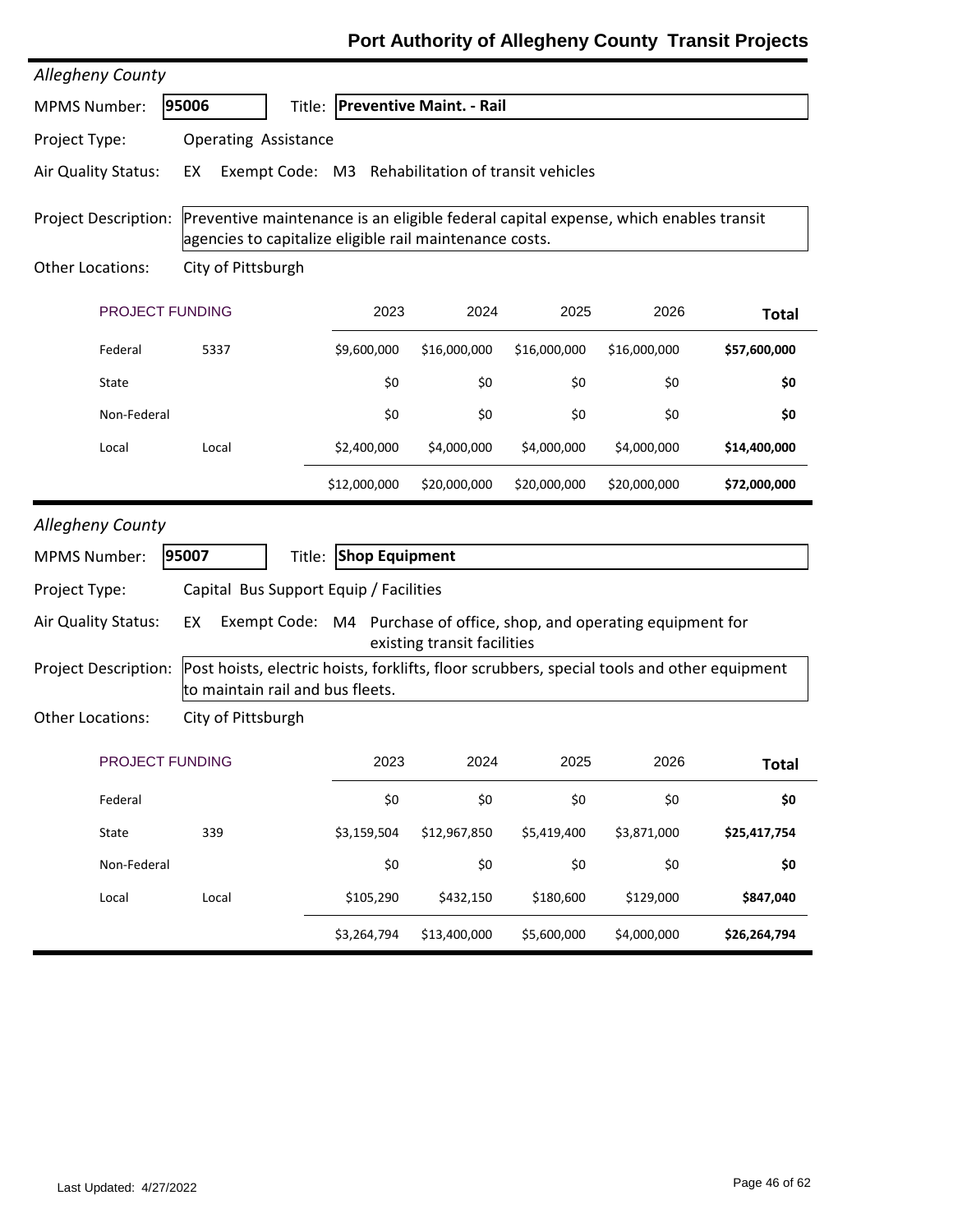| <b>Allegheny County</b>     |                                                                                                           |                    |                                           |              |              |              |
|-----------------------------|-----------------------------------------------------------------------------------------------------------|--------------------|-------------------------------------------|--------------|--------------|--------------|
| <b>MPMS Number:</b>         | 106644                                                                                                    | Title: Shared Ride |                                           |              |              |              |
| Project Type:               | <b>Operating Assistance</b>                                                                               |                    |                                           |              |              |              |
| Air Quality Status:         | Exempt Code: M1 Operating assistance to transit agencies<br>EX                                            |                    |                                           |              |              |              |
|                             | Project Description: State assistance to fund a portion of contracted paratransit services.               |                    |                                           |              |              |              |
| Other Locations:            |                                                                                                           |                    |                                           |              |              |              |
| <b>PROJECT FUNDING</b>      |                                                                                                           | 2023               | 2024                                      | 2025         | 2026         | <b>Total</b> |
| Federal                     |                                                                                                           | \$0                | \$0                                       | \$0          | \$0          | \$0          |
| State                       | 338                                                                                                       | \$12,500,000       | \$12,500,000                              | \$12,500,000 | \$12,500,000 | \$50,000,000 |
| Non-Federal                 |                                                                                                           | \$0                | \$0                                       | \$0          | \$0          | \$0          |
| Local                       | Local                                                                                                     | \$0                | \$0                                       | \$0          | \$0          | \$0          |
|                             |                                                                                                           | \$12,500,000       | \$12,500,000                              | \$12,500,000 | \$12,500,000 | \$50,000,000 |
| Allegheny County            |                                                                                                           |                    |                                           |              |              |              |
| <b>MPMS Number:</b>         | 114536                                                                                                    |                    | Title: Fixed Guideway Tunnel Improvements |              |              |              |
| Project Type:               | Capital Fixed Guideway Transitways / Lines                                                                |                    |                                           |              |              |              |
| Air Quality Status:         | Exempt Code: M9 Rehabilitation or reconstruction of track structures, track,<br>EX                        |                    | and trackbed in existing rights-of-way    |              |              |              |
| <b>Project Description:</b> | Maintenance repairs and rehabilitation to tunnels along Port Authority's fixed guideway<br>infrastructure |                    |                                           |              |              |              |
| <b>Other Locations:</b>     |                                                                                                           |                    |                                           |              |              |              |
| <b>PROJECT FUNDING</b>      |                                                                                                           | 2023               | 2024                                      | 2025         | 2026         | <b>Total</b> |
| Federal                     |                                                                                                           | \$0                | \$0                                       | \$0          | \$0          | \$0          |
| State                       | 339                                                                                                       | \$7,742,000        | \$8,709,750                               | \$4,354,875  | \$7,258,125  | \$28,064,750 |
| Non-Federal                 |                                                                                                           | \$0                | \$0                                       | \$0          | \$0          | \$0          |
| Local                       | Local                                                                                                     | \$258,000          | \$290,250                                 | \$145,125    | \$241,875    | \$935,250    |
|                             |                                                                                                           | \$8,000,000        | \$9,000,000                               | \$4,500,000  | \$7,500,000  | \$29,000,000 |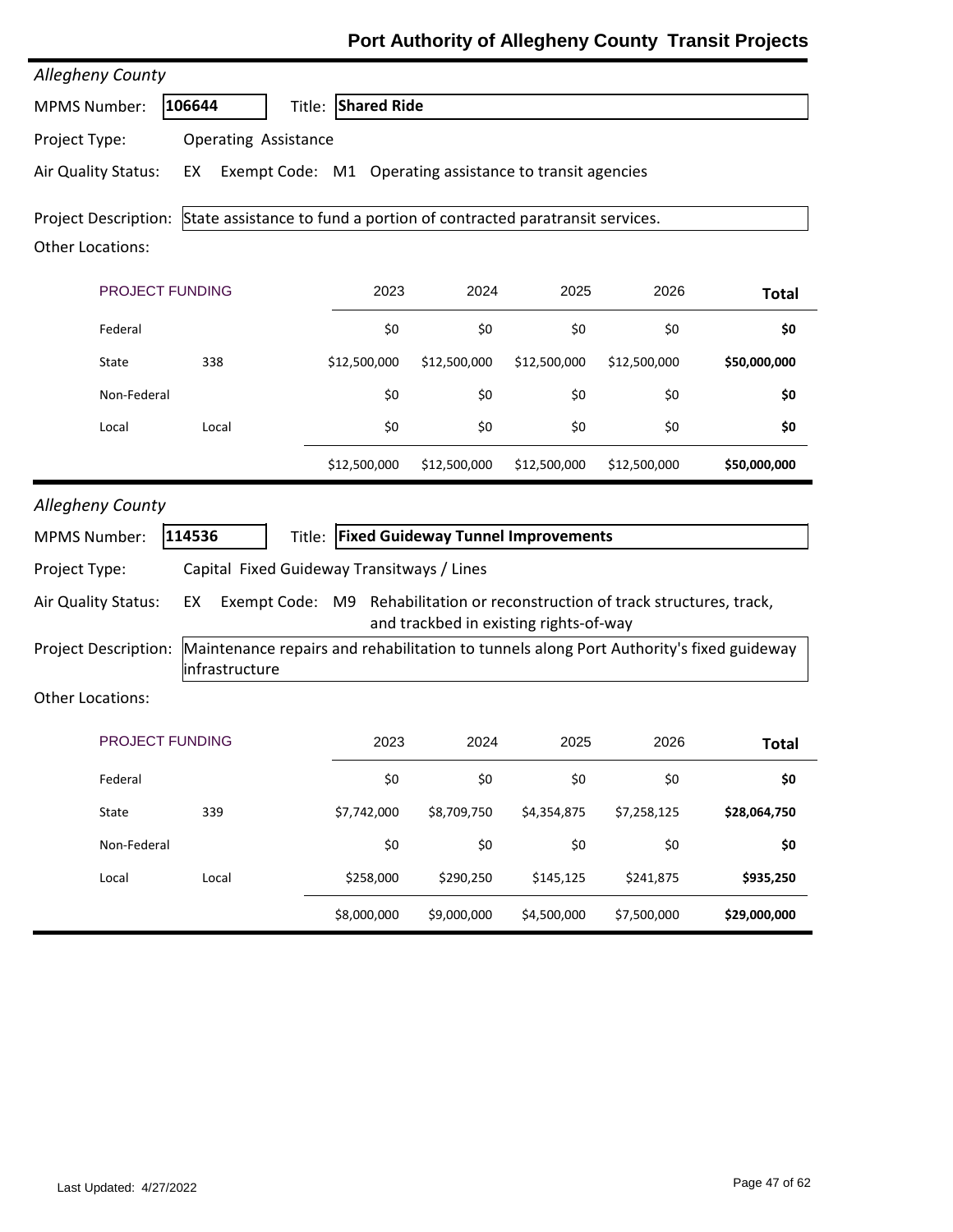| Allegheny County                        |                                                                                                                                                    |             |                                               |               |               |                 |
|-----------------------------------------|----------------------------------------------------------------------------------------------------------------------------------------------------|-------------|-----------------------------------------------|---------------|---------------|-----------------|
| <b>MPMS Number:</b>                     | 118170                                                                                                                                             |             | Title: FTA Elderly and Handicapped Program    |               |               |                 |
| Project Type:                           | <b>Operating Assistance</b>                                                                                                                        |             |                                               |               |               |                 |
| Air Quality Status:                     | Exempt Code: M1 Operating assistance to transit agencies<br>EX                                                                                     |             |                                               |               |               |                 |
| Other Locations:                        | Project Description: Federal assistance to fund a portion of contracted paratransit services for seniors.                                          |             |                                               |               |               |                 |
| PROJECT FUNDING                         |                                                                                                                                                    | 2023        | 2024                                          | 2025          | 2026          | <b>Total</b>    |
| Federal                                 | 5310                                                                                                                                               | \$900,000   | \$900,000                                     | \$900,000     | \$900,000     | \$3,600,000     |
| State                                   | 338                                                                                                                                                | \$782,609   | \$782,609                                     | \$782,609     | \$782,609     | \$3,130,436     |
| Non-Federal                             |                                                                                                                                                    | \$0         | \$0                                           | \$0           | \$0           | \$0             |
| Local                                   | Local                                                                                                                                              | \$117,391   | \$117,391                                     | \$117,391     | \$117,391     | \$469,564       |
|                                         |                                                                                                                                                    | \$1,800,000 | \$1,800,000                                   | \$1,800,000   | \$1,800,000   | \$7,200,000     |
| Allegheny County<br><b>MPMS Number:</b> | 118171                                                                                                                                             |             | Title: Light Rail Vehicle Procurement         |               |               |                 |
| Project Type:                           | Capital Fixed Guideway Rolling Stock (rail)                                                                                                        |             |                                               |               |               |                 |
| Air Quality Status:                     | Exempt Code: M10 Purchase of new buses and rail cars to replace existing<br>EX                                                                     |             | vehicles or for minor expansions of the fleet |               |               |                 |
| Project Description:                    | Purchase new light rail vehicles. 2023/24, preliminary engineering for specification<br>development & procureemnt. 2025/26 purchase up to 81 LRVs. |             |                                               |               |               |                 |
| Other Locations:                        |                                                                                                                                                    |             |                                               |               |               |                 |
| PROJECT FUNDING                         |                                                                                                                                                    | 2023        | 2024                                          | 2025          | 2026          | <b>Total</b>    |
| Federal                                 |                                                                                                                                                    | \$0         | \$0                                           | \$0           | \$0           | \$0             |
| State                                   | 339                                                                                                                                                | \$2,419,375 | \$2,419,375                                   | \$17,787,360  | \$24,328,460  | \$46,954,570    |
| Non-Federal                             |                                                                                                                                                    | \$0         | \$0                                           | \$0           | \$0           | \$0             |
| Local                                   | Local                                                                                                                                              | \$80,625    | \$80,625                                      | \$592,759     | \$810,739     | \$1,564,748     |
|                                         |                                                                                                                                                    | \$2,500,000 | \$2,500,000                                   | \$18,380,119  | \$25,139,199  | \$48,519,318    |
|                                         |                                                                                                                                                    | 2023        | 2024                                          | 2025          | 2026          | <b>Total</b>    |
|                                         | Sponsor Totals: \$476,068,493                                                                                                                      |             | \$479,972,869                                 | \$479,261,466 | \$479,116,796 | \$1,914,419,624 |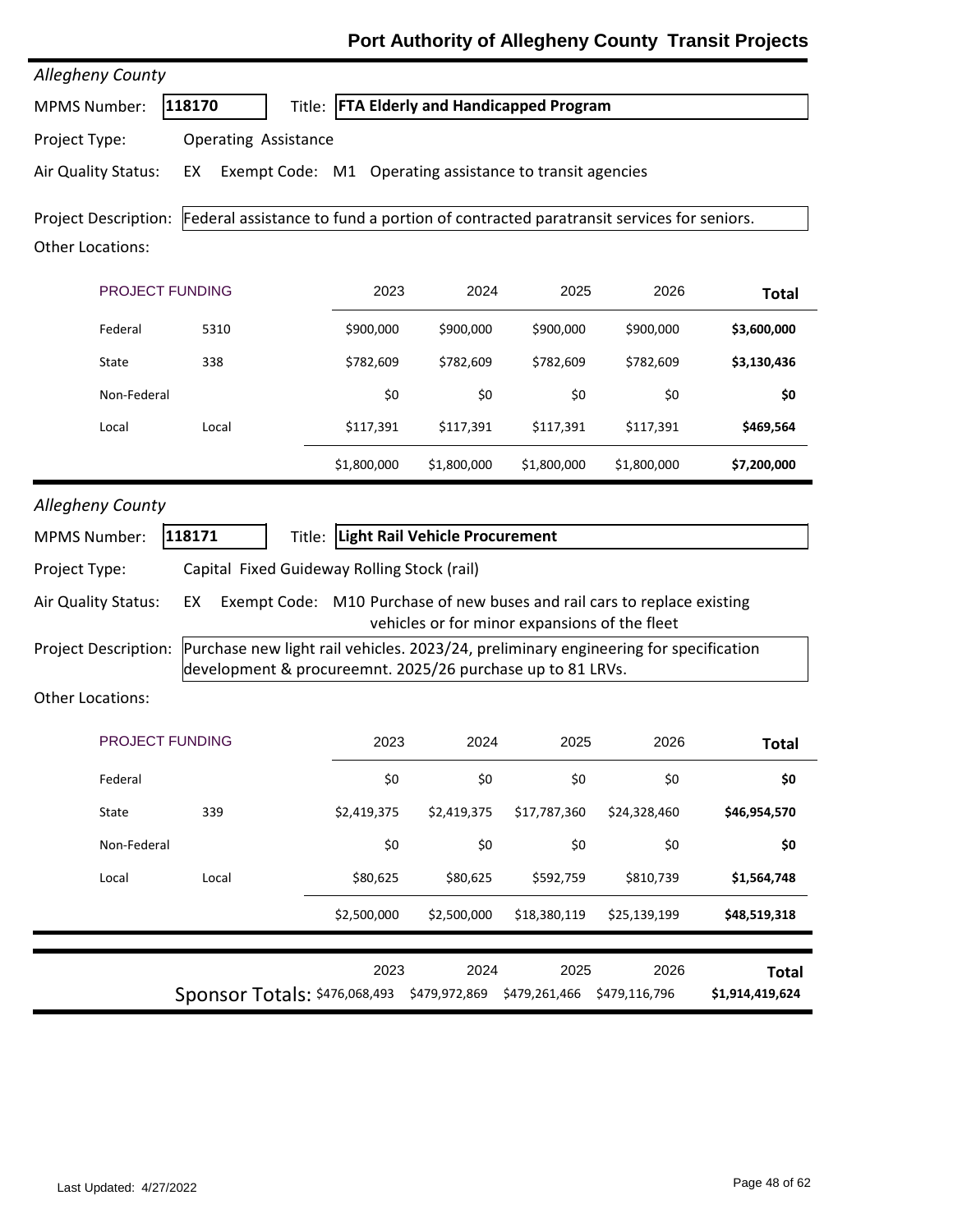### **Southwestern Pennsylvania Commission Transit Projects**

| <b>SPC Region County</b>    |                                                                                                                                                                                     |                                     |                                 |           |           |              |
|-----------------------------|-------------------------------------------------------------------------------------------------------------------------------------------------------------------------------------|-------------------------------------|---------------------------------|-----------|-----------|--------------|
| <b>MPMS Number:</b>         | 71104                                                                                                                                                                               | Title: CCOC                         |                                 |           |           |              |
| Project Type:               | <b>Operating Assistance</b>                                                                                                                                                         |                                     |                                 |           |           |              |
| Air Quality Status:         | Exempt Code: M1 Operating assistance to transit agencies<br>EX                                                                                                                      |                                     |                                 |           |           |              |
| <b>Project Description:</b> | FTA captial assistance may be used to fund capital costs of incurred by private firms that<br>provide transit operating and maintenance services under contract to a public agency. |                                     |                                 |           |           |              |
| Other Locations:            |                                                                                                                                                                                     |                                     |                                 |           |           |              |
| PROJECT FUNDING             |                                                                                                                                                                                     | 2023                                | 2024                            | 2025      | 2026      | <b>Total</b> |
| Federal                     | CARES                                                                                                                                                                               | \$919,425                           | \$919,425                       | \$919,425 | \$919,425 | \$3,677,700  |
| State                       |                                                                                                                                                                                     | \$0                                 | \$0                             | \$0       | \$0       | \$0          |
| Non-Federal                 |                                                                                                                                                                                     | \$0                                 | \$0                             | \$0       | \$0       | \$0          |
| Local                       | Local                                                                                                                                                                               | \$0                                 | \$0                             | \$0       | \$0       | \$0          |
|                             |                                                                                                                                                                                     | \$919,425                           | \$919,425                       | \$919,425 | \$919,425 | \$3,677,700  |
|                             |                                                                                                                                                                                     |                                     |                                 |           |           |              |
| <b>SPC Region County</b>    |                                                                                                                                                                                     |                                     |                                 |           |           |              |
| <b>MPMS Number:</b>         | 118151                                                                                                                                                                              | Title: Automated Passenger Counters |                                 |           |           |              |
| Project Type:               | Capital Bus Other Capital Items                                                                                                                                                     |                                     |                                 |           |           |              |
| Air Quality Status:         | Exempt Code: M5 Purchase of operating equipment for transit vehicles (e.g.,<br>EX                                                                                                   |                                     | radios, fareboxes, lifts, etc.) |           |           |              |
| <b>Project Description:</b> | Automated passenger counters for vans, including badge system for riders, to accurately<br>track rides for purposes of billing and NTD data.                                        |                                     |                                 |           |           |              |
| Other Locations:            |                                                                                                                                                                                     |                                     |                                 |           |           |              |
| PROJECT FUNDING             |                                                                                                                                                                                     | 2023                                | 2024                            | 2025      | 2026      | <b>Total</b> |
| Federal                     | CRRSAA                                                                                                                                                                              | \$0                                 | \$0                             | \$50,000  | \$50,000  | \$100,000    |
| State                       |                                                                                                                                                                                     | \$0                                 | \$0                             | \$0       | \$0       | \$0          |
| Non-Federal                 |                                                                                                                                                                                     | \$0                                 | \$0                             | \$0       | \$0       | \$0          |
| Local                       | Local                                                                                                                                                                               | \$0                                 | \$0                             | \$0       | \$0       | \$0          |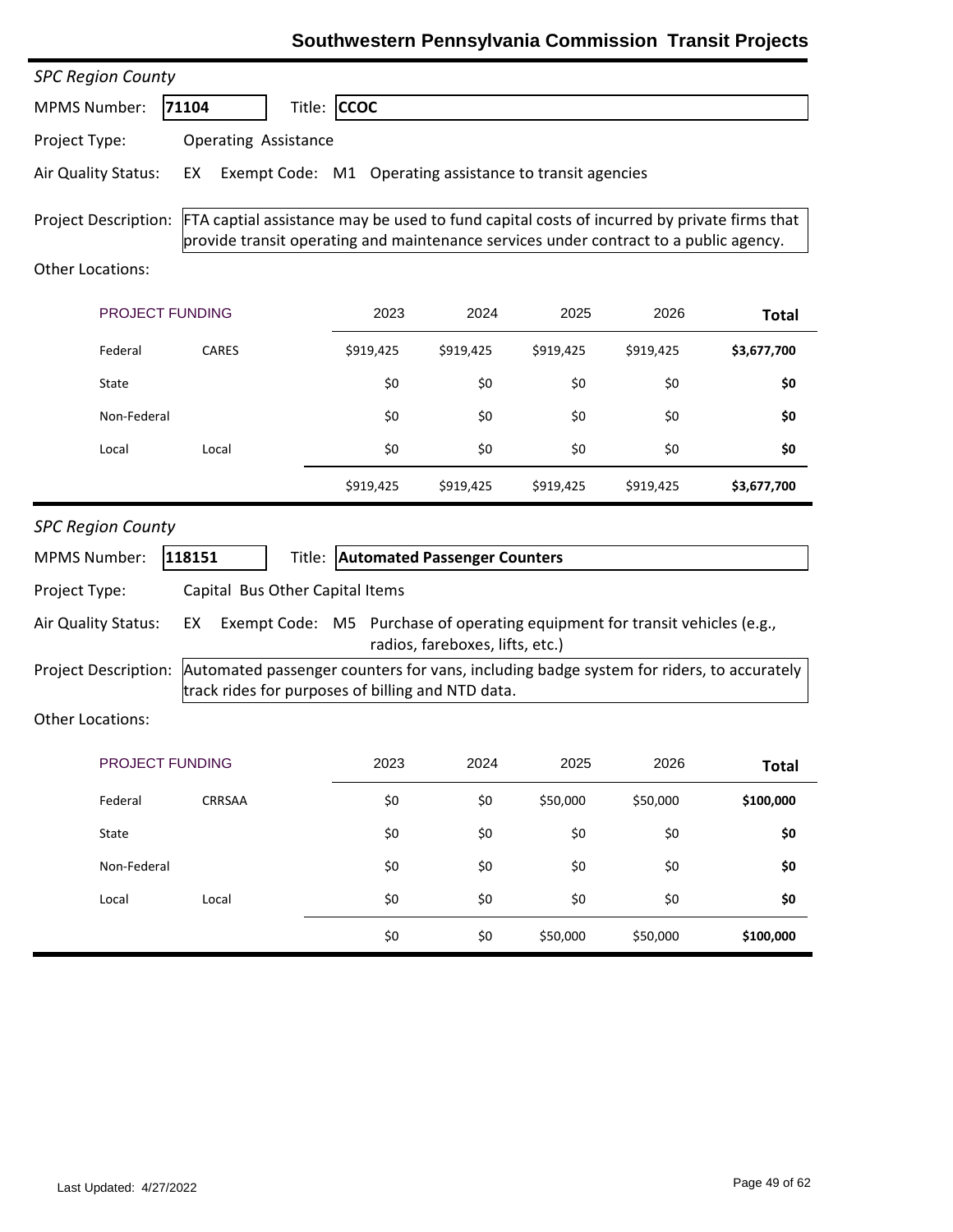| <b>SPC Region County</b>    |                                                                             |                           |                             |           |                                                        |              |
|-----------------------------|-----------------------------------------------------------------------------|---------------------------|-----------------------------|-----------|--------------------------------------------------------|--------------|
| <b>MPMS Number:</b>         | 118152<br>Title:                                                            | <b>Computer Hardware</b>  |                             |           |                                                        |              |
| Project Type:               | Capital Bus Other Capital Items                                             |                           |                             |           |                                                        |              |
| Air Quality Status:         | Exempt Code: M4 Purchase of office, shop, and operating equipment for<br>EX |                           | existing transit facilities |           |                                                        |              |
| Project Description:        | Computers, Printers, Etc                                                    |                           |                             |           |                                                        |              |
| <b>Other Locations:</b>     |                                                                             |                           |                             |           |                                                        |              |
| PROJECT FUNDING             |                                                                             | 2023                      | 2024                        | 2025      | 2026                                                   | <b>Total</b> |
| Federal                     | <b>CRRSAA</b>                                                               | \$37,500                  | \$37,500                    | \$37,500  | \$37,500                                               | \$150,000    |
| State                       |                                                                             | \$0                       | \$0                         | \$0       | \$0                                                    | \$0          |
| Non-Federal                 |                                                                             | \$0                       | \$0                         | \$0       | \$0                                                    | \$0          |
| Local                       | Local                                                                       | \$0                       | \$0                         | \$0       | \$0                                                    | \$0          |
|                             |                                                                             | \$37,500                  | \$37,500                    | \$37,500  | \$37,500                                               | \$150,000    |
| <b>SPC Region County</b>    |                                                                             |                           |                             |           |                                                        |              |
| <b>MPMS Number:</b>         | 118153<br>Title:                                                            | <b>Marketing Services</b> |                             |           |                                                        |              |
| Project Type:               | <b>Operating Assistance</b>                                                 |                           |                             |           |                                                        |              |
| Air Quality Status:         | Exempt Code: A1<br>EX                                                       |                           | activites at current levels |           | Continuation of ride-sharing and van-pooling promotion |              |
| <b>Project Description:</b> | Vendor for promotion of program, and related marketing services             |                           |                             |           |                                                        |              |
| Other Locations:            |                                                                             |                           |                             |           |                                                        |              |
| <b>PROJECT FUNDING</b>      |                                                                             | 2023                      | 2024                        | 2025      | 2026                                                   | <b>Total</b> |
| Federal                     | CRRSAA                                                                      | \$150,000                 | \$150,000                   | \$150,000 | \$150,000                                              | \$600,000    |
| State                       |                                                                             | \$0                       | \$0                         | \$0       | \$0                                                    | \$0          |
| Non-Federal                 |                                                                             | \$0                       | \$0                         | \$0       | \$0                                                    | \$0          |
| Local                       | Local                                                                       | \$0                       | \$0                         | \$0       | \$0                                                    | \$0          |
|                             |                                                                             | \$150,000                 | \$150,000                   | \$150,000 | \$150,000                                              | \$600,000    |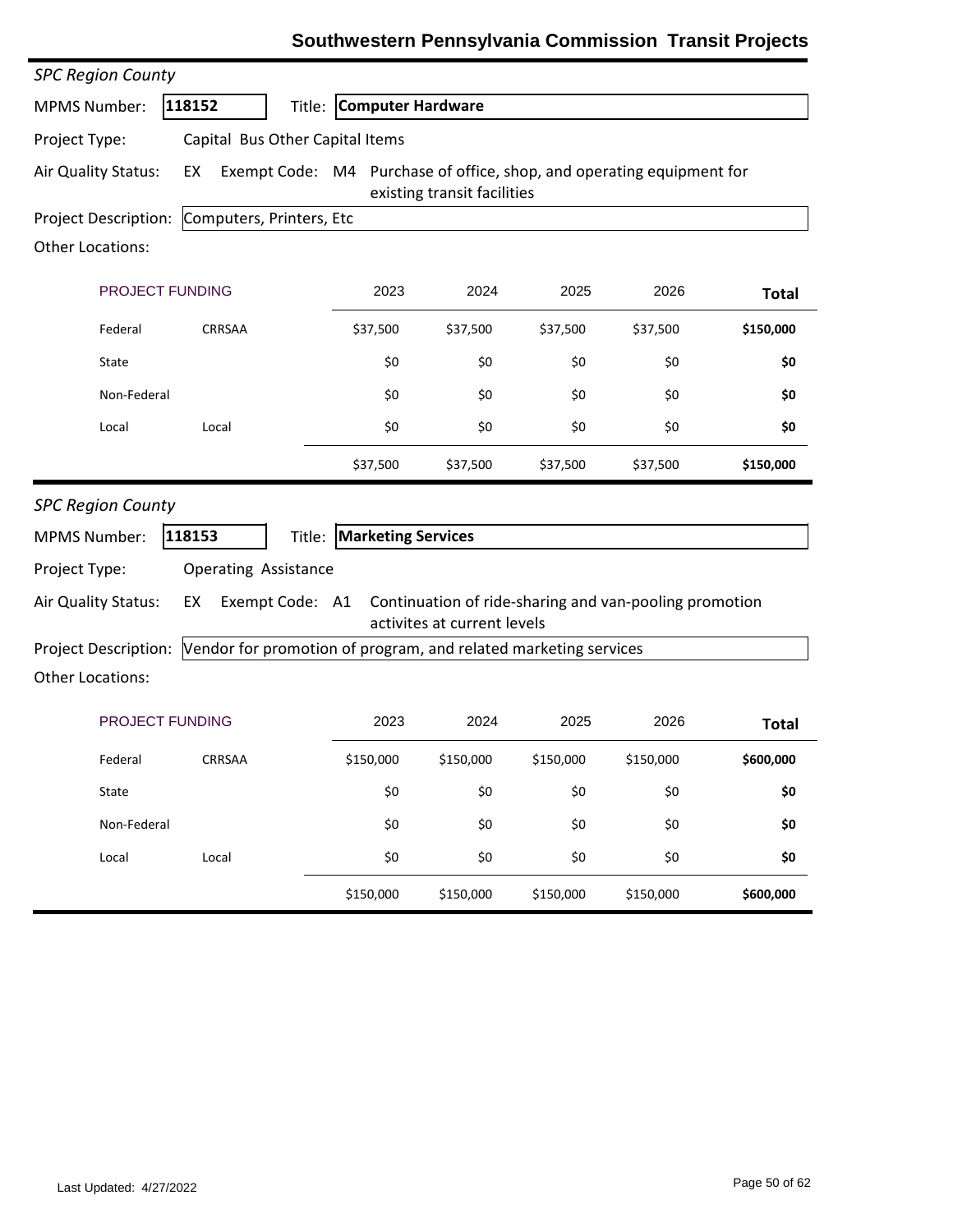| <b>SPC Region County</b>                                                    |                                 |                                                                                                      |                     |                     |                     |                             |  |
|-----------------------------------------------------------------------------|---------------------------------|------------------------------------------------------------------------------------------------------|---------------------|---------------------|---------------------|-----------------------------|--|
| <b>MPMS Number:</b>                                                         | 118154                          | Title: Software Procurement                                                                          |                     |                     |                     |                             |  |
| Project Type:                                                               | Capital Bus Other Capital Items |                                                                                                      |                     |                     |                     |                             |  |
| Air Quality Status:                                                         | EX                              | Exempt Code: M4 Purchase of office, shop, and operating equipment for<br>existing transit facilities |                     |                     |                     |                             |  |
| New dynamic software for CommuteInfo program<br><b>Project Description:</b> |                                 |                                                                                                      |                     |                     |                     |                             |  |
| <b>Other Locations:</b>                                                     |                                 |                                                                                                      |                     |                     |                     |                             |  |
| <b>PROJECT FUNDING</b>                                                      | 2023                            | 2024                                                                                                 | 2025                | 2026                | <b>Total</b>        |                             |  |
| Federal                                                                     | <b>CRRSAA</b>                   | \$400,000                                                                                            | \$0                 | \$0                 | \$0                 | \$400,000                   |  |
| State                                                                       |                                 | \$0                                                                                                  | \$0                 | \$0                 | \$0                 | \$0                         |  |
| Non-Federal                                                                 |                                 | \$0                                                                                                  | \$0                 | \$0                 | \$0                 | \$0                         |  |
| Local                                                                       | Local                           | \$0                                                                                                  | \$0                 | \$0                 | \$0                 | \$0                         |  |
|                                                                             |                                 | \$400,000                                                                                            | \$0                 | \$0                 | \$0                 | \$400,000                   |  |
|                                                                             | <b>Sponsor Totals:</b>          | 2023<br>\$1,506,925                                                                                  | 2024<br>\$1,106,925 | 2025<br>\$1,156,925 | 2026<br>\$1,156,925 | <b>Total</b><br>\$4,927,700 |  |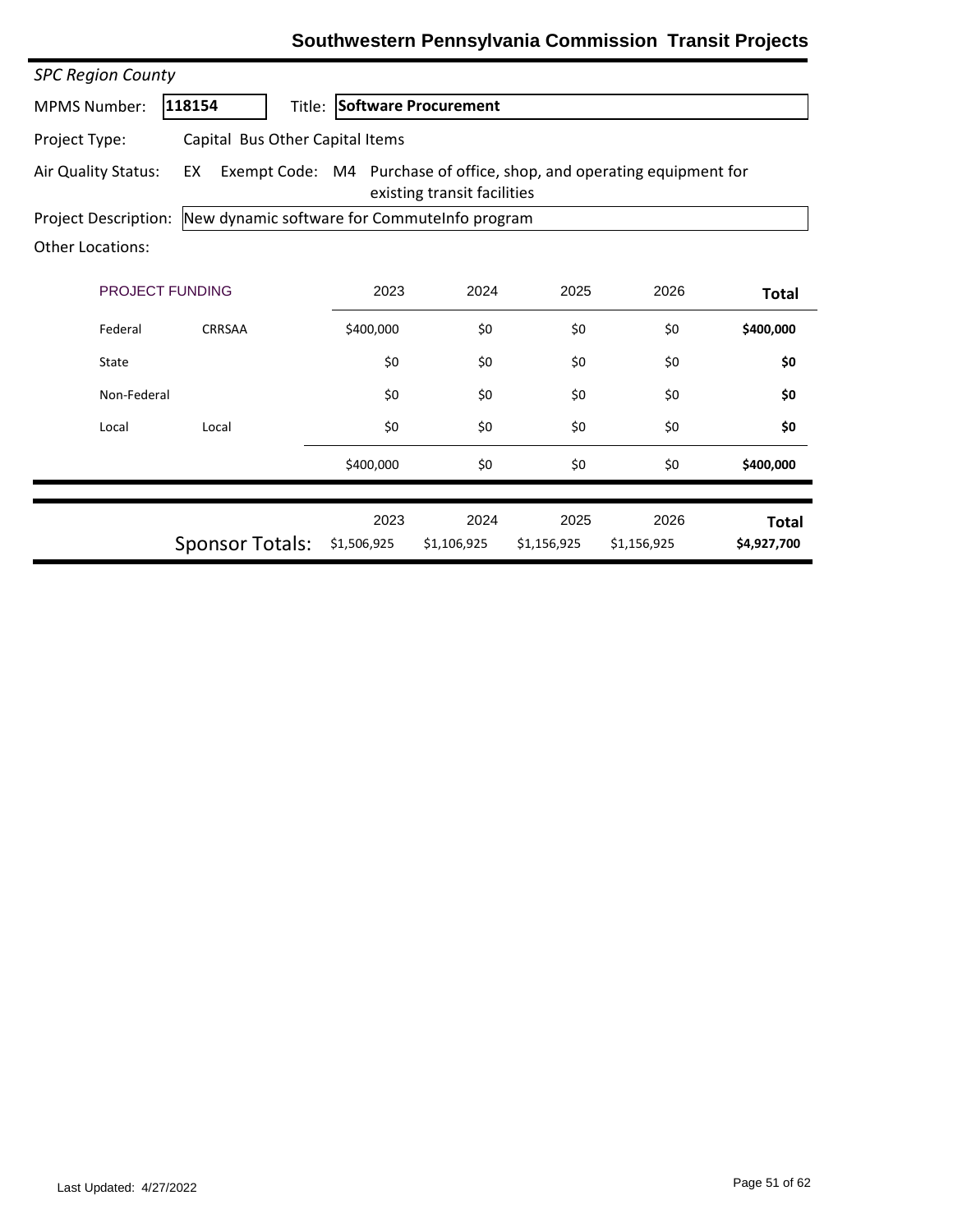| <b>Washington County</b>    |                                                                                                              |                                                                                 |           |                                           |           |              |  |
|-----------------------------|--------------------------------------------------------------------------------------------------------------|---------------------------------------------------------------------------------|-----------|-------------------------------------------|-----------|--------------|--|
| <b>MPMS Number:</b>         | 90068                                                                                                        | Title: Operating Assistance - Federal                                           |           |                                           |           |              |  |
| Project Type:               | <b>Operating Assistance</b>                                                                                  |                                                                                 |           |                                           |           |              |  |
| Air Quality Status:         | EX<br>Exempt Code: M1                                                                                        |                                                                                 |           | Operating assistance to transit agencies  |           |              |  |
| <b>Project Description:</b> | Federal funding to assist in the daily activities required to manage and operate a public<br>transit system. |                                                                                 |           |                                           |           |              |  |
| <b>Other Locations:</b>     | Allegheny, City of Pittsburgh                                                                                |                                                                                 |           |                                           |           |              |  |
| PROJECT FUNDING             |                                                                                                              | 2023                                                                            | 2024      | 2025                                      | 2026      | <b>Total</b> |  |
| Federal                     | 5307                                                                                                         | \$125,000                                                                       | \$125,000 | \$125,000                                 | \$125,000 | \$500,000    |  |
| State                       | 338                                                                                                          | \$125,000                                                                       | \$125,000 | \$125,000                                 | \$125,000 | \$500,000    |  |
| Non-Federal                 |                                                                                                              | \$0                                                                             | \$0       | \$0                                       | \$0       | \$0          |  |
| Local                       | Local                                                                                                        | \$0                                                                             | \$0       | \$0                                       | \$0       | \$0          |  |
|                             |                                                                                                              | \$250,000                                                                       | \$250,000 | \$250,000                                 | \$250,000 | \$1,000,000  |  |
|                             |                                                                                                              |                                                                                 |           |                                           |           |              |  |
| <b>Washington County</b>    |                                                                                                              |                                                                                 |           |                                           |           |              |  |
| <b>MPMS Number:</b>         | 102353                                                                                                       | Title: Maint. Facility Const.                                                   |           |                                           |           |              |  |
| Project Type:               | Capital Bus Support Equip / Facilities                                                                       |                                                                                 |           |                                           |           |              |  |
| Air Quality Status:         | EX                                                                                                           | Exempt Code: M11 Construction of new bus or rail storage/maintenance facilities |           |                                           |           |              |  |
| <b>Project Description:</b> | Construct a facility for storage and maintenance of fixed route and paratransit vehicles.                    |                                                                                 |           | categorically excluded in 23 CFR part 771 |           |              |  |
| <b>Other Locations:</b>     |                                                                                                              |                                                                                 |           |                                           |           |              |  |
| <b>PROJECT FUNDING</b>      |                                                                                                              | 2023                                                                            | 2024      | 2025                                      | 2026      | <b>Total</b> |  |
| Federal                     | 5307                                                                                                         | \$4,000,000                                                                     | \$0       | \$0                                       | \$0       | \$4,000,000  |  |
| State                       | OTH-S                                                                                                        | \$967,750                                                                       | \$0       | \$0                                       | \$0       | \$967,750    |  |
| Non-Federal                 |                                                                                                              | \$0                                                                             | \$0       | \$0                                       | \$0       | \$0          |  |
| Local                       | Local                                                                                                        | \$32,250                                                                        | \$0       | \$0                                       | \$0       | \$32,250     |  |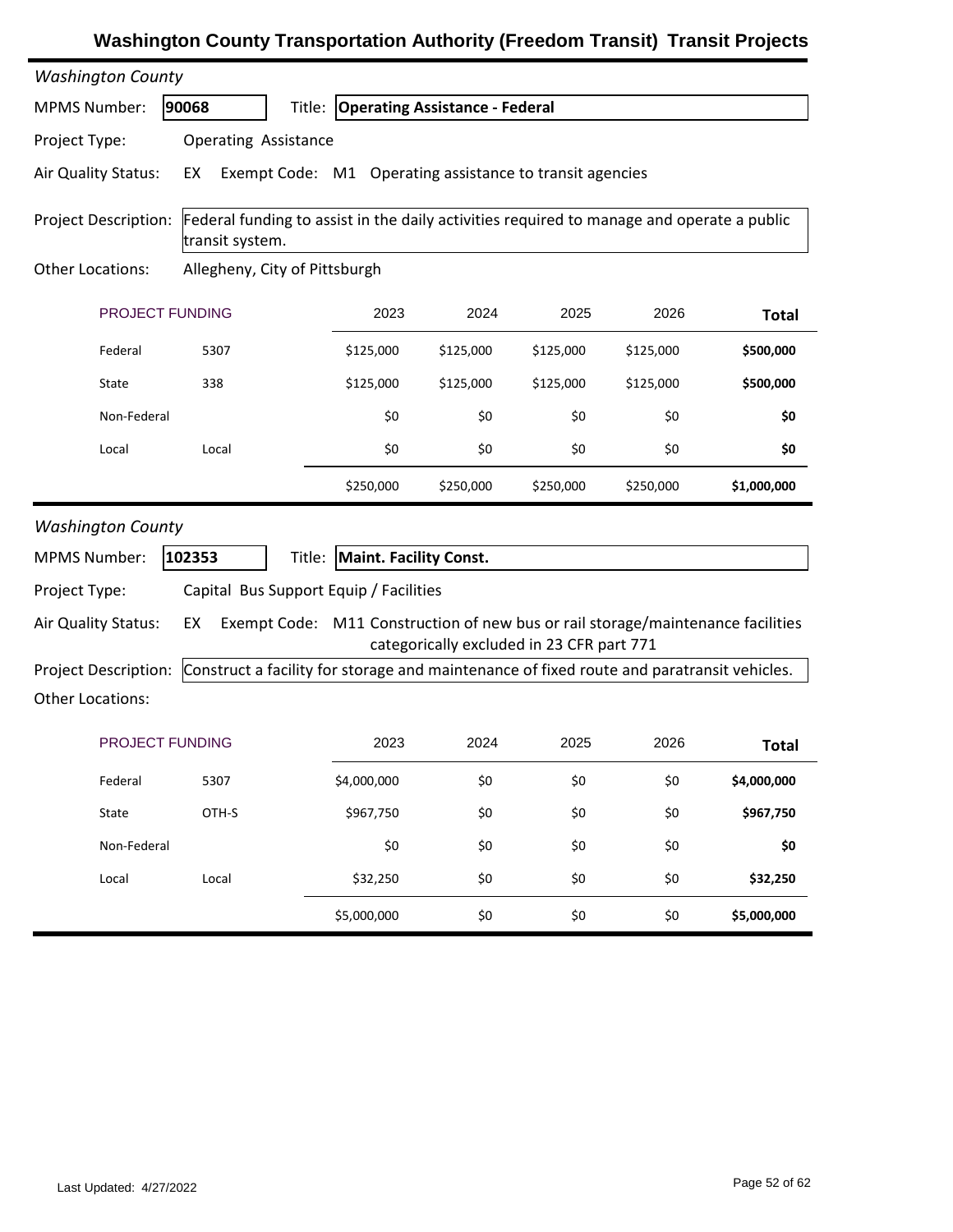| <b>Washington County</b>                               |                                                                                                      |                                                          |                                   |                                               |                                                                          |              |  |  |
|--------------------------------------------------------|------------------------------------------------------------------------------------------------------|----------------------------------------------------------|-----------------------------------|-----------------------------------------------|--------------------------------------------------------------------------|--------------|--|--|
| <b>MPMS Number:</b>                                    | 102576<br>Title:                                                                                     | <b>Operating Asst State</b>                              |                                   |                                               |                                                                          |              |  |  |
| Project Type:                                          | <b>Operating Assistance</b>                                                                          |                                                          |                                   |                                               |                                                                          |              |  |  |
| Air Quality Status:                                    | EX                                                                                                   | Exempt Code: M1 Operating assistance to transit agencies |                                   |                                               |                                                                          |              |  |  |
| <b>Project Description:</b><br><b>Other Locations:</b> | State operating assistance                                                                           |                                                          |                                   |                                               |                                                                          |              |  |  |
| PROJECT FUNDING                                        |                                                                                                      | 2023                                                     | 2024                              | 2025                                          | 2026                                                                     | <b>Total</b> |  |  |
| Federal                                                |                                                                                                      | \$0                                                      | \$0                               | \$0                                           | \$0                                                                      | \$0          |  |  |
| State                                                  | 338                                                                                                  | \$1,639,000                                              | \$1,639,000                       | \$1,639,000                                   | \$1,639,000                                                              | \$6,556,000  |  |  |
| Non-Federal                                            |                                                                                                      | \$0                                                      | \$0                               | \$0                                           | \$0                                                                      | \$0          |  |  |
| Local                                                  | Local                                                                                                | \$0                                                      | \$0                               | \$0                                           | \$0                                                                      | \$0          |  |  |
|                                                        |                                                                                                      | \$1,639,000                                              | \$1,639,000                       | \$1,639,000                                   | \$1,639,000                                                              | \$6,556,000  |  |  |
| <b>Washington County</b>                               |                                                                                                      |                                                          |                                   |                                               |                                                                          |              |  |  |
| <b>MPMS Number:</b>                                    | 106645<br>Title:                                                                                     |                                                          | <b>Heavy Duty Bus Replacement</b> |                                               |                                                                          |              |  |  |
| Project Type:                                          | Capital Bus Rolling Stock                                                                            |                                                          |                                   |                                               |                                                                          |              |  |  |
| Air Quality Status:                                    | EX                                                                                                   |                                                          |                                   | vehicles or for minor expansions of the fleet | Exempt Code: M10 Purchase of new buses and rail cars to replace existing |              |  |  |
| <b>Project Description:</b>                            | Replace Heavy Duty buses: 4 x 30 ft buses in 2023; 2 x 35 ft buses in 2024; 2 x 30' buses<br>in 2025 |                                                          |                                   |                                               |                                                                          |              |  |  |
| <b>Other Locations:</b>                                |                                                                                                      |                                                          |                                   |                                               |                                                                          |              |  |  |
| <b>PROJECT FUNDING</b>                                 |                                                                                                      | 2023                                                     | 2024                              | 2025                                          | 2026                                                                     | <b>Total</b> |  |  |
| Federal                                                | 5307                                                                                                 | \$1,800,000                                              | \$1,200,000                       | \$1,200,000                                   | \$0                                                                      | \$4,200,000  |  |  |
| State                                                  | OTH-S                                                                                                | \$435,487                                                | \$290,325                         | \$290,325                                     | \$0                                                                      | \$1,016,137  |  |  |
| Non-Federal                                            |                                                                                                      | \$0                                                      | \$0                               | \$0                                           | \$0                                                                      | \$0          |  |  |
| Local                                                  | Local                                                                                                | \$14,513                                                 | \$9,675                           | \$9,675                                       | \$0                                                                      | \$33,863     |  |  |
|                                                        |                                                                                                      | \$2,250,000                                              | \$1,500,000                       | \$1,500,000                                   | \$0                                                                      | \$5,250,000  |  |  |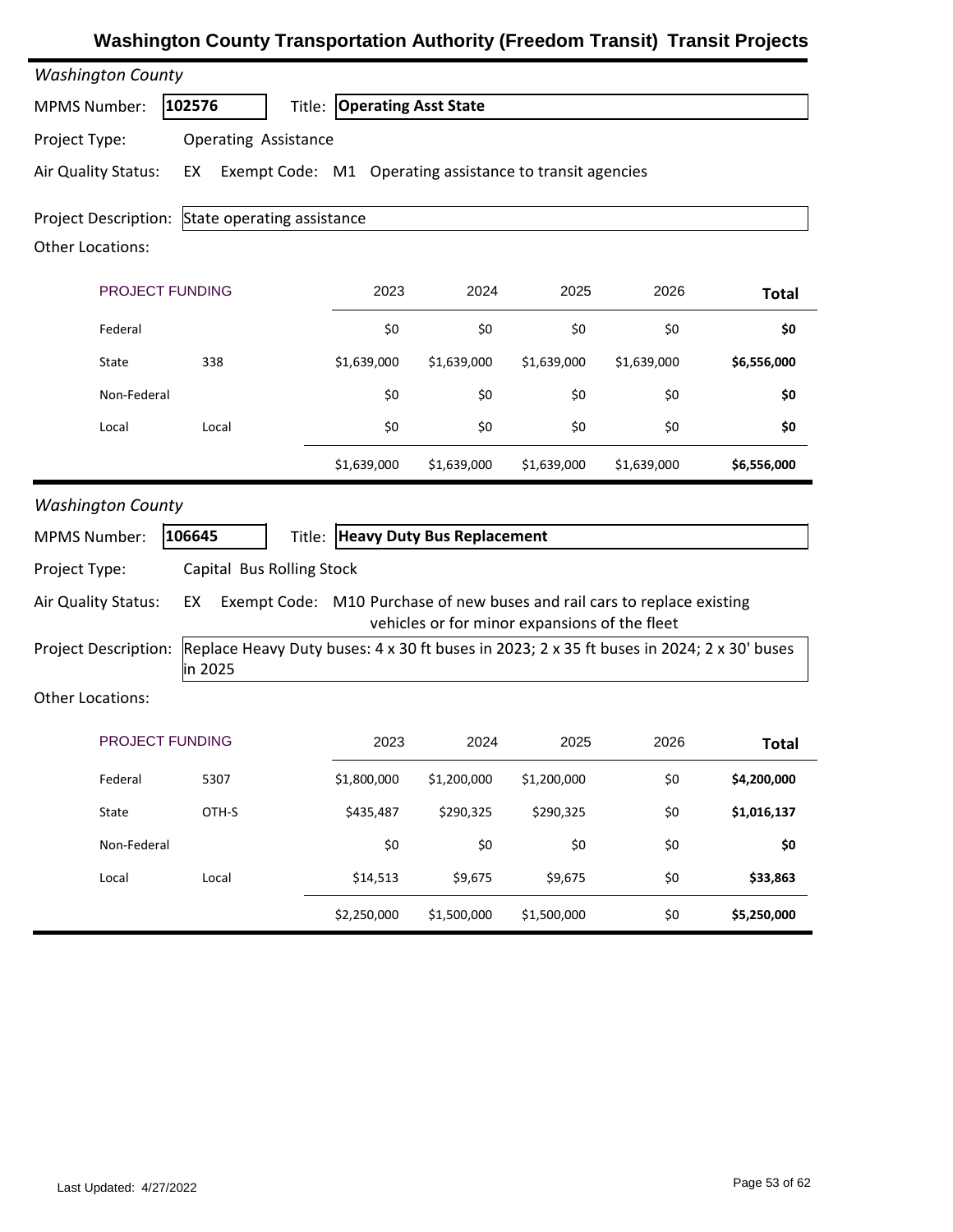| <b>Washington County</b>    |                                                                                                                                                    |                            |                                               |           |           |              |
|-----------------------------|----------------------------------------------------------------------------------------------------------------------------------------------------|----------------------------|-----------------------------------------------|-----------|-----------|--------------|
| <b>MPMS Number:</b>         | 106646                                                                                                                                             | Title: Small Transit Buses |                                               |           |           |              |
| Project Type:               | Capital Bus Rolling Stock                                                                                                                          |                            |                                               |           |           |              |
| Air Quality Status:         | Exempt Code: M10 Purchase of new buses and rail cars to replace existing<br>EX                                                                     |                            | vehicles or for minor expansions of the fleet |           |           |              |
| <b>Project Description:</b> | Replace Paratransit Buses: 5 in 2023; 12 in 2024; 8 in 2025; 10 in 2026                                                                            |                            |                                               |           |           |              |
| <b>Other Locations:</b>     |                                                                                                                                                    |                            |                                               |           |           |              |
| PROJECT FUNDING             |                                                                                                                                                    | 2023                       | 2024                                          | 2025      | 2026      | <b>Total</b> |
| Federal                     |                                                                                                                                                    | \$0                        | \$0                                           | \$0       | \$0       | \$0          |
| State                       | OTH-S                                                                                                                                              | \$425,000                  | \$1,020,000                                   | \$680,000 | \$850,000 | \$2,975,000  |
| Non-Federal                 |                                                                                                                                                    | \$0                        | \$0                                           | \$0       | \$0       | \$0          |
| Local                       | Local                                                                                                                                              | \$0                        | \$0                                           | \$0       | \$0       | \$0          |
|                             |                                                                                                                                                    | \$425,000                  | \$1,020,000                                   | \$680,000 | \$850,000 | \$2,975,000  |
| <b>Washington County</b>    |                                                                                                                                                    |                            |                                               |           |           |              |
| <b>MPMS Number:</b>         | 106650<br>Title:                                                                                                                                   |                            | <b>Office Equipment Hardware</b>              |           |           |              |
| Project Type:               | Capital Bus Other Capital Items                                                                                                                    |                            |                                               |           |           |              |
| Air Quality Status:         | Exempt Code: M4 Purchase of office, shop, and operating equipment for<br>EX                                                                        |                            | existing transit facilities                   |           |           |              |
| <b>Project Description:</b> | Replace Office Equipment including computers (servers, workstations, desktops &<br>laptops), change machine, fire safe and misc. office equipment. |                            |                                               |           |           |              |
| <b>Other Locations:</b>     |                                                                                                                                                    |                            |                                               |           |           |              |
| <b>PROJECT FUNDING</b>      |                                                                                                                                                    | 2023                       | 2024                                          | 2025      | 2026      | <b>Total</b> |
| Federal                     |                                                                                                                                                    | \$0                        | \$0                                           | \$0       | \$0       | \$0          |
| State                       | OTH-S                                                                                                                                              | \$19,354                   | \$55,000                                      | \$0       | \$19,354  | \$93,708     |
| Non-Federal                 |                                                                                                                                                    | \$0                        | \$0                                           | \$0       | \$0       | \$0          |
| Local                       | Local                                                                                                                                              | \$646                      | \$0                                           | \$0       | \$646     | \$1,292      |
|                             |                                                                                                                                                    | \$20,000                   | \$55,000                                      | \$0       | \$20,000  | \$95,000     |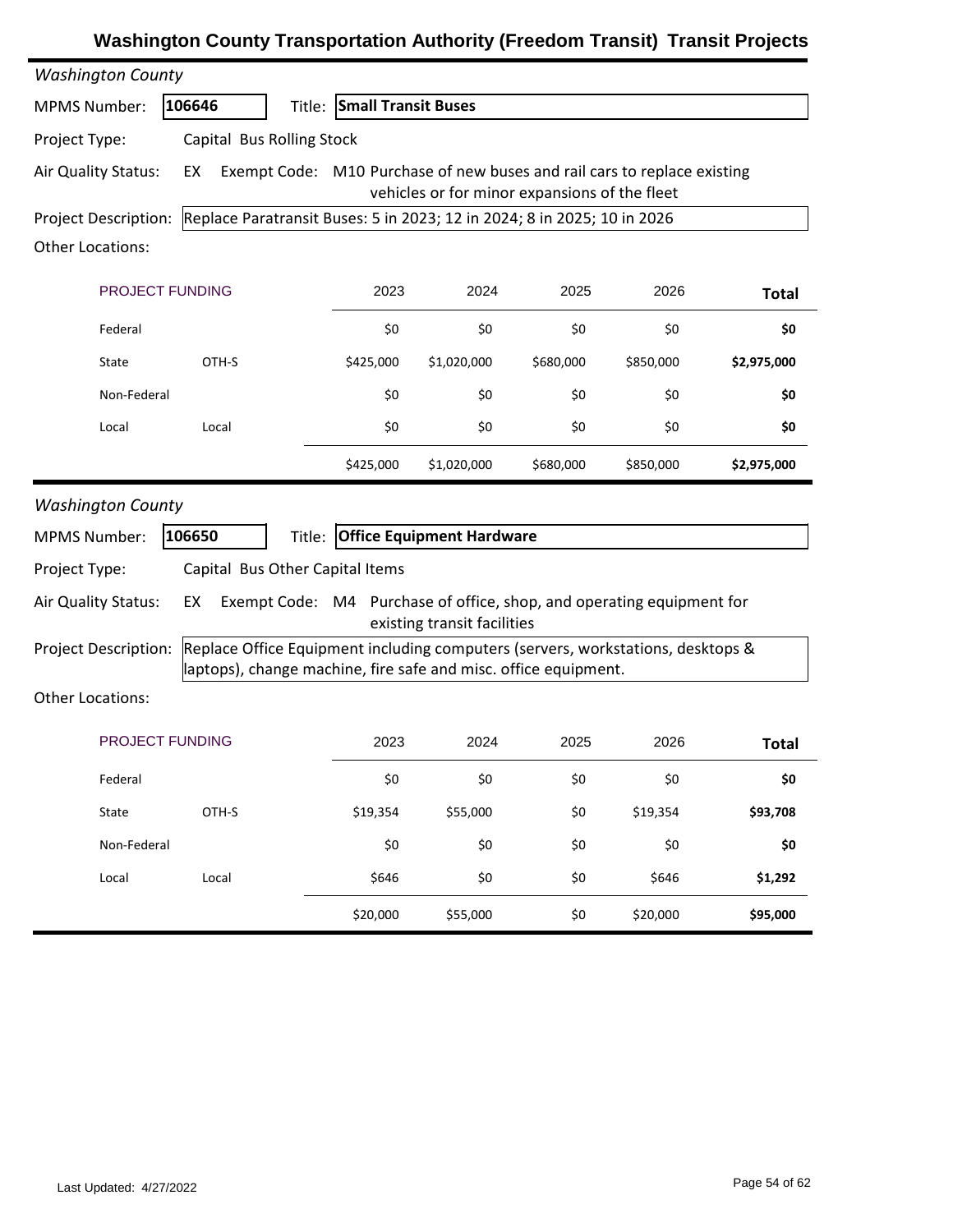| <b>Washington County</b>                            |        |                                                                                            |      |           |      |              |
|-----------------------------------------------------|--------|--------------------------------------------------------------------------------------------|------|-----------|------|--------------|
| <b>MPMS Number:</b>                                 | 114751 | <b>Support Vehicles</b><br>Title:                                                          |      |           |      |              |
| Project Type:                                       |        | Capital Bus Support Equip / Facilities                                                     |      |           |      |              |
| Air Quality Status:                                 | EX     | Exempt Code: M2 Purchase of transit support vehicles                                       |      |           |      |              |
| Project Description: Replace two (2) support trucks |        |                                                                                            |      |           |      |              |
| <b>Other Locations:</b>                             |        |                                                                                            |      |           |      |              |
| PROJECT FUNDING                                     |        | 2023                                                                                       | 2024 | 2025      | 2026 | <b>Total</b> |
| Federal                                             | 5307   | \$0                                                                                        | \$0  | \$128,000 | \$0  | \$128,000    |
| State                                               | OTH-S  | \$0                                                                                        | \$0  | \$30,968  | \$0  | \$30,968     |
| Non-Federal                                         |        | \$0                                                                                        | \$0  | \$0       | \$0  | \$0          |
| Local                                               | Local  | \$0                                                                                        | \$0  | \$1,032   | \$0  | \$1,032      |
|                                                     |        | \$0                                                                                        | \$0  | \$160,000 | \$0  | \$160,000    |
| <b>Washington County</b>                            |        |                                                                                            |      |           |      |              |
| <b>MPMS Number:</b>                                 | 118156 | Title: Bus Shelters                                                                        |      |           |      |              |
| Project Type:                                       |        | Capital Bus Station Stops & Terminals                                                      |      |           |      |              |
| Air Quality Status:                                 | EX     | Exempt Code: M7 Construction of small transit passenger shelters and<br>information kiosks |      |           |      |              |
| Project Description: Purchase five bus shelters     |        |                                                                                            |      |           |      |              |
| <b>Other Locations:</b>                             |        |                                                                                            |      |           |      |              |
| PROJECT FUNDING                                     |        | 2023                                                                                       | 2024 | 2025      | 2026 | <b>Total</b> |
| Federal                                             | 5307   | \$200,000                                                                                  | \$0  | \$0       | \$0  | \$200,000    |
| State                                               | OTH-S  | \$48,387                                                                                   | \$0  | \$0       | \$0  | \$48,387     |
| Non-Federal                                         |        | \$0                                                                                        | \$0  | \$0       | \$0  | \$0          |
| Local                                               | Local  | \$1,613                                                                                    | \$0  | \$0       | \$0  | \$1,613      |
|                                                     |        | \$250,000                                                                                  | \$0  | \$0       | \$0  | \$250,000    |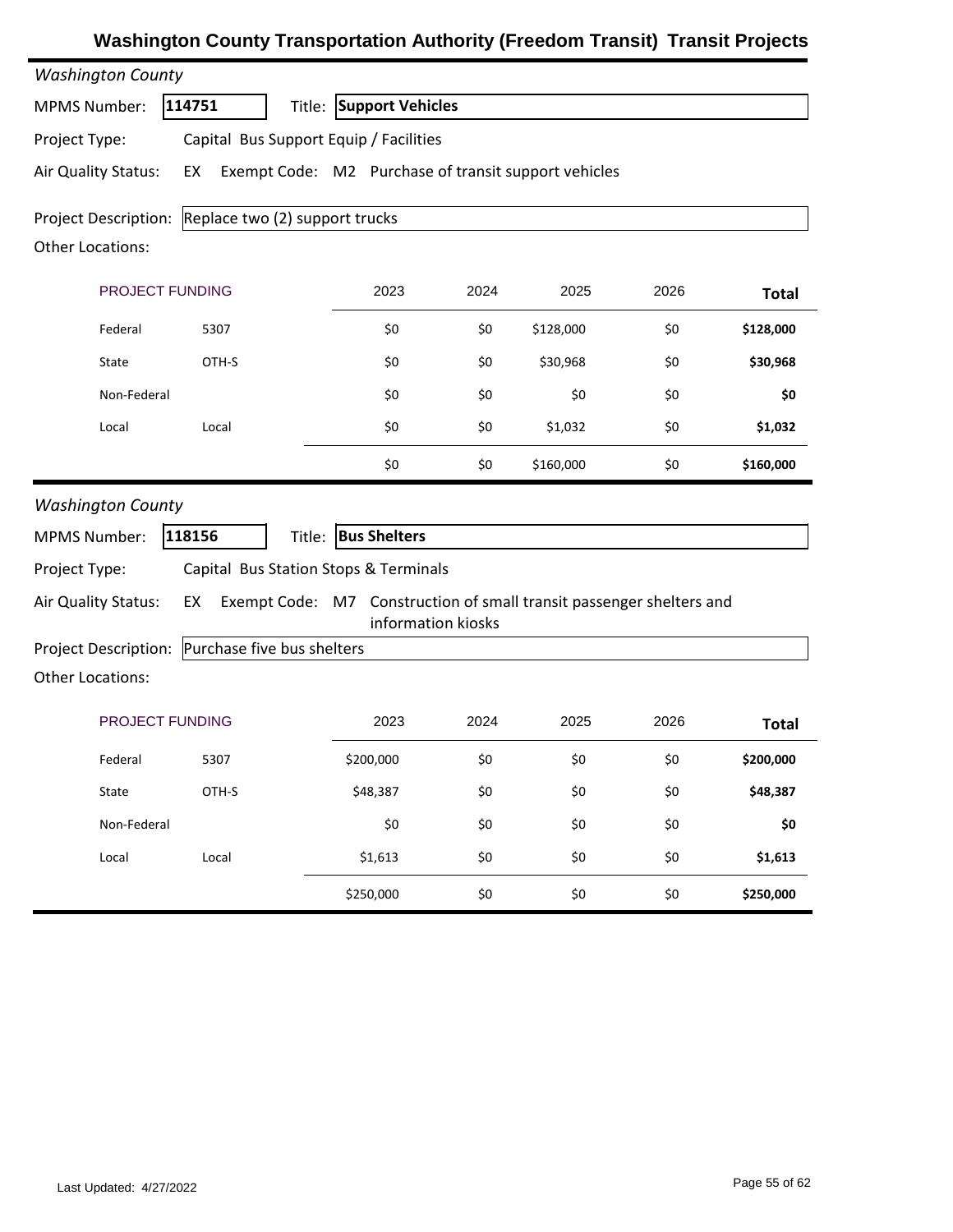| <b>Washington County</b>    |                                          |                                                                       |                             |          |      |              |
|-----------------------------|------------------------------------------|-----------------------------------------------------------------------|-----------------------------|----------|------|--------------|
| <b>MPMS Number:</b>         | 118157                                   | Title: Communication Systems                                          |                             |          |      |              |
| Project Type:               | Capital Bus Signal & Communication Equip |                                                                       |                             |          |      |              |
| Air Quality Status:         | EX                                       | Exempt Code: M4 Purchase of office, shop, and operating equipment for | existing transit facilities |          |      |              |
| <b>Project Description:</b> | Purchase new phone system                |                                                                       |                             |          |      |              |
| <b>Other Locations:</b>     |                                          |                                                                       |                             |          |      |              |
| PROJECT FUNDING             |                                          | 2023                                                                  | 2024                        | 2025     | 2026 | <b>Total</b> |
| Federal                     |                                          | \$0                                                                   | \$0                         | \$0      | \$0  | \$0          |
| State                       | OTH-S                                    | \$45,000                                                              | \$0                         | \$0      | \$0  | \$45,000     |
| Non-Federal                 |                                          | \$0                                                                   | \$0                         | \$0      | \$0  | \$0          |
| Local                       | Local                                    | \$0                                                                   | \$0                         | \$0      | \$0  | \$0          |
|                             |                                          | \$45,000                                                              | \$0                         | \$0      | \$0  | \$45,000     |
| <b>Washington County</b>    |                                          |                                                                       |                             |          |      |              |
| <b>MPMS Number:</b>         | 118172<br>Title:                         | Surveillance/Security Systems                                         |                             |          |      |              |
| Project Type:               | Capital Bus Other Capital Items          |                                                                       |                             |          |      |              |
| Air Quality Status:         | EX                                       | Exempt Code: M6 Construction or renovation of power, signal, and      | communications systems      |          |      |              |
| Project Description:        | Access control system                    |                                                                       |                             |          |      |              |
| <b>Other Locations:</b>     |                                          |                                                                       |                             |          |      |              |
| <b>PROJECT FUNDING</b>      |                                          | 2023                                                                  | 2024                        | 2025     | 2026 | <b>Total</b> |
| Federal                     | 5307                                     | \$0                                                                   | \$0                         | \$16,000 | \$0  | \$16,000     |
| State                       | OTH-S                                    | \$0                                                                   | \$0                         | \$3,871  | \$0  | \$3,871      |
| Non-Federal                 |                                          | \$0                                                                   | \$0                         | \$0      | \$0  | \$0          |
| Local                       | Local                                    | \$0                                                                   | \$0                         | \$129    | \$0  | \$129        |
|                             |                                          | \$0                                                                   | \$0                         | \$20,000 | \$0  | \$20,000     |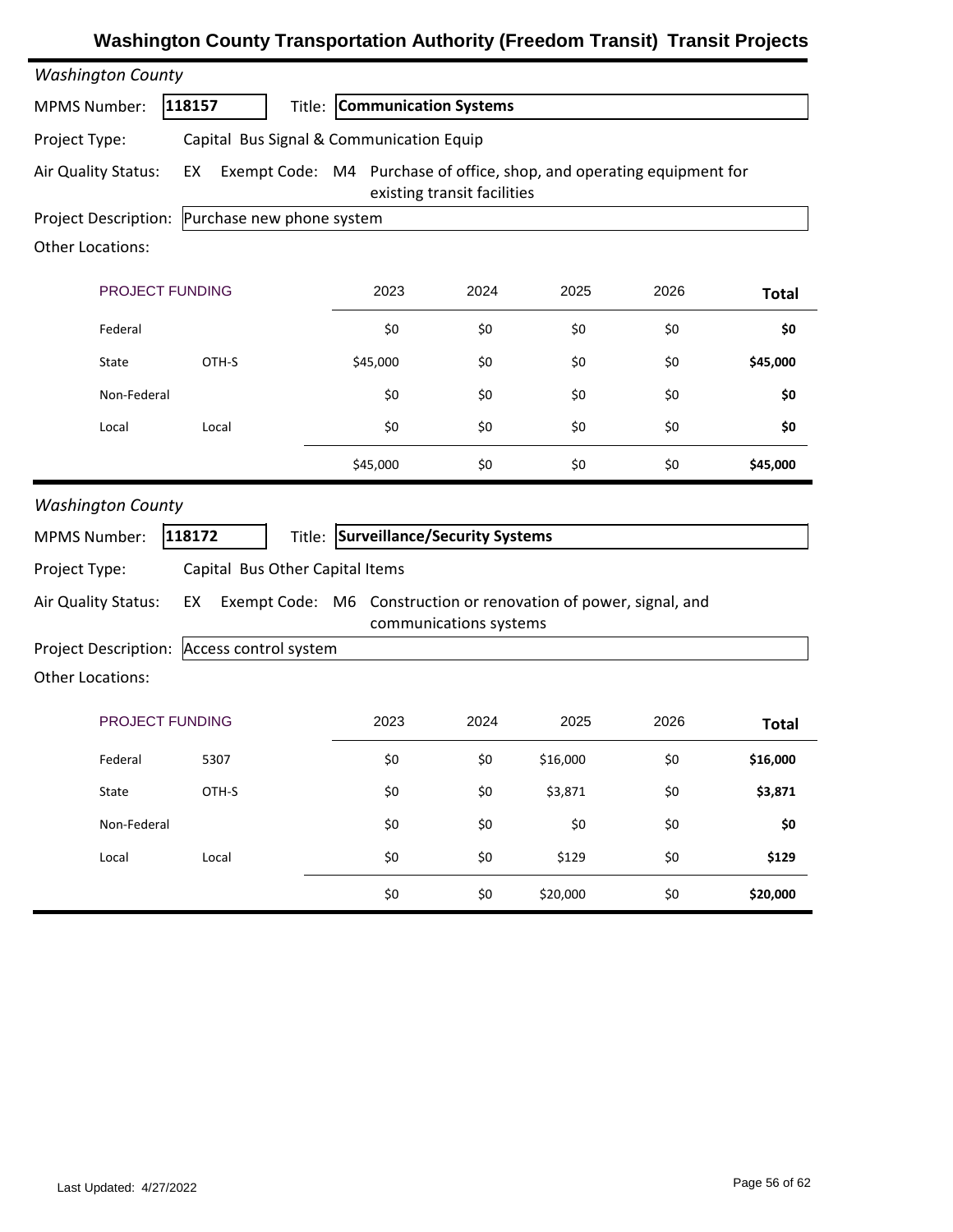| <b>Washington County</b>                        |                                                                       |                                                                             |                                 |           |      |              |
|-------------------------------------------------|-----------------------------------------------------------------------|-----------------------------------------------------------------------------|---------------------------------|-----------|------|--------------|
| <b>MPMS Number:</b>                             | 118173                                                                | <b>Title: Fare Collection Equipment</b>                                     |                                 |           |      |              |
| Project Type:                                   | Capital Bus Other Capital Items                                       |                                                                             |                                 |           |      |              |
| Air Quality Status:                             | EX                                                                    | Exempt Code: M5 Purchase of operating equipment for transit vehicles (e.g., | radios, fareboxes, lifts, etc.) |           |      |              |
| Project Description: Replacement farebox system |                                                                       |                                                                             |                                 |           |      |              |
| <b>Other Locations:</b>                         |                                                                       |                                                                             |                                 |           |      |              |
| PROJECT FUNDING                                 |                                                                       | 2023                                                                        | 2024                            | 2025      | 2026 | <b>Total</b> |
| Federal                                         | 5307                                                                  | \$0                                                                         | \$0                             | \$280,000 | \$0  | \$280,000    |
| State                                           | OTH-S                                                                 | \$0                                                                         | \$0                             | \$67,742  | \$0  | \$67,742     |
| Non-Federal                                     |                                                                       | \$0                                                                         | \$0                             | \$0       | \$0  | \$0          |
| Local                                           | Local                                                                 | \$0                                                                         | \$0                             | \$2,258   | \$0  | \$2,258      |
|                                                 |                                                                       | \$0                                                                         | \$0                             | \$350,000 | \$0  | \$350,000    |
| <b>Washington County</b>                        |                                                                       |                                                                             |                                 |           |      |              |
| <b>MPMS Number:</b>                             | 118174                                                                | Title: Multi-Modal Hub/Transfer Facility                                    |                                 |           |      |              |
| Project Type:                                   | Capital Bus Station Stops & Terminals                                 |                                                                             |                                 |           |      |              |
| Air Quality Status:                             | EX                                                                    | Exempt Code: R6 Bus terminals and transfer points                           |                                 |           |      |              |
| Project Description:                            | P&E Feasibility and Design for a multimodal hub and transfer facility |                                                                             |                                 |           |      |              |
| Other Locations:                                |                                                                       |                                                                             |                                 |           |      |              |
| PROJECT FUNDING                                 |                                                                       | 2023                                                                        | 2024                            | 2025      | 2026 | <b>Total</b> |
| Federal                                         | 5307                                                                  | \$200,000                                                                   | \$0                             | \$0       | \$0  | \$200,000    |
| State                                           | OTH-S                                                                 | \$48,387                                                                    | \$0                             | \$0       | \$0  | \$48,387     |
| Non-Federal                                     |                                                                       | \$0                                                                         | \$0                             | \$0       | \$0  | \$0          |
| Local                                           | Local                                                                 | \$1,613                                                                     | \$0                             | \$0       | \$0  | \$1,613      |
|                                                 |                                                                       |                                                                             |                                 |           | \$0  |              |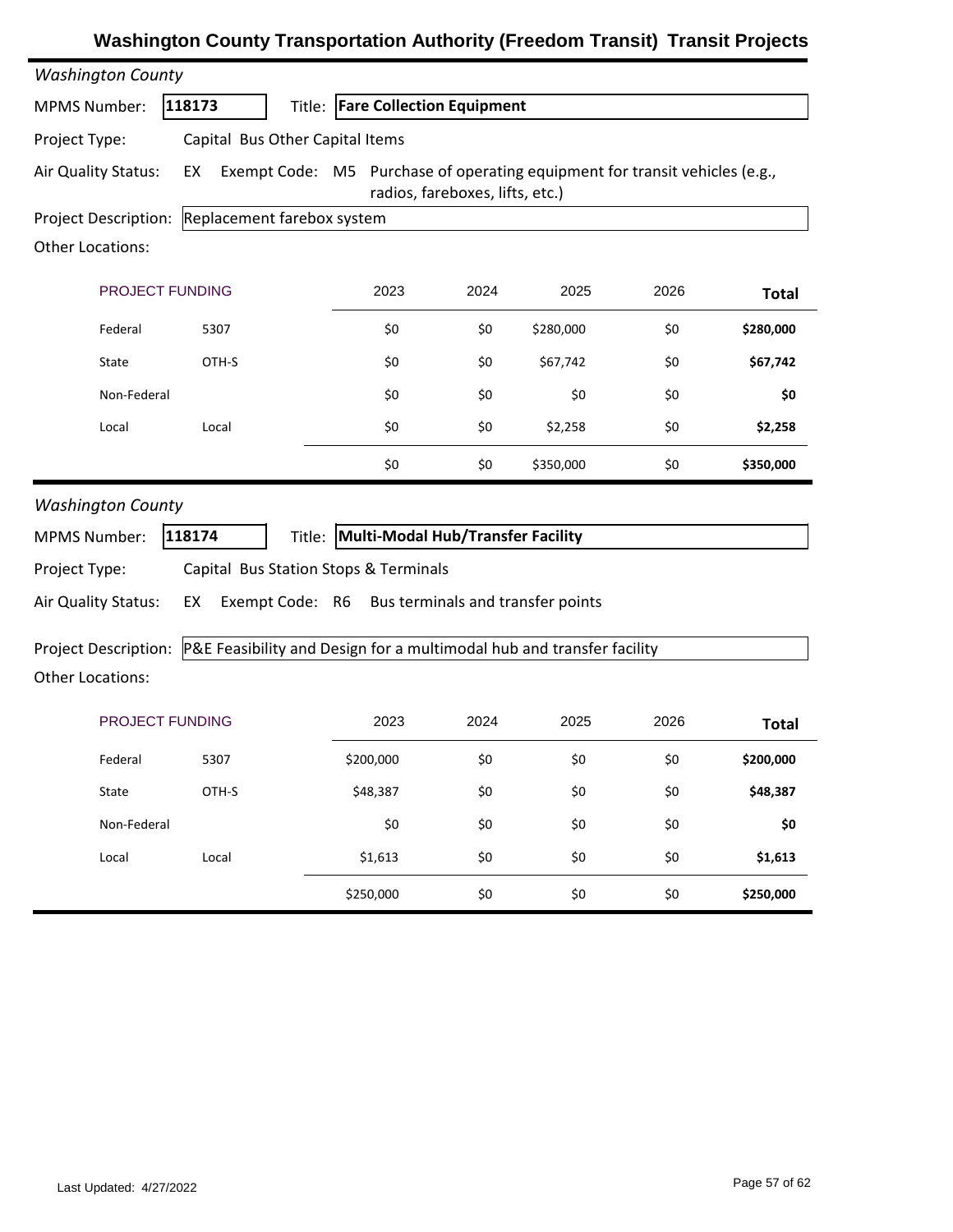| <b>Washington County</b>                                         |                                                                                                    |                                      |                     |                     |                                                                                                                               |                              |
|------------------------------------------------------------------|----------------------------------------------------------------------------------------------------|--------------------------------------|---------------------|---------------------|-------------------------------------------------------------------------------------------------------------------------------|------------------------------|
| <b>MPMS Number:</b>                                              | 118175                                                                                             | Title: Operating Asst. - Shared Ride |                     |                     |                                                                                                                               |                              |
| Project Type:                                                    | <b>Operating Assistance</b>                                                                        |                                      |                     |                     |                                                                                                                               |                              |
| Air Quality Status:                                              | Exempt Code: M1 Operating assistance to transit agencies<br>EX                                     |                                      |                     |                     |                                                                                                                               |                              |
|                                                                  | Project Description: State funding to assist in the operations of Shared Ride/paratransit service. |                                      |                     |                     |                                                                                                                               |                              |
| <b>Other Locations:</b>                                          |                                                                                                    |                                      |                     |                     |                                                                                                                               |                              |
| PROJECT FUNDING                                                  |                                                                                                    | 2023                                 | 2024                | 2025                | 2026                                                                                                                          | <b>Total</b>                 |
| Federal                                                          |                                                                                                    | \$0                                  | \$0                 | \$0                 | \$0                                                                                                                           | \$0                          |
| State                                                            | 338                                                                                                | \$2,215,000                          | \$2,215,000         | \$2,215,000         | \$2,215,000                                                                                                                   | \$8,860,000                  |
| Non-Federal                                                      |                                                                                                    | \$0                                  | \$0                 | \$0                 | \$0                                                                                                                           | \$0                          |
| Local                                                            | Local                                                                                              | \$0                                  | \$0                 | \$0                 | \$0                                                                                                                           | \$0                          |
|                                                                  |                                                                                                    | \$2,215,000                          | \$2,215,000         | \$2,215,000         | \$2,215,000                                                                                                                   | \$8,860,000                  |
| <b>Washington County</b><br><b>MPMS Number:</b><br>Project Type: | 118176<br>Title:<br>Capital Bus Station Stops & Terminals                                          | Park & Ride Lot                      |                     |                     |                                                                                                                               |                              |
| Air Quality Status:                                              | EX<br>Exempt Code: X1                                                                              |                                      |                     |                     | Specific activites which do not involve or lead directly to<br>construction, such as: feceral-aid systems revisions, planning |                              |
| Project Description:                                             | P&E Feasibility and Deisgn for a park-and-ride facility.                                           |                                      |                     |                     |                                                                                                                               |                              |
| <b>Other Locations:</b>                                          |                                                                                                    |                                      |                     |                     |                                                                                                                               |                              |
| <b>PROJECT FUNDING</b>                                           |                                                                                                    | 2023                                 | 2024                | 2025                | 2026                                                                                                                          | <b>Total</b>                 |
| Federal                                                          | 5307                                                                                               | \$60,000                             | \$0                 | \$0                 | \$0                                                                                                                           | \$60,000                     |
| State                                                            | OTH-S                                                                                              | \$14,516                             | \$0                 | \$0                 | \$0                                                                                                                           | \$14,516                     |
| Non-Federal                                                      |                                                                                                    | \$0                                  | \$0                 | \$0                 | \$0                                                                                                                           | \$0                          |
| Local                                                            | Local                                                                                              | \$484                                | \$0                 | \$0                 | \$0                                                                                                                           | \$484                        |
|                                                                  |                                                                                                    | \$75,000                             | \$0                 | \$0                 | \$0                                                                                                                           | \$75,000                     |
|                                                                  | Sponsor Totals: \$12,419,000                                                                       | 2023                                 | 2024<br>\$6,679,000 | 2025<br>\$6,814,000 | 2026<br>\$4,974,000                                                                                                           | <b>Total</b><br>\$30,886,000 |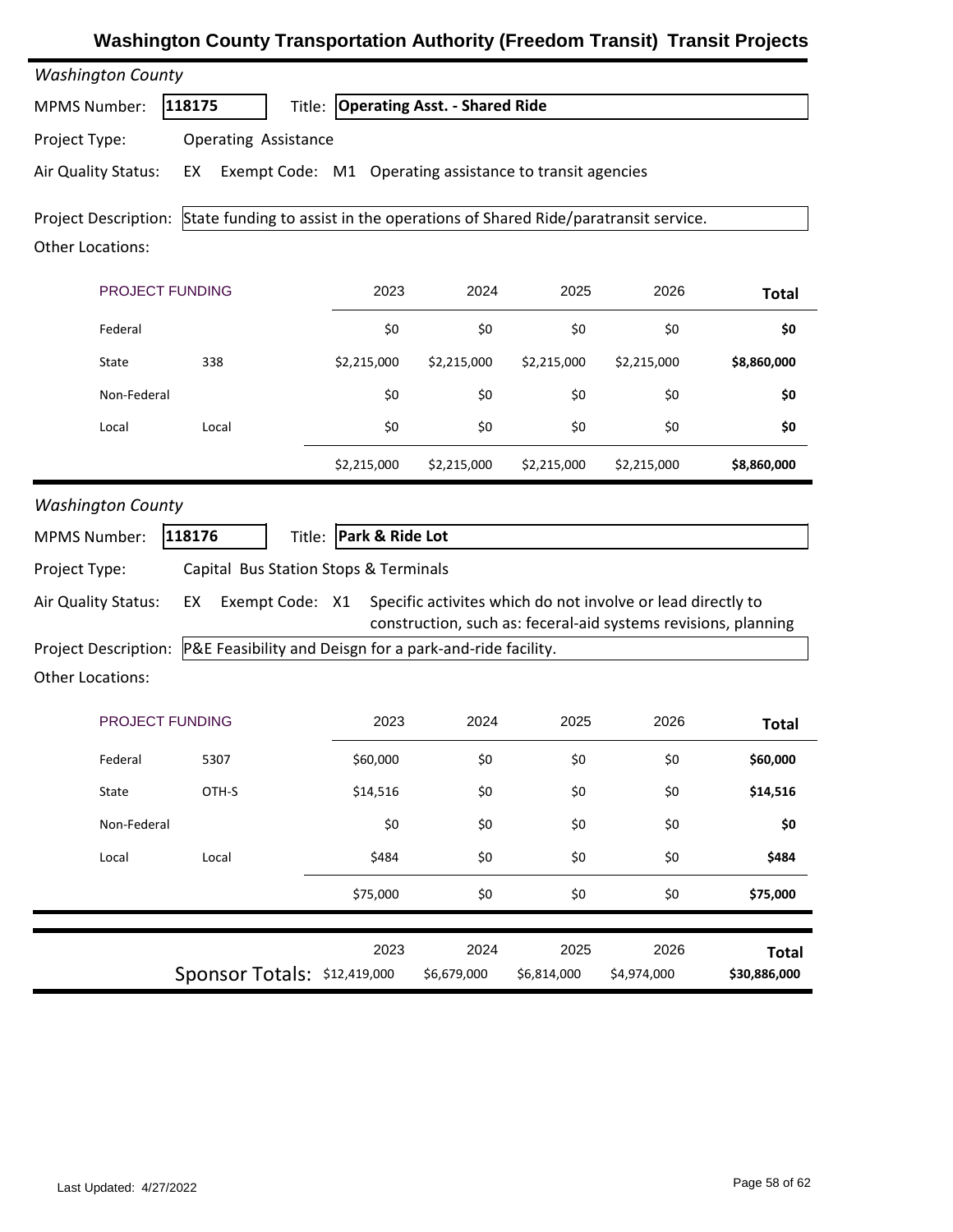|                                                                                                                                                                                                                   | <b>Westmoreland County</b>                                               |                                                          |                                     |             |             |              |  |  |  |
|-------------------------------------------------------------------------------------------------------------------------------------------------------------------------------------------------------------------|--------------------------------------------------------------------------|----------------------------------------------------------|-------------------------------------|-------------|-------------|--------------|--|--|--|
| <b>MPMS Number:</b>                                                                                                                                                                                               | 65572                                                                    | Title:                                                   | <b>Operating Assistance - Rural</b> |             |             |              |  |  |  |
| Project Type:                                                                                                                                                                                                     | <b>Operating Assistance</b>                                              |                                                          |                                     |             |             |              |  |  |  |
| Air Quality Status:                                                                                                                                                                                               | EX                                                                       | Exempt Code: M1 Operating assistance to transit agencies |                                     |             |             |              |  |  |  |
| The WCTA's rural transit program operates in rural areas outside of the Pittsburgh<br><b>Project Description:</b><br>urbanized area and between the urbanized area and rural areas of the Westmoreland<br>County. |                                                                          |                                                          |                                     |             |             |              |  |  |  |
| Other Locations:                                                                                                                                                                                                  |                                                                          |                                                          |                                     |             |             |              |  |  |  |
| PROJECT FUNDING                                                                                                                                                                                                   |                                                                          | 2023                                                     | 2024                                | 2025        | 2026        | <b>Total</b> |  |  |  |
| Federal                                                                                                                                                                                                           | 5311                                                                     | \$650,000                                                | \$650,000                           | \$650,000   | \$650,000   | \$2,600,000  |  |  |  |
| State                                                                                                                                                                                                             | 338                                                                      | \$650,000                                                | \$650,000                           | \$650,000   | \$650,000   | \$2,600,000  |  |  |  |
| Non-Federal                                                                                                                                                                                                       |                                                                          | \$0                                                      | \$0                                 | \$0         | \$0         | \$0          |  |  |  |
| Local                                                                                                                                                                                                             | Local                                                                    | \$0                                                      | \$0                                 | \$0         | \$0         | \$0          |  |  |  |
|                                                                                                                                                                                                                   |                                                                          | \$1,300,000                                              | \$1,300,000                         | \$1,300,000 | \$1,300,000 | \$5,200,000  |  |  |  |
| <b>Westmoreland County</b>                                                                                                                                                                                        |                                                                          |                                                          |                                     |             |             |              |  |  |  |
| <b>MPMS Number:</b>                                                                                                                                                                                               | 102359                                                                   | <b>State Operating Asst</b><br>Title:                    |                                     |             |             |              |  |  |  |
| Project Type:                                                                                                                                                                                                     | <b>Operating Assistance</b>                                              |                                                          |                                     |             |             |              |  |  |  |
| Air Quality Status:                                                                                                                                                                                               | EX                                                                       | Exempt Code: M1 Operating assistance to transit agencies |                                     |             |             |              |  |  |  |
| <b>Project Description:</b><br><b>Other Locations:</b>                                                                                                                                                            | To Fund the Daily operations of WCTA's current rural fixed route system. |                                                          |                                     |             |             |              |  |  |  |
| PROJECT FUNDING                                                                                                                                                                                                   |                                                                          | 2023                                                     | 2024                                | 2025        | 2026        | <b>Total</b> |  |  |  |
| Federal                                                                                                                                                                                                           |                                                                          | \$0                                                      | \$0                                 | \$0         | \$0         | \$0          |  |  |  |
| State                                                                                                                                                                                                             | 338                                                                      | \$4,351,000                                              | \$4,351,000                         | \$4,351,000 | \$4,351,000 | \$17,404,000 |  |  |  |
| Non-Federal                                                                                                                                                                                                       |                                                                          | \$0                                                      | \$0                                 | \$0         | \$0         | \$0          |  |  |  |
| Local                                                                                                                                                                                                             | Local                                                                    | \$0                                                      | \$0                                 | \$0         | \$0         | \$0          |  |  |  |
|                                                                                                                                                                                                                   |                                                                          | \$4,351,000                                              | \$4,351,000                         | \$4,351,000 | \$4,351,000 | \$17,404,000 |  |  |  |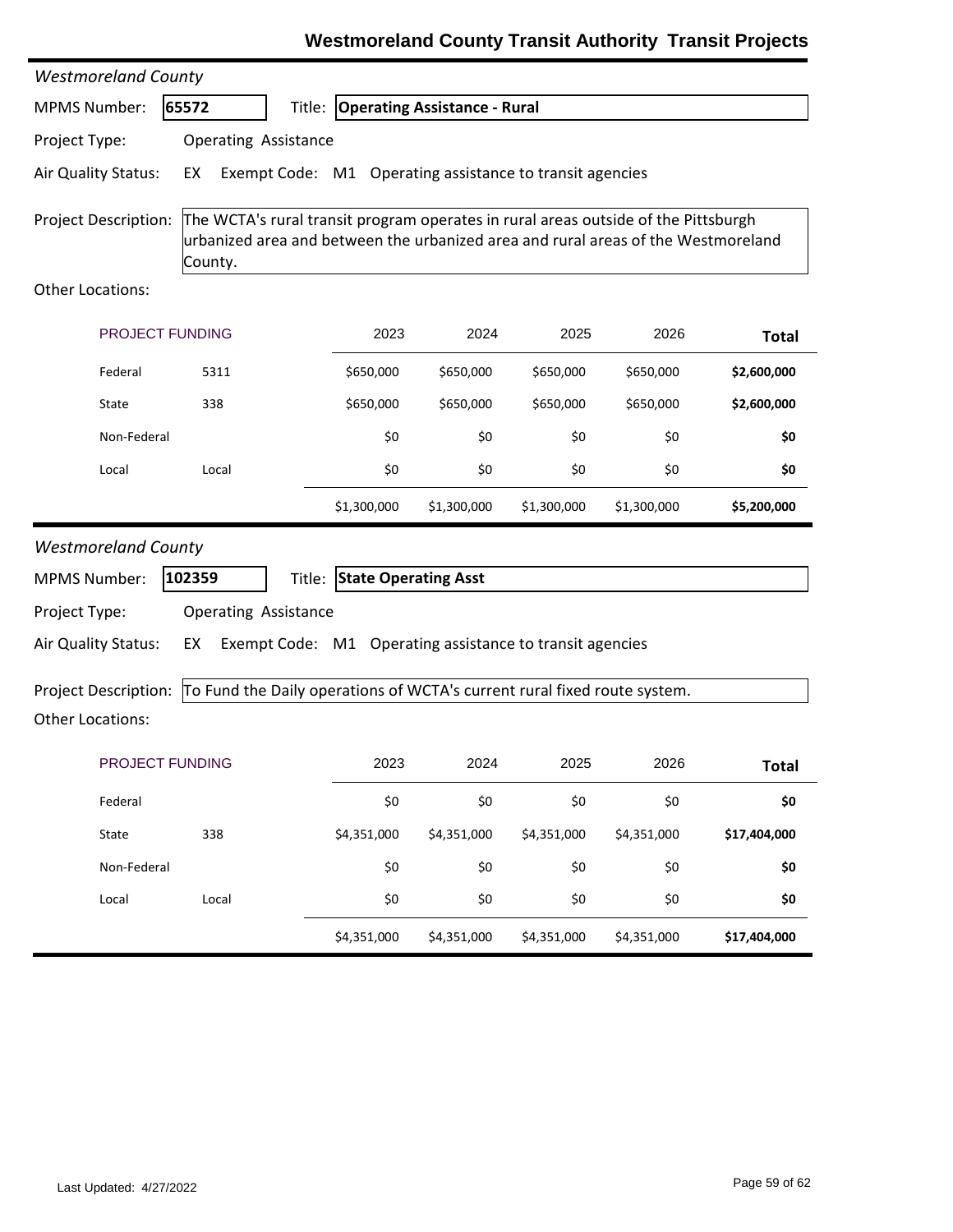| <b>Westmoreland County</b>  |                                                                          |        |                                    |                                               |           |                                                                                     |              |
|-----------------------------|--------------------------------------------------------------------------|--------|------------------------------------|-----------------------------------------------|-----------|-------------------------------------------------------------------------------------|--------------|
| <b>MPMS Number:</b>         | 114540                                                                   |        | <b>Title: Shared Ride Vehicles</b> |                                               |           |                                                                                     |              |
| Project Type:               | Capital Bus Rolling Stock                                                |        |                                    |                                               |           |                                                                                     |              |
| Air Quality Status:         | EX                                                                       |        |                                    | vehicles or for minor expansions of the fleet |           | Exempt Code: M10 Purchase of new buses and rail cars to replace existing            |              |
| Project Description:        | Replace shared ride vehicles: 8 in 2023; 8 in 2024; 6 in 2025; 7 in 2026 |        |                                    |                                               |           |                                                                                     |              |
| <b>Other Locations:</b>     |                                                                          |        |                                    |                                               |           |                                                                                     |              |
| PROJECT FUNDING             |                                                                          |        | 2023                               | 2024                                          | 2025      | 2026                                                                                | <b>Total</b> |
| Federal                     | 5310                                                                     |        | \$656,000                          | \$617,600                                     | \$477,600 | \$574,000                                                                           | \$2,325,200  |
| State                       | 341                                                                      |        | \$164,000                          | \$154,400                                     | \$119,400 | \$143,500                                                                           | \$581,300    |
| Non-Federal                 |                                                                          |        | \$0                                | \$0                                           | \$0       | \$0                                                                                 | \$0          |
| Local                       | Local                                                                    |        | \$0                                | \$0                                           | \$0       | \$0                                                                                 | \$0          |
|                             |                                                                          |        | \$820,000                          | \$772,000                                     | \$597,000 | \$717,500                                                                           | \$2,906,500  |
| <b>Westmoreland County</b>  |                                                                          |        |                                    |                                               |           |                                                                                     |              |
| <b>MPMS Number:</b>         | 114541                                                                   | Title: | <b>Office Equipment</b>            |                                               |           |                                                                                     |              |
| Project Type:               | Capital Bus Other Capital Items                                          |        |                                    |                                               |           |                                                                                     |              |
| Air Quality Status:         | EX                                                                       |        |                                    | existing transit facilities                   |           | Exempt Code: M4 Purchase of office, shop, and operating equipment for               |              |
| <b>Project Description:</b> | Hardware, and six (6) Ubiquiti Access Points                             |        |                                    |                                               |           | Replace workstations, printers and six (6) Laptops, Datto Back-up Device and Server |              |
| <b>Other Locations:</b>     |                                                                          |        |                                    |                                               |           |                                                                                     |              |
| PROJECT FUNDING             |                                                                          |        | 2023                               | 2024                                          | 2025      | 2026                                                                                | <b>Total</b> |
| Federal                     | 5307                                                                     |        | \$48,000                           | \$12,000                                      | \$0       | \$0                                                                                 | \$60,000     |
| State                       | 339                                                                      |        | \$11,616                           | \$2,904                                       | \$0       | \$0                                                                                 | \$14,520     |
| Non-Federal                 |                                                                          |        | \$0                                | \$0                                           | \$0       | \$0                                                                                 | \$0          |
| Local                       | Local                                                                    |        | \$384                              | \$96                                          | \$0       | \$0                                                                                 | \$480        |
|                             |                                                                          |        | \$60,000                           | \$15,000                                      | \$0       | \$0                                                                                 | \$75,000     |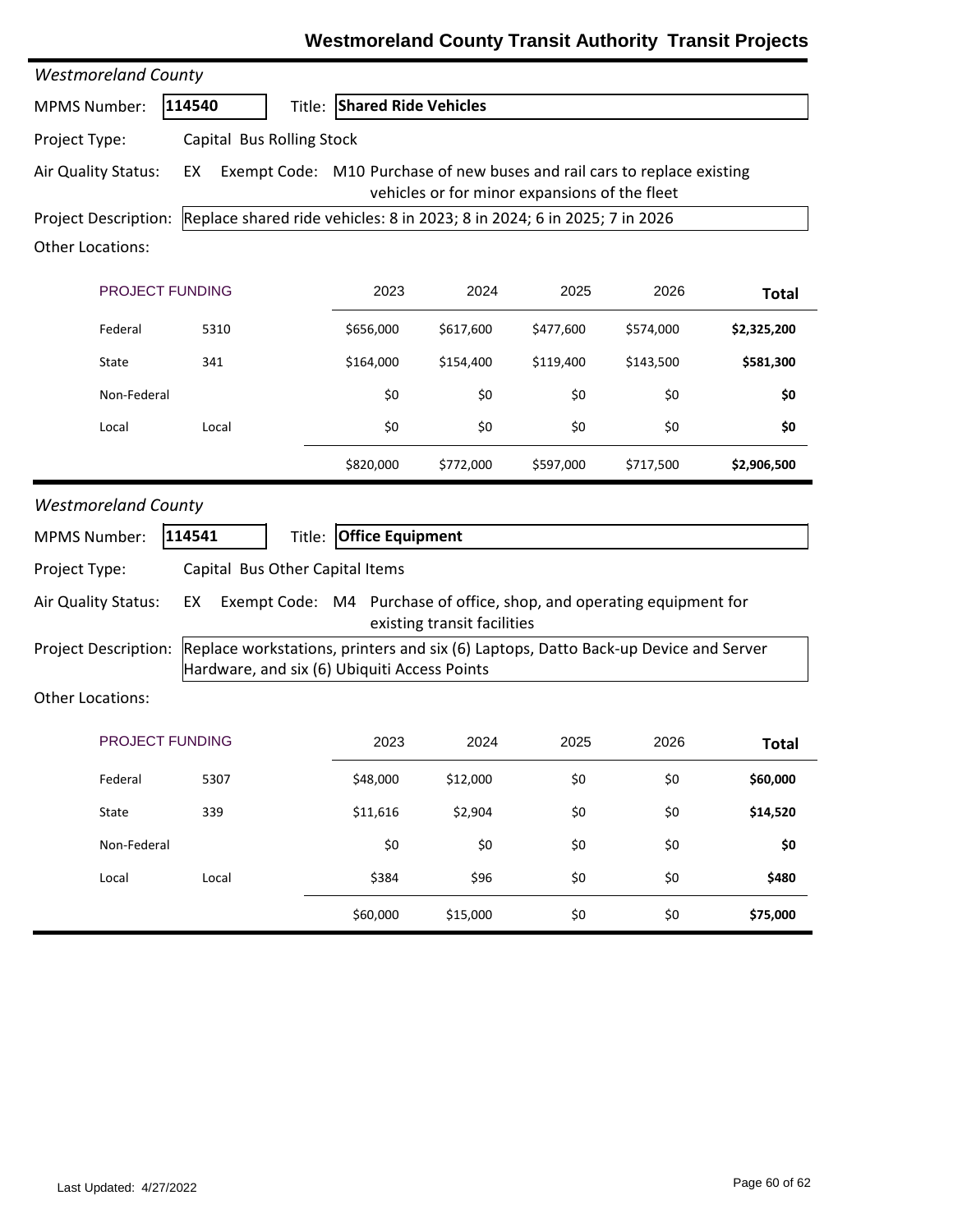| <b>Westmoreland County</b>                      |                                 |                                                                          |                             |                                               |      |              |
|-------------------------------------------------|---------------------------------|--------------------------------------------------------------------------|-----------------------------|-----------------------------------------------|------|--------------|
| <b>MPMS Number:</b>                             | 114740                          | <b>Transit Center Equipment</b><br>Title:                                |                             |                                               |      |              |
| Project Type:                                   | Capital Bus Other Capital Items |                                                                          |                             |                                               |      |              |
| Air Quality Status:                             | EX                              | Exempt Code: M4 Purchase of office, shop, and operating equipment for    | existing transit facilities |                                               |      |              |
| <b>Project Description:</b>                     |                                 | Replace one (1) copier/printer at the transit center.                    |                             |                                               |      |              |
| Other Locations:                                |                                 |                                                                          |                             |                                               |      |              |
| PROJECT FUNDING                                 |                                 | 2023                                                                     | 2024                        | 2025                                          | 2026 | <b>Total</b> |
| Federal                                         | 5307                            | \$12,000                                                                 | \$0                         | \$0                                           | \$0  | \$12,000     |
| State                                           | 339                             | \$2,904                                                                  | \$0                         | \$0                                           | \$0  | \$2,904      |
| Non-Federal                                     |                                 | \$0                                                                      | \$0                         | \$0                                           | \$0  | \$0          |
| Local                                           | Local                           | \$96                                                                     | \$0                         | \$0                                           | \$0  | \$96         |
|                                                 |                                 | \$15,000                                                                 | \$0                         | \$0                                           | \$0  | \$15,000     |
| <b>Westmoreland County</b>                      |                                 |                                                                          |                             |                                               |      |              |
| <b>MPMS Number:</b>                             | 118177                          | <b>Fixed-Route Bus Replacement</b><br>Title:                             |                             |                                               |      |              |
| Project Type:                                   | Capital Bus Rolling Stock       |                                                                          |                             |                                               |      |              |
| Air Quality Status:                             | EX                              | Exempt Code: M10 Purchase of new buses and rail cars to replace existing |                             |                                               |      |              |
|                                                 |                                 |                                                                          |                             | vehicles or for minor expansions of the fleet |      |              |
| Project Description:<br><b>Other Locations:</b> |                                 | Replace six (6) 2013 MCI D4500 commuter buses.                           |                             |                                               |      |              |
|                                                 |                                 |                                                                          |                             |                                               |      |              |
| PROJECT FUNDING                                 |                                 | 2023                                                                     | 2024                        | 2025                                          | 2026 | <b>Total</b> |
| Federal                                         |                                 | \$0                                                                      | \$0                         | \$4,400,000                                   | \$0  | \$4,400,000  |
| State                                           | 339                             | \$0                                                                      | \$0                         | \$1,064,800                                   | \$0  | \$1,064,800  |
| Non-Federal                                     |                                 | \$0                                                                      | \$0                         | \$0                                           | \$0  | \$0          |
| Local                                           | Local                           | \$0                                                                      | \$0                         | \$35,200                                      | \$0  | \$35,200     |
|                                                 |                                 | \$0                                                                      | \$0                         | \$5,500,000                                   | \$0  | \$5,500,000  |